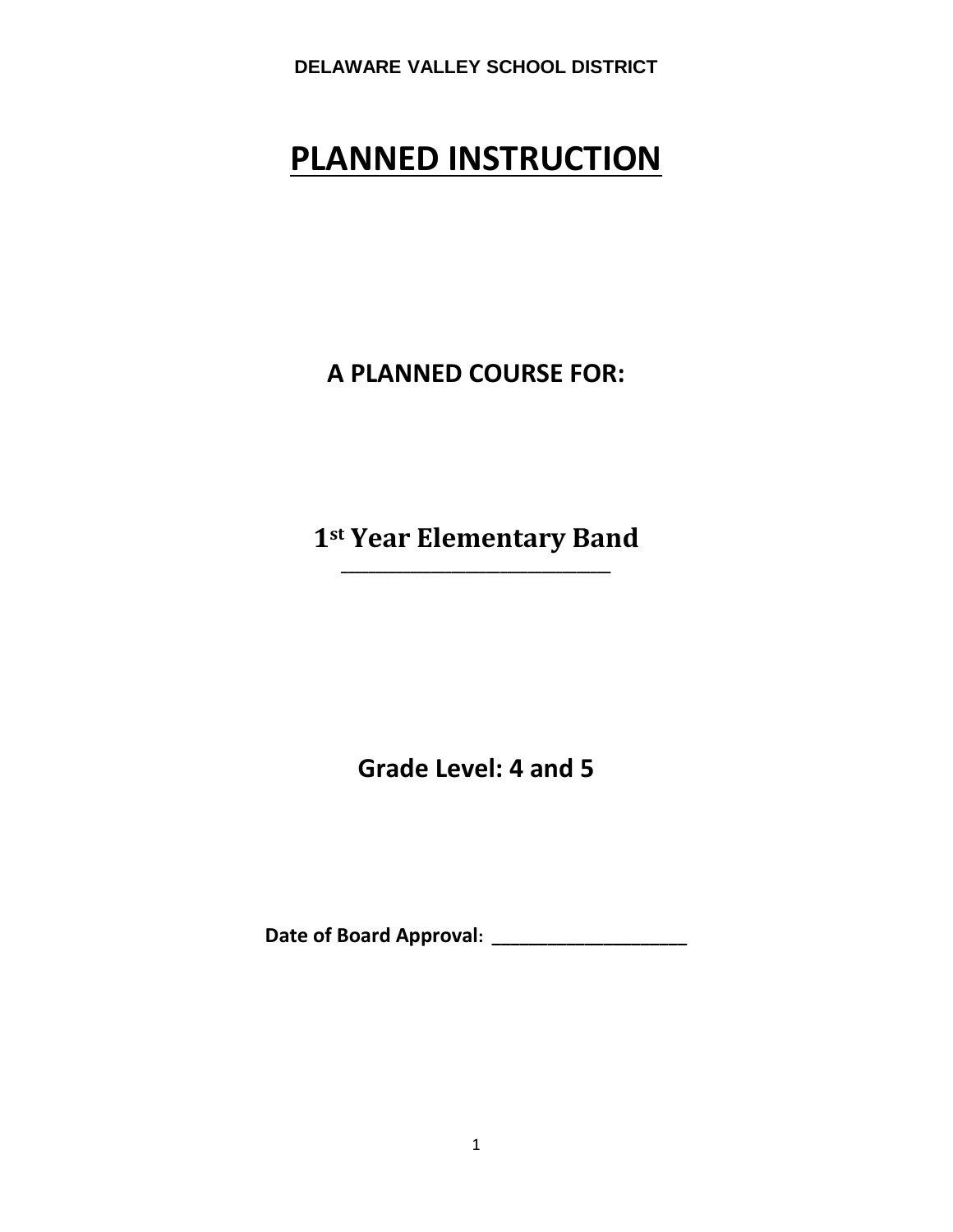# **Planned Instruction**

# **Title of Planned Instruction: 1st Year Elementary Band**

# **Subject Area: Instrumental Music/Band Grade(s): 4 and 5**

**Course Description:** This course is designed to give students at the elementary level the opportunity to learn and develop their musical skills on band instruments through rehearsal and performance techniques. This level of instruction is at the beginner level, where students will learn the basic skills of reading music and playing their instruments. Students will receive small group instruction once a week to learn and reinforce concepts related to their specific instruments. In addition, students will also rehearse one time per week as a full band ensemble. The full band will have public performances, where students will perform songs to demonstrate the concepts they have learned in their first year. Some of the many skills needed and developed in this course are coordination, responsibility, cooperation, critical listening, discipline, creativity, and individual evaluation. Attendance is expected at small group instruction, rehearsals, and performances.

**Time/Credit for the Course:** Full Year

**Curriculum Writing Committee:** Sarah Maurer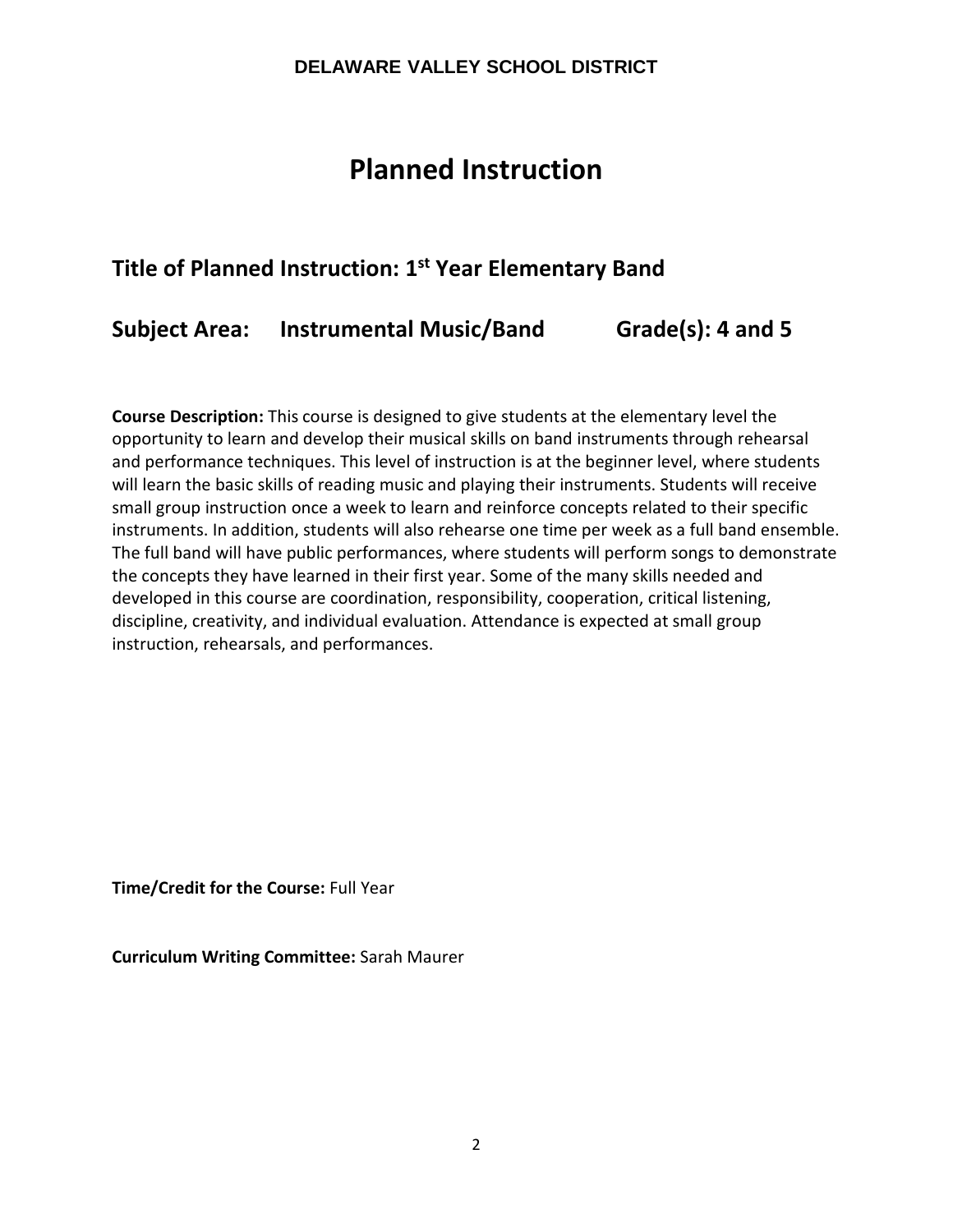# **Curriculum Map**

# **1. Marking Period One:**

• **Overview based on 45 days:** Basic understanding of the parts of the instrument, how to produce a characteristic tone, and basic music theory.

# • **Goals:**

# **Understanding of:**

- Proper care and maintenance of the instrument
- Names of parts and sections of their respective instruments
- Proper handling and posture with their instruments
- The basic elements of reading music, including recognition of treble or bass clef (according to respective instrument) music staff and ledger lines, names of lines and spaces, measures, bar lines, double bar lines, fermatas, repeat signs, and 4/4-time signature
- The following rhythms/rhythmic notations: quarter notes and quarter rests, half notes and half rests, whole notes and whole rests, along with exercises that reinforce these rhythms
- The first 5-7 pitches, notations and fingerings specific to their respective instruments, along with exercises that reinforce these pitches
- Production of pitches with a characteristic tone, forming a correct embouchure, and with correct hand placements. Tone production will vary according to particulars of instruments
- Production of pitches using skillful articulation
- Percussion concepts only: Proper stick grip for mallets and drum sticks, proper stroke and stick control (bend at the wrist to strike, low stick height/rebound), correct sticking (right or left hand), rudiments (single paradiddle and multiple bounce stroke), snares off/snares on

# **2. Marking Period Two:**

• **Overview based on 45 days:** Students continue to develop characteristic tone while building their music reading skills.

# • **Goals:**

# **Understanding of:**

- Definitions and execution of the following concepts in written music notation: solo, soli, tutti, phrase, round, first and second endings
- The follow rhythms/rhythmic notations: eighth notes, ties, as well as 2/4 time signature, and will play songs/exercises that include these rhythms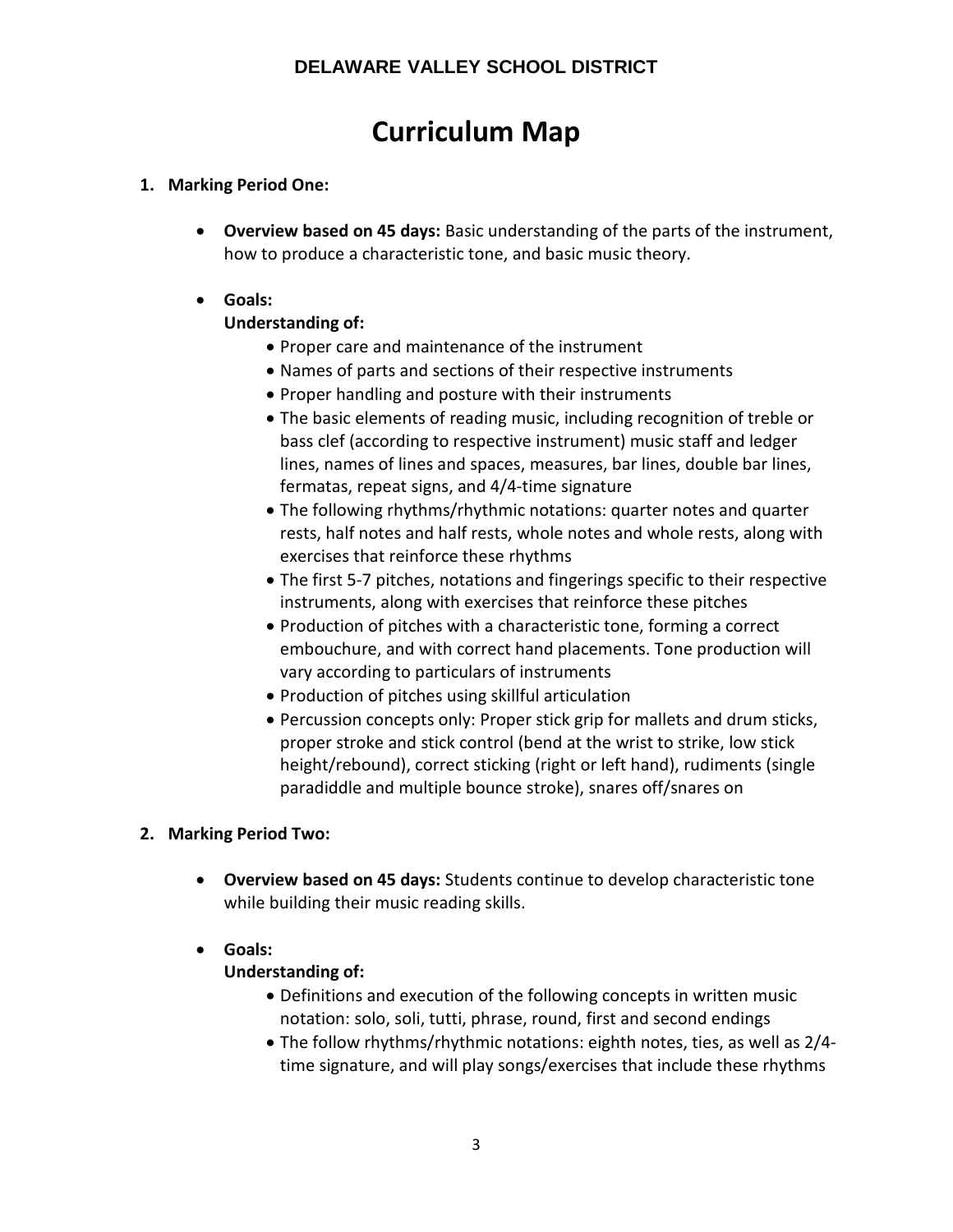- The concept of key signatures in written music and flat, natural, and sharp symbols.
- Several new pitches, notations, and fingerings specific to their respective instruments, and will play songs/exercises that include these new notes, notations, and fingerings.
- Continued work on skillful articulation including slurs.
- Definition of composition and ability to compose using correct musical notation
- Percussion only: rudiments (flam, flam tap, flam paradiddle).

# **3. Marking Period Three:**

• **Overview based on 45 days:** Students continue to develop a characteristic tone, learn new notes and fingerings, and build their music reading skills.

# • **Goals:**

# **Understanding of:**

- $\bullet$  1<sup>st</sup> and 2<sup>nd</sup> endings, D.C. al Fine, multiple measures of rest, and will play songs/exercises that include these concepts.
- Duets, trios, and multiple parts written for small groups and bands and will play songs/exercises that include multiple parts (and divisi parts).
- The various key signatures in written music (Concert Bb Major and Eb Major).
- The following rhythms/rhythmic notations: dotted quarter note, dotted half note, pick up notes/anacrusis
- The following time signatures: ¾ time signature, common time signature
- The following tempo markings: andante, moderato, allegro
- Dynamics of crescendo and decrescendo as indicated in written music as well as dynamic markings of piano, forte, mezzo piano, mezzo forte, accents.
- Several new pitches, notations, and fingerings specific to their respective instruments, and will play songs/exercises that include these notes, notations, and fingerings.
- Continued work on skillful articulation, slurs, and accents.
- Improvisation and will improvise for exercises that reinforce musical concepts learned in class.
- Percussion only: double stop, flam accent, execution of sixteenth notes (4 sixteenth notes)

# **4. Marking Period Four:**

• **Overview based on 45 days:** Students continue to develop a characteristic tone, learn new notes and fingerings, and build their music reading skills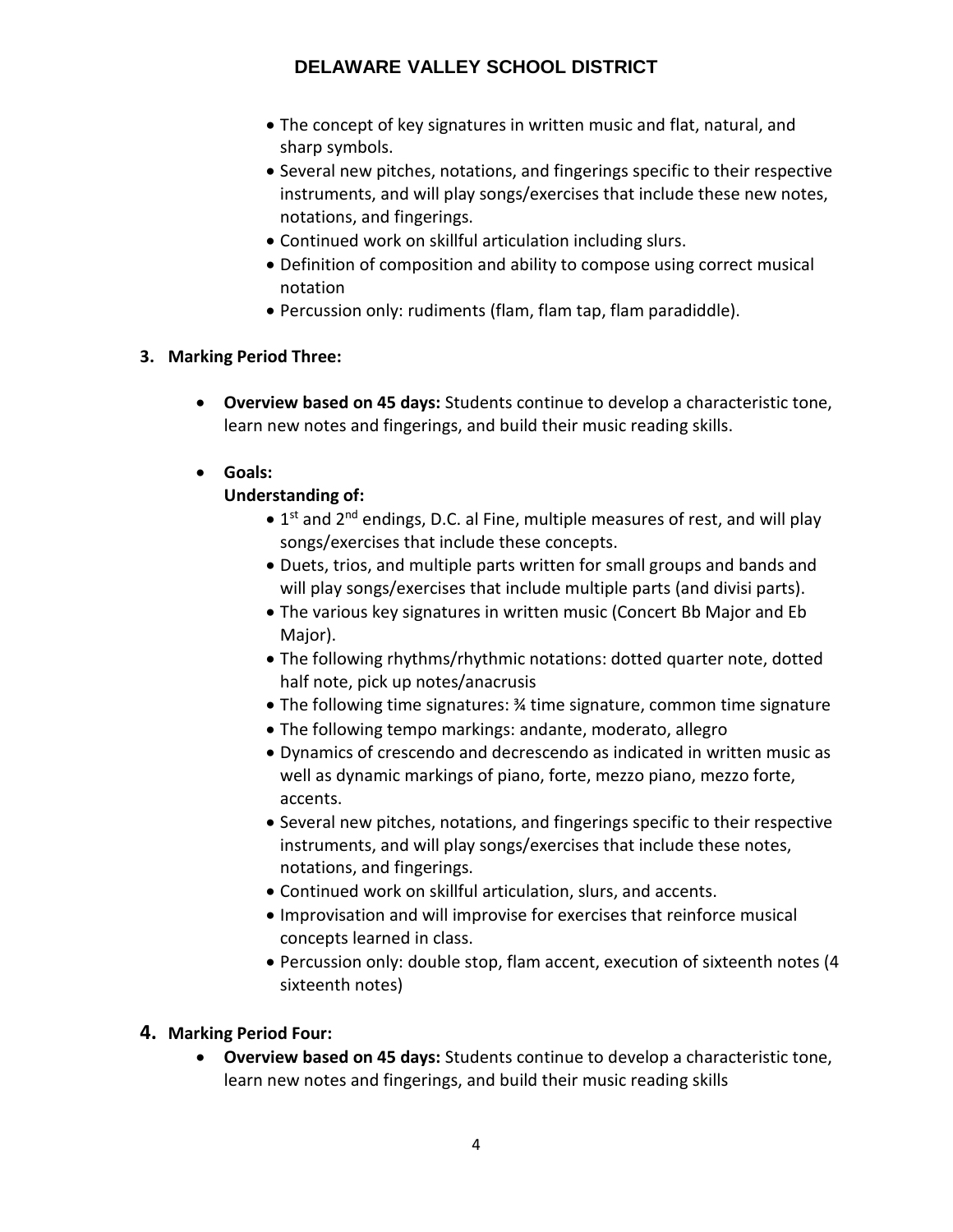# • **Goals:**

# **Understanding of:**

- The following rhythms/rhythmic notations: dotted quarter note, single eighth note, eighth rest, syncopation and will play songs/exercises that include multiple parts.
- Playing/recognizing enharmonic notes and chromatic notes, and will play songs/exercises that include said notation.
- Playing the Concert Bb scale. Students will work to play additional scales and arpeggios according to their respective instruments.
- Produce several new pitches, notations, and fingerings specific to their respective instruments, and will play songs/exercises that include these notes, notations, and fingerings.
- Various styles of music, music from around the world and the cultures associated with this music, and the composers who wrote the music they played.
- A variety of music from different time periods.
- End of year writing/technology project: living room concert (to be programmed and performed by the student for family at home). Students choose the repertoire for the concert, create a program, decide when to perform, and gather an audience. Students gather feedback about their performance by audience members and complete and self-reflection provided by the teacher.
- Continued work on skillful articulation including: slurs, accents, and staccato.
- Playing music written for specific instruments and playing their respective instrumental part in conjunction with several other parts simultaneously.
- Membership in a large band/performing group and will perform in various concerts/performances throughout the school year.
- Percussion only: sixteenth note patterns (eighth and two sixteenths, two sixteenths and one eighth), rolls, mallet percussion rolls, suspended cymbal roll, snare drum roll, 9 stroke roll, 5 stroke roll (eighth note roll), double stop roll, 17 stroke roll (half note roll).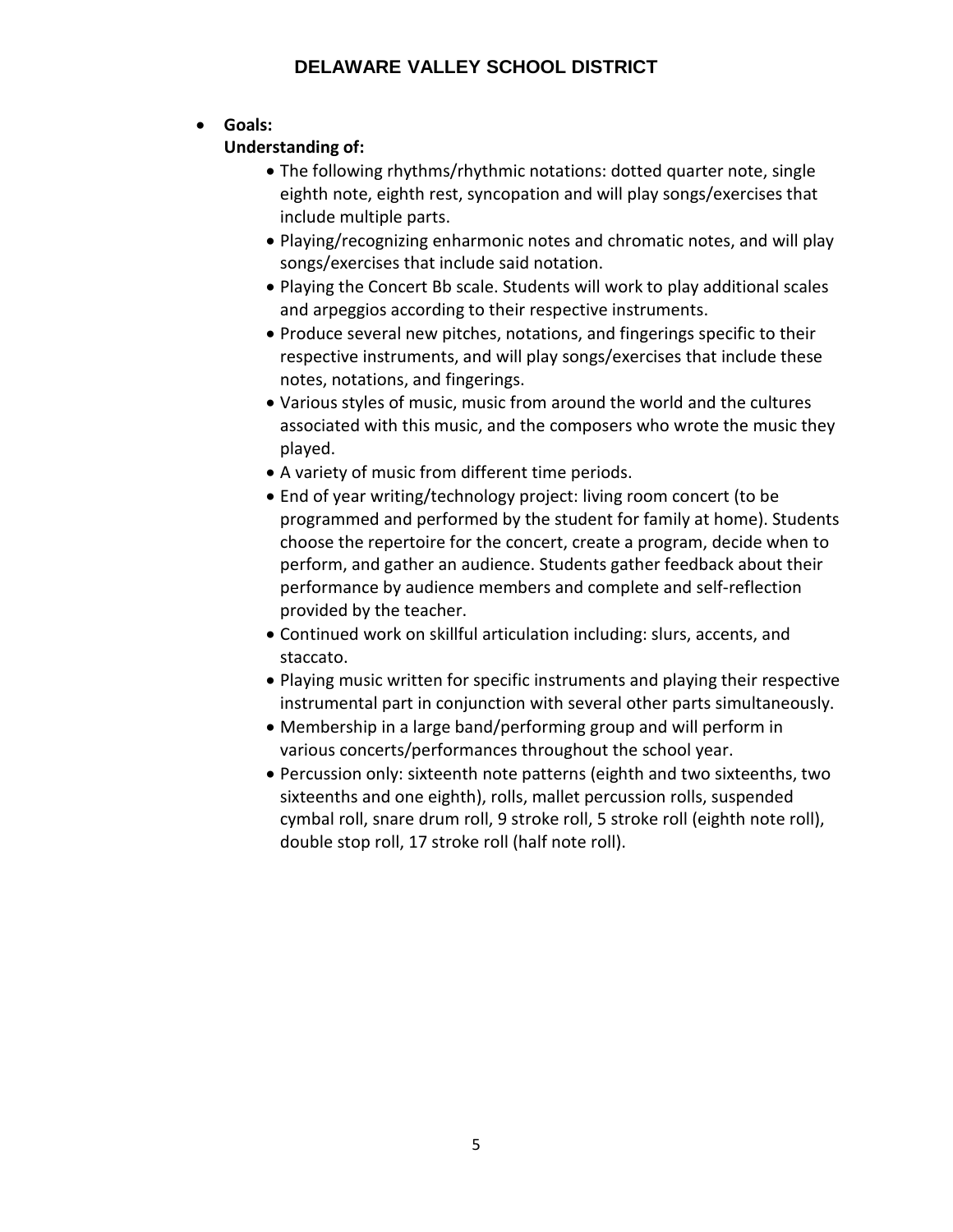# **Curriculum Plan**

# **Unit #1: ASSEMBLY/CARE OF INSTRUMENT AND TONE PRODUCTION Marking Period: 1**

**Big Idea #1:** Students must have a firm understanding of the correct steps of carefully assembling their respective instruments.

### **Essential Questions:**

- What steps must be taken to assemble the instrument in the correct manner?
- What steps must be taken to properly care for and maintain the instrument?

#### **Concepts:**

- Step by step directions
- Parts of the instrument
- Assembly
- General maintenance of respective instruments

#### **Competencies:**

- Follow step by step directions
- Motor skills to assemble the instrument without parental help
- Identify the parts of the instrument

**Big Idea #2:** Holding each instrument the proper way is essential when playing in band.

#### **Essential Questions:**

- How are the left and right hands positioned on the instrument?
- How is the instrument held in relation to the body?

#### **Concepts:**

- Hand position
- Posture

#### **Competencies:**

- Sitting up straight with good posture
- Motor skills to properly hold the instrument with proper hand position

**Big Idea #3:** Producing a sound on the instrument

#### **Essential Questions:**

- How is the embouchure set to produce a sound on the instrument?
- How do the students use their air to produce a sound on the instrument?

**Concepts:**

- Tone production
- Air support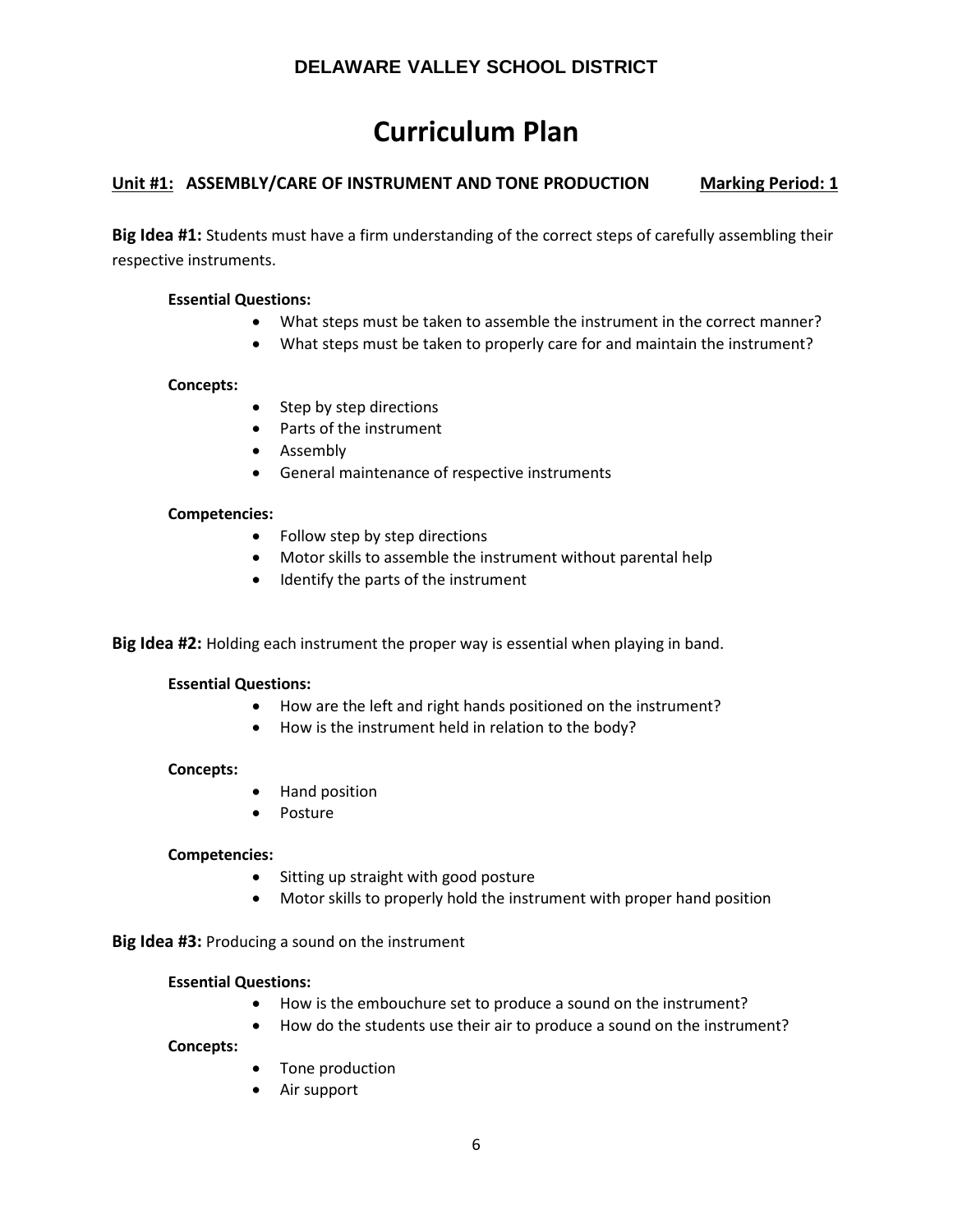• Articulation

# **Competencies:**

- Sitting up straight with good posture
- Forming the correct embouchure on a wind instrument
- Producing a focused airstream on a wind instrument
- Producing a well-controlled stroke on percussion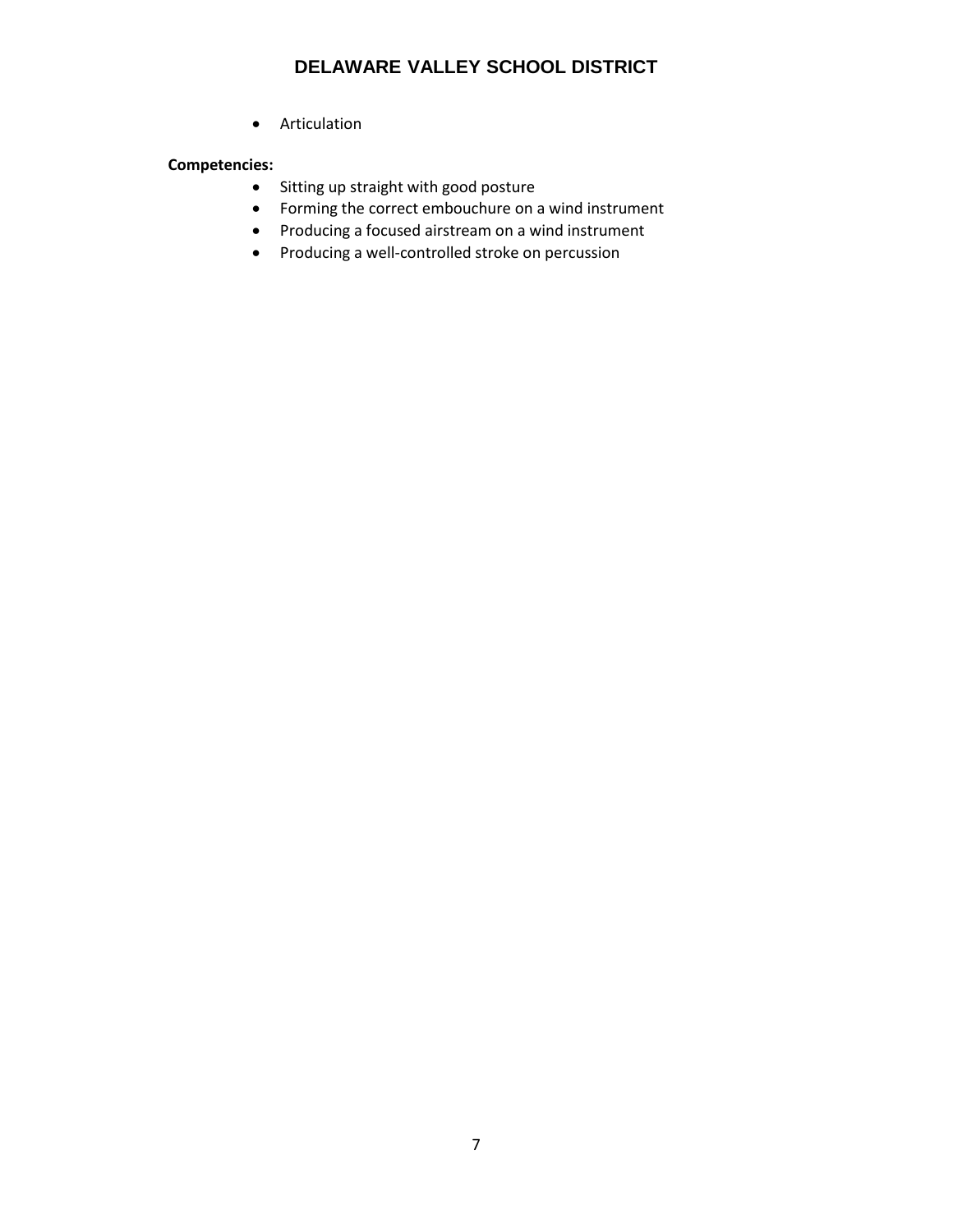#### **Unit 1: Assembly/Care of Instruments and Tone Production Time Range in Days: 30 minutes/one lesson per week/1-2 lessons**

#### **Standard(s):**

PA Academic Standards for Arts and Humanities National Core Music Standards

### **Standards Addressed:**

PA Standards: 9.1.5.B, 9.1.5.C, 9.1.5.G, 9.1.8.B, 9.1.8.C, 9.1.8.G, 9.3.5.A, 9.3.5.D, 9.3.8.A, 9.3.8.D National Core Music Standards: MU:Cr3.1.E.5a, MU:Cr3.2.E.5a, MU:Pr5.3.E.5a, MU:Re9.1.E.5a

**Overview:** Students will demonstrate the ability to properly take care of, assemble, hold, and produce a sound on their respective band instruments.

#### **Focus Questions:**

- Can you identify the parts of your instrument?
- Can you assemble and disassemble your instrument without assistance?
- Can you create a sound with proper embouchure/technique?
- Can you properly care for and maintain your instrument?

#### **Goals:**

- Students will name the parts of their instruments
- Students will demonstrate how to assemble and disassemble their instrument
- Students will demonstrate how to create a sound using proper embouchure and technique
- Students will perform basic instrument maintenance to minimize the need for future repair (cork grease, valve oil, swabbing, etc.)

#### **Objectives:**

- Students will recognize and recite the different instrument parts
- Students will demonstrate and explain how to assemble and disassemble instruments
- Students will demonstrate and explain how to create a sound using proper embouchure and technique
- Students will properly care for and maintain instruments on a regular basis.

#### **(DOK: Level 1)**

#### **Core Activities and Corresponding Instructional Methods:**

- Teacher will name and show to students the various parts of their particular instrument and will have students physically hold each of these pieces.
- Teacher will demonstrate proper care of respective instruments using cleaning cloths, valve oil, cork grease, and will have students apply such to their instruments.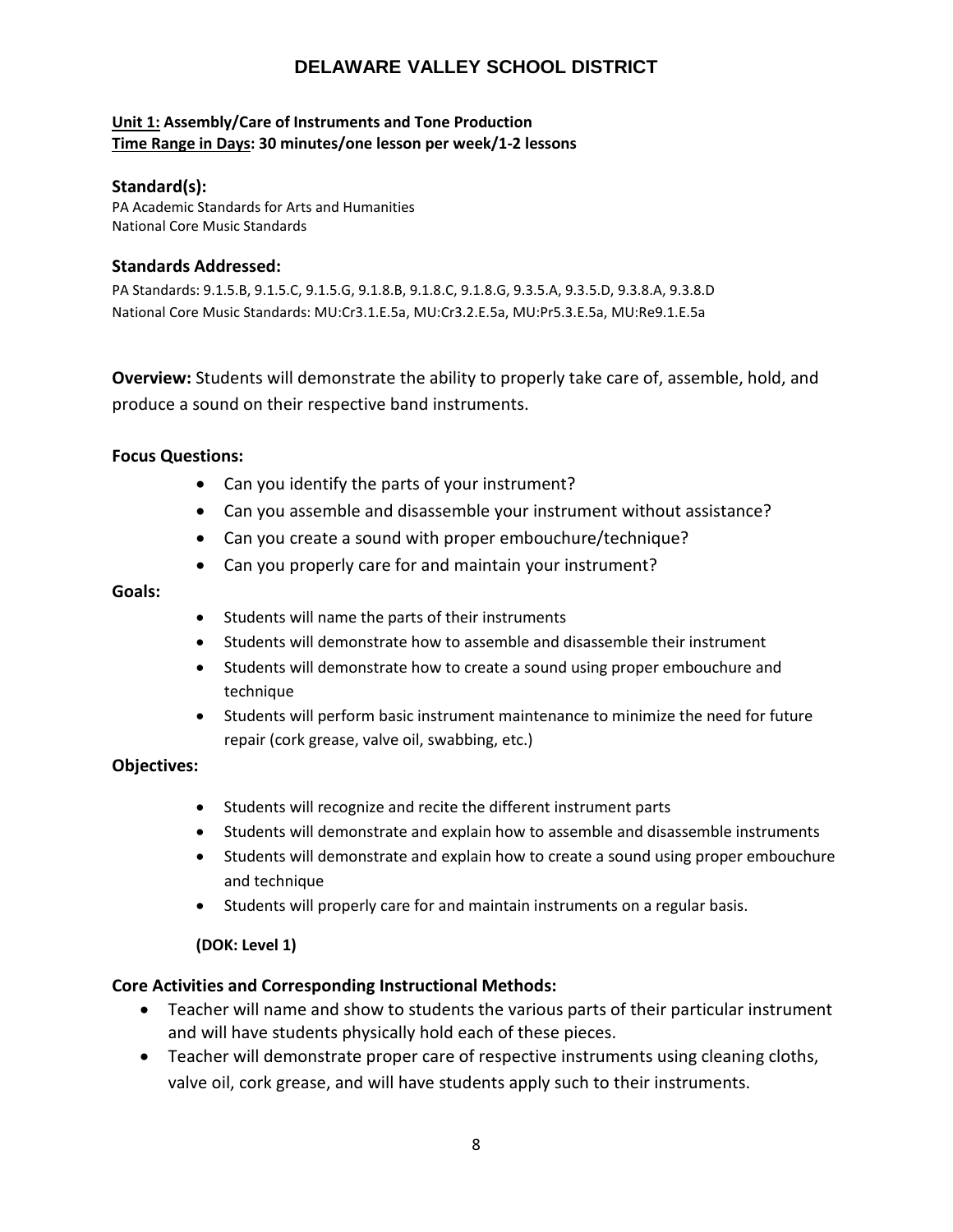- Teacher will explain, demonstrate, and have students demonstrate and explain the assembly of their instrument.
- Teacher will show students and have students demonstrate the proper hand and finger placements on respective instruments.
- Teacher will explain why and demonstrate how to properly form an embouchure with the mouthpiece. Students will practice making sounds on respective mouthpieces.
- Students will put mouthpiece on instrument and produce sounds through the instrument, coordinating the embouchure, fingering, and air production together.
- Students will disassemble instruments and will properly clean and put away instruments.
- Students will practice at home at least 150 minutes each week to reinforce all learned in the first lesson.

# **Assessments:**

- o **Diagnostic:**
	- **Pre-assessment to determine students' knowledge prior to first lesson**
	- Teacher observation with individual correction

# o **Formative:**

- Weekly progress through effort, playing in class, and practice at home
- o **Summative:**
	- Student demonstration/teacher evaluation, discussion, and review at next lesson

# **Extensions:**

- Students will practice at home at least 150 minutes each week to reinforce all learned in the first lesson.
- Students will be able to identify the names of the various pieces of their instrument.
- Students will pick partners and demonstrate to each other how to correctly pick up and hold instrument, with proper finger and hand placement. Partners will make any corrections.
- Students may refer to lesson book at home for reinforcement.
- Students may attempt to read the first music notes and determine correct fingerings.
- Teacher will lead students in echo patterns with just the mouthpiece so students can focus on embouchure and tone production. Students may volunteer to create a short echo pattern for teacher and peers to echo.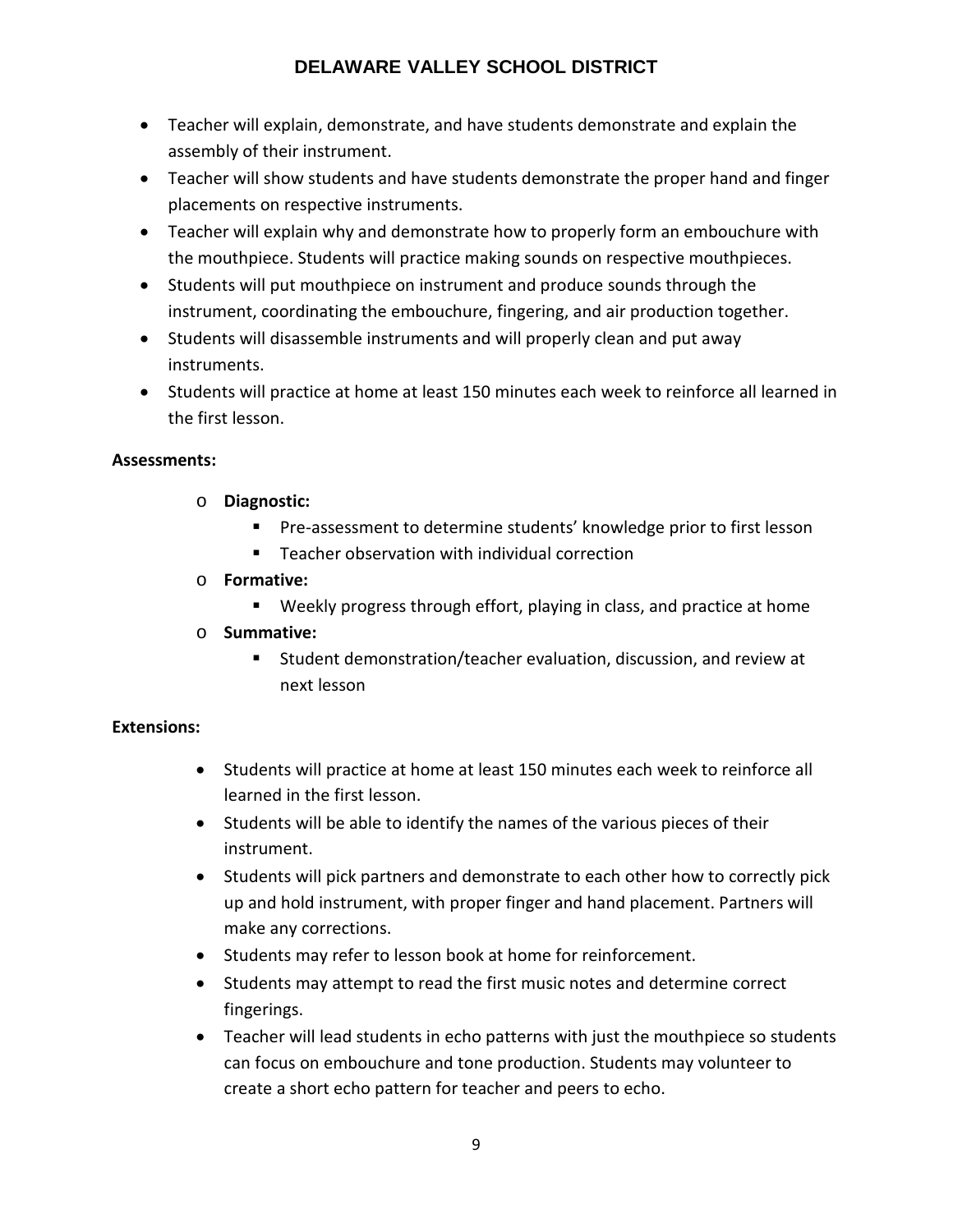# **Correctives:**

- Teacher will demonstrate each step of putting instruments together, holding instrument, forming embouchure, and making sounds on instrument with students accompanying and performing each step with teacher.
- Students will work in pairs/small groups to show each other how to correctly put instrument together, hold instrument, produce sounds, with corrections made by partner and/or teacher.
- Students may use a mirror at school and/or at home for further observe/reinforce if hand placement, posture, and embouchure are correct.
- Students may refer to lesson book at home for reinforcement.

- Student's instrument
- Sound Innovations, book 1 and CD
- Traditions of Excellence, book 1 and CD
- Various comprehensive band method instruction books
- The Rhythm Trainer rhythm practice game online<http://www.therhythmtrainer.com/>
- Music Racer note name and fingering review [www.musicracer.com](http://www.musicracer.com/)
- Metronome Online free online metronome <https://www.metronomeonline.com/>
- Breathing Gym Exercises Pat Sheridan and Sam Pilafian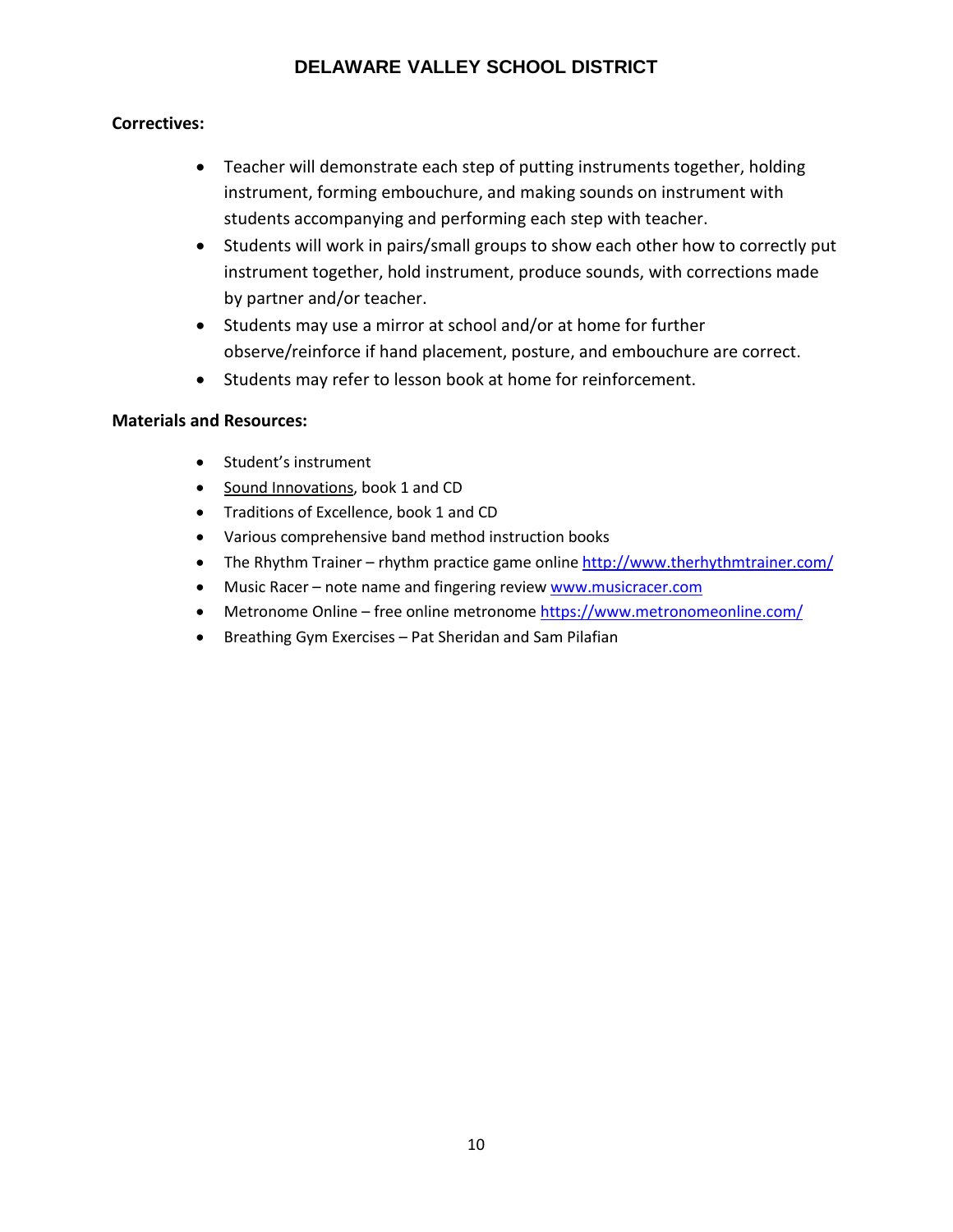# **Unit #2: BASIC MUSIC NOTATION/READING MUSIC**

**Big Idea #1:** Students must have a basic understanding of note names and duration.

#### **Essential Questions:**

• How do I recognize a whole, half, and quarter note/rest and what is the duration of each note/rest.

**Concepts:**

- Basic rhythm
- Note recognition

### **Competencies:**

- Identify the duration of notes by their symbol
- Label the duration of notes by their symbol
- Produce sound for expected duration based on type of note (whole, half, quarter, etc.)

**Big Idea #2:** Students must know the names of the lines and spaces of the staff.

#### **Essential Questions:**

- What are the names of the lines of the staff in treble and bass clef?
- What are the names of the spaces of the staff in treble and bass clef?

#### **Concepts:**

- Hand position
- Posture

#### **Competencies:**

- Sitting up straight with good posture
- Motor skills to properly hold the instrument with proper hand position

**Big Idea #3:** Producing a sound on the instrument

#### **Essential Questions:**

- How is the embouchure set to produce a sound on the instrument?
- How do the students use their air to produce a sound on the instrument?

#### **Concepts:**

- Tone production
- Air support
- Articulation

#### **Competencies:**

- Sitting up straight with good posture
- Forming the correct embouchure on a wind instrument
- Producing a focused airstream on a wind instrument
- Producing a well-controlled stroke on percussion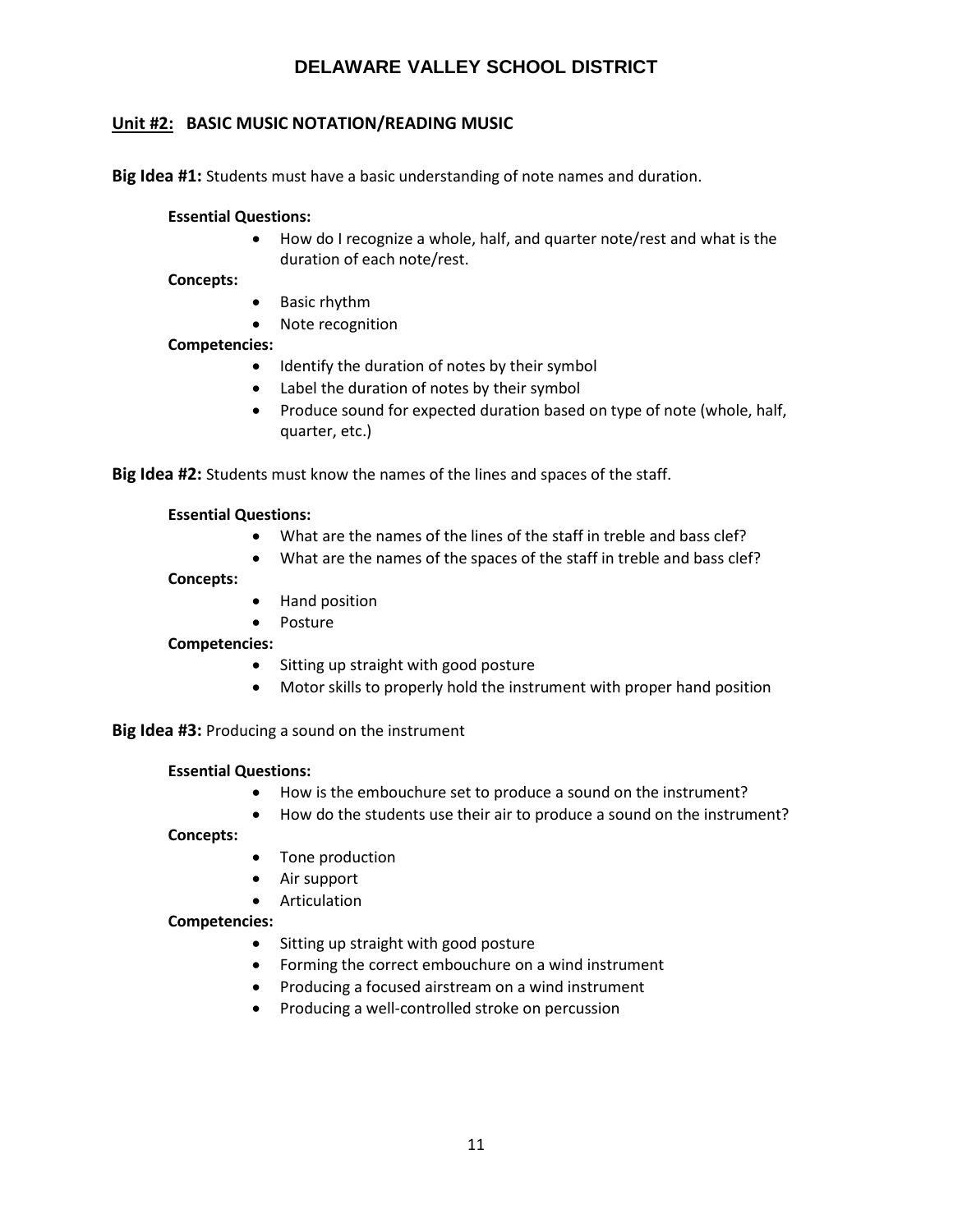# **Unit #2: BASIC MUSIC NOTATION/READING MUSIC Time Range in Days: 30 minutes/one lesson per week/ongoing**

### **Standard(s):**

PA Academic Standards for Arts and Humanities National Core Music Standards

### **Standards Addressed:**

PA Standards: 9.1.5.A, 9.1.5.B, 9.1.5.C, 9.1.5.G, 9.1.8.A, 9.1.8.B, 9.1.8.C, 9.1.8.G, 9.2.5.L, 9.2.8.L, 9.3.5.A, 9.3.5.B, 9.3.5.D, 9.3.8.A, 9.3.8.D National Core Music Standards: MU: Cr1.1.E.5a, MU:Cr3.1.E.5a, MU:Cr3.2.E.5a, MU:Pr5.3.E.5a, MU:Re9.1.E.5a **Anchor(s):** M2.1.3.C; M2.1.3.G; R4.A.2.1.2; R5.A.2.1.2

**Overview:** Students will recognize and be able to explain the basic elements in reading music: treble and/or bass clefs, ledger lines, music staff, names of lines and spaces, measures, bar lines, double bar lines, whole notes/rests, half notes/rests, quarter notes/rests, in 4/4-time signature.

# **Focus Questions:**

- Can you identify music notes on the lines and spaces of the music staff?
- Can you echo rhythms and play several other examples on respective instruments?
- Can you draw various rhythm patterns on staff paper?

**Goals:**

- Students will identify music notes on the lines and spaces
- Students will echo rhythms and play several other examples on respective instruments
- Students will draw various rhythm patterns on staff paper

# **Objectives:**

- Students will recognize and be able to explain the basic elements in reading music:
	- o Treble and/or bass clefs
	- o Ledger lines
	- o Music staff
	- o Names of lines and spaces
	- o Measures
	- o Bar lines
	- o Double bar lines
	- o Basic 4/4-time signature
	- o Whole notes and whole rests
	- o Half notes and half rests
	- o Quarter notes and quarter rests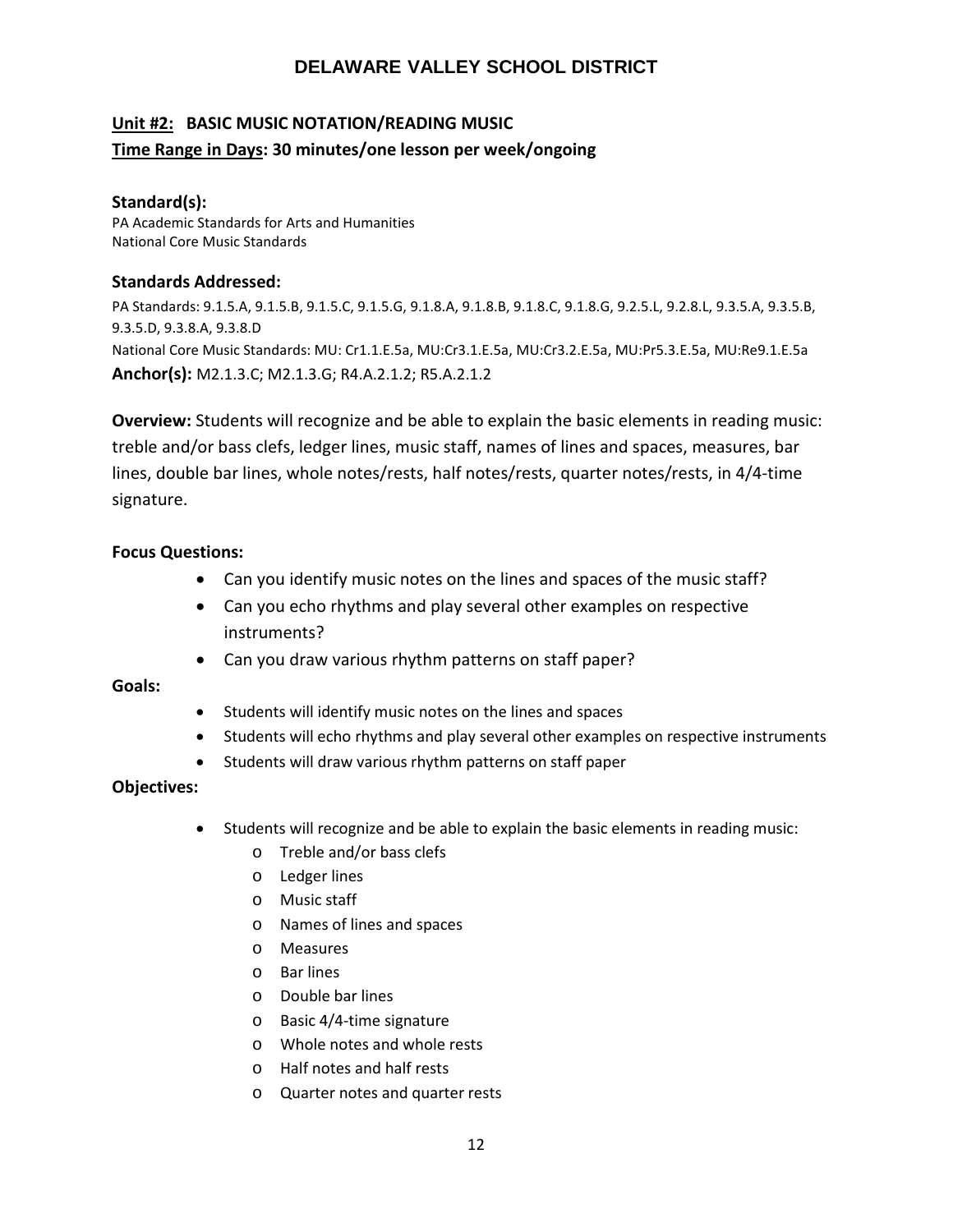# **(DOK: Level 1 and Level 2)**

# **Core Activities and Corresponding Instructional Methods:**

- Teacher will draw a treble clef and a bass clef and explain which instruments read each clef.
- Explanation of music staff, ledger lines, and names of lines and spaces. Discussion of various means of recalling names of lines and spaces.
- Teacher will draw music notes on the lines and spaces and have students identify.
- Teacher will lead students in SmartBoard review games to practice note naming (music racer).
- Teacher will draw and explain the concept of various rhythm patterns (whole notes/rests, half notes/rests, quarter notes/rests).
- Teacher will lead students in SmartBoard review games to practice rhythm reading/identification (the rhythm trainer).
- Teacher will lead students in short improvisation activities to practice new rhythm and melodic concepts.
- Teacher demonstration using a band instrument how to play and observe various rhythm patterns for students. Students will echo rhythm patterns back to teacher and play several other examples on respective instruments.
- Explanation of 4/4 time signatures, division of beats into measures, function of bar lines and double bar lines. Examples in lesson book.
- Students and teacher will look at first songs/exercises in lesson book which involve specific pitches/notes and identify note names.

# **Assessments:**

- o **Diagnostic:**
	- Teacher observation with individual correction.
	- **Student observation with individual correction.**
- o **Formative:** 
	- Weekly progress through effort, playing in class, and practice at home
	- **Worksheets**
	- **SmartBoard review activities**
	- **Improvisation activities**
- o **Summative:**
	- Oral testing/evaluation
	- **Playing testing/evaluation**
	- Student demonstration/teacher evaluation, discussion, and review at next lesson.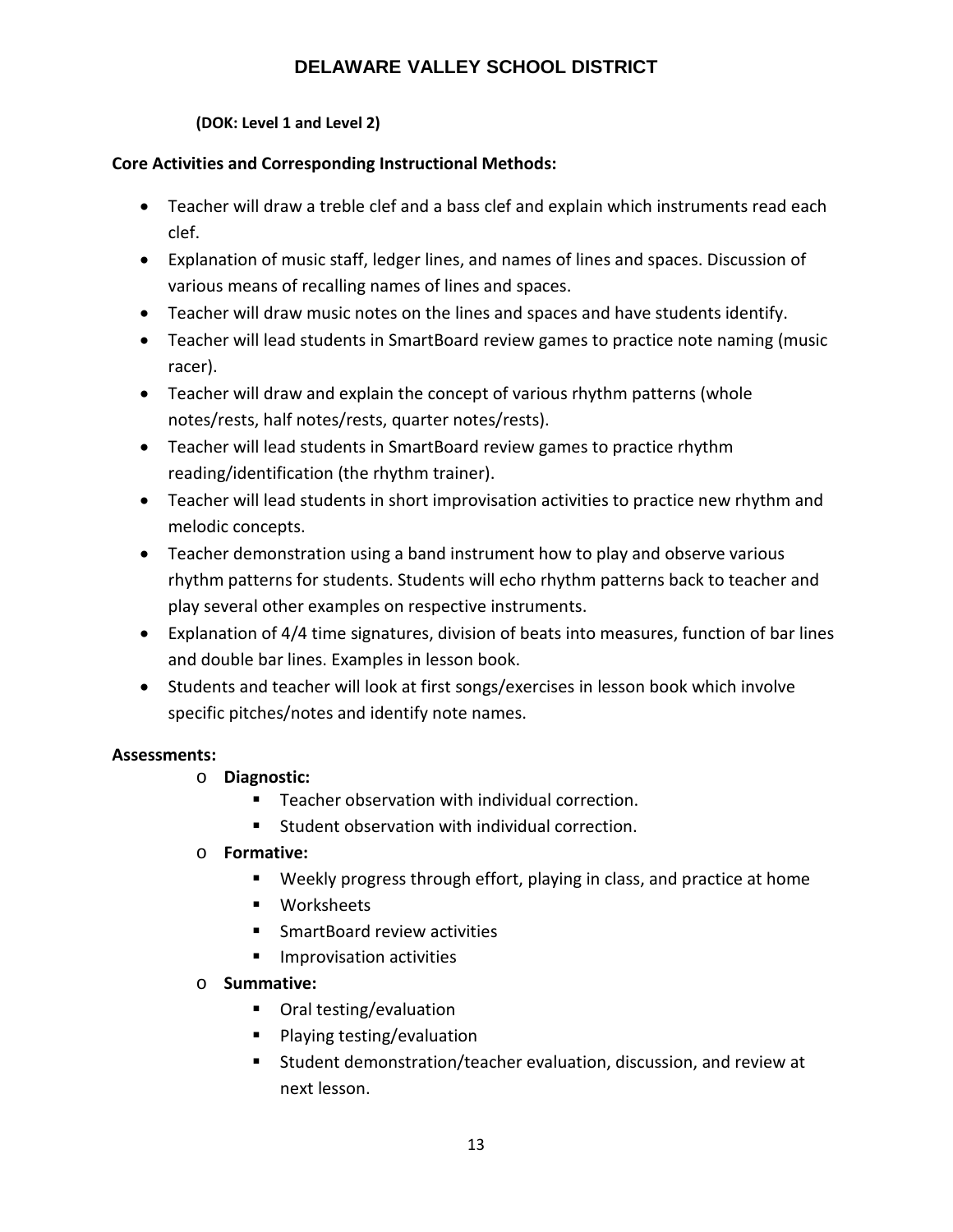# **Extensions:**

- Students will correctly identify words spelled out in form of music notation drawn by teacher.
- Using music notation, students will create additional words and will draw them on music paper.
- Students will play sounds on respective instruments using known rhythmic concepts from SmartBoard/white board and lesson book.
- Students will draw various rhythm patterns on staff paper.
- Students will create musical compositions using known and newly introduced rhythmic and melodic concepts.
- Students will improvise short musical ideas using known and newly introduced rhythmic and melodic concepts.

# **Correctives:**

- Students will identify the names of various notes drawn by the teacher.
- Using music notation, students will create additional words and will draw them on music paper.
- Students will look at music examples in lesson book and identify names of music notes.
- Students will work in pairs, using flashcards, to become proficient in identifying notation.

- Student's instrument
- Staff paper
- Sound Innovations, book 1 and CD
- Traditions of Excellence, book 1 and CD
- Various comprehensive band method instruction books
- The Rhythm Trainer rhythm practice game online<http://www.therhythmtrainer.com/>
- Music Racer note name and fingering review [www.musicracer.com](http://www.musicracer.com/)
- Metronome Online free online metronome<https://www.metronomeonline.com/>
- Breathing Gym Exercises Pat Sheridan and Sam Pilafian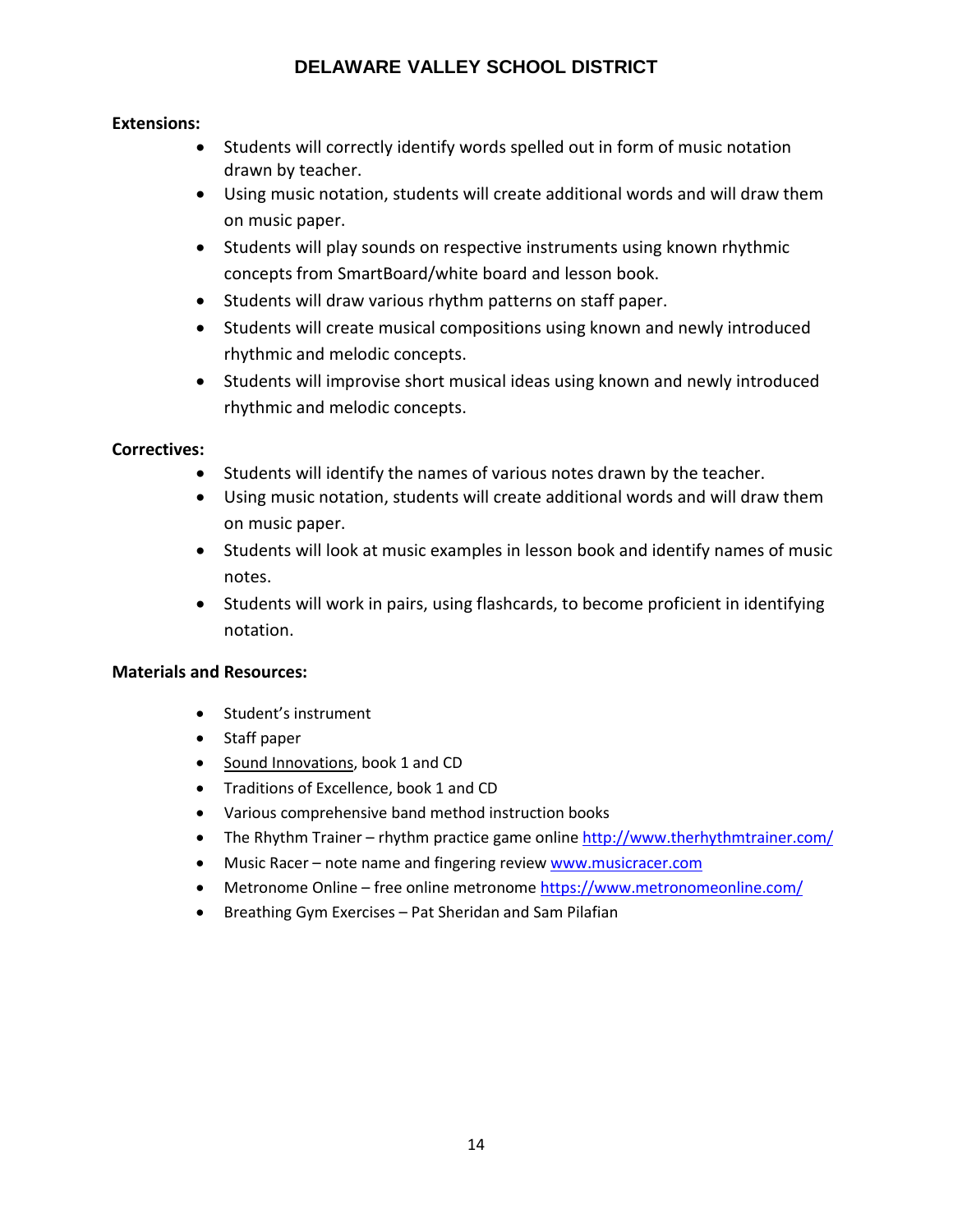# **Unit #3: New Notation/New Fingerings**

**Big Idea #1:** Students will recognize a new pitch based on the location on the staff.

#### **Essential Questions:**

• How do I recognize the new pitch based on its location on the staff?

- **Concepts:**
	- Basic rhythm
	- Treble and bass clef

#### **Competencies:**

• Identify the pitch by its location on the music staff

**Big Idea #2:** Students will demonstrate correct fingerings for new pitches.

#### **Essential Questions:**

• What fingering do I use for the designated pitch?

#### **Concepts:**

- Basic notation
- Treble and bass clef
- Fingerings

#### **Competencies:**

• Use correct fingerings for new pitches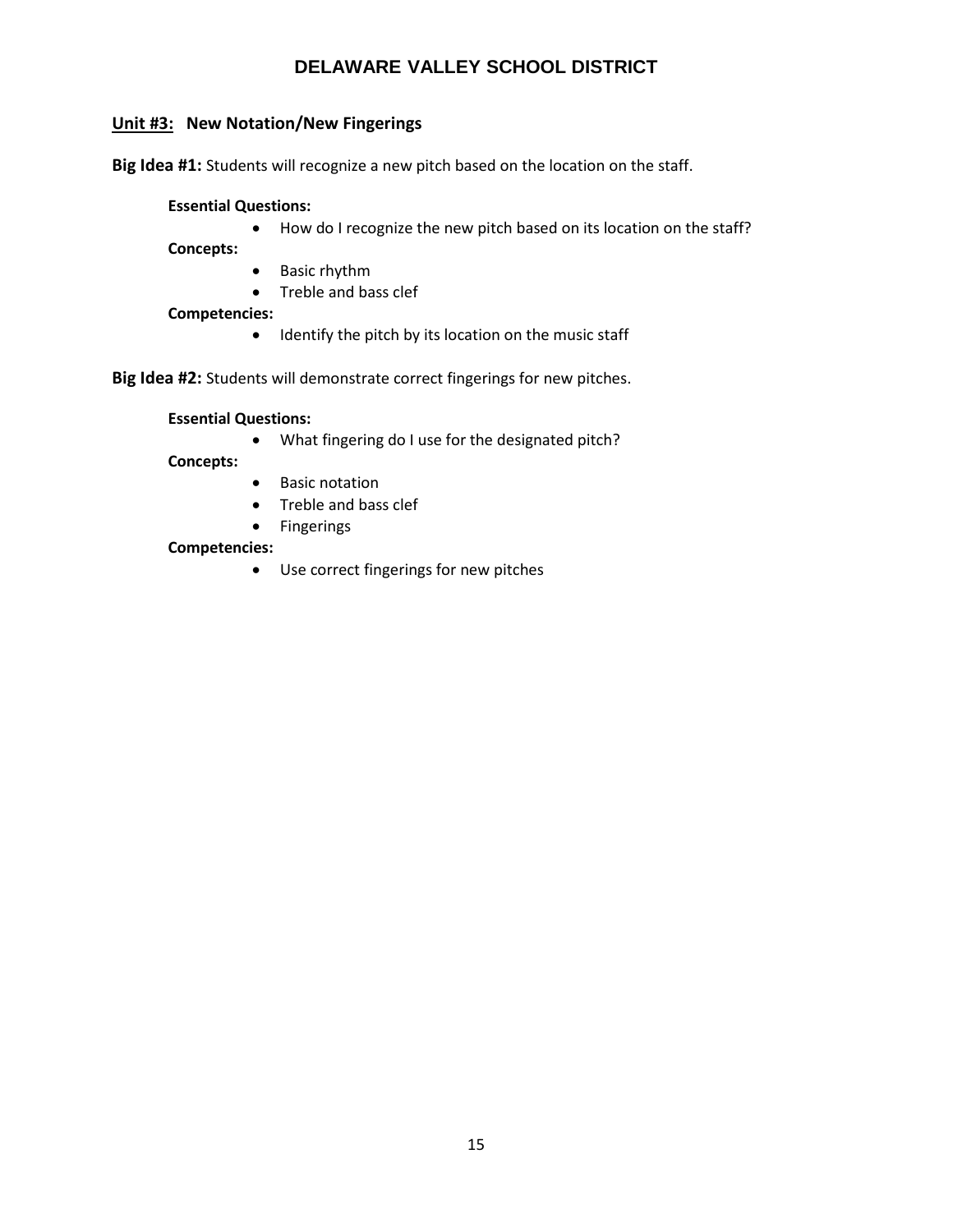# **Unit #3: New Notation/New Fingerings**

# **Time Range in Days: 30 minutes/one lesson per week/ongoing**

### **Standard(s):**

PA Academic Standards for Arts and Humanities National Core Music Standards

### **Standards Addressed:**

PA Standards: 9.1.5.A, 9.1.5.B, 9.1.5.C, 9.1.5.G, 9.1.8.A, 9.1.8.B, 9.1.8.C, 9.1.8.G, 9.2.5.L, 9.2.8.L, 9.3.5.A, 9.3.5.B, 9.3.5.D, 9.3.8.A, 9.3.8.D National Core Music Standards: MU: Cr1.1.E.5a, MU:Cr3.1.E.5a, MU:Cr3.2.E.5a, MU:Pr5.3.E.5a, MU:Re9.1.E.5a

**Overview:** Students will recognize and be able to demonstrate how to correctly play the first five pitches (notes) on respective instruments using the correct fingerings for each note (concert pitches F, E flat, D, C, and B flat), and will be able to play these notes in specific exercises and short songs.

# **Focus Questions:**

- Can you identify new pitches based on their location on the staff?
- Can you demonstrate the correct fingering for each new pitch?

### **Goals:**

- Students will identify new pitches based on their location on the staff.
- Students will demonstrate the correct fingering for each new pitch.

# **Objectives:**

• Students will be able to recognize and identify new pitches when they see them on the staff and be able to demonstrate the correct fingering for each new pitch. **(DOK: Level 1 and Level 2)**

# **Core Activities and Corresponding Instructional Methods:**

- Teacher will demonstrate how to play the first pitch, concert D, and will play the note first as a long sound and then as four quarter notes (to practice skillful articulation).
- Students will play this note individually, using the correct fingering shown, and will play this note several times in an effort to produce a good tone.
- As a group, students will play the concert F note, reading from a rhythm pattern drawn by the teacher of four quarter notes and four quarter rests with a repeat sign.
- Students will repeat the exercise, reading from their lesson book, individually and as a group with the teacher also playing along.
- Students will improvise short patterns using newly learned melodic concepts.
- Students will work on playing additional exercises/songs in lesson book that include this note(s), individually and as a group, with the teacher also playing along.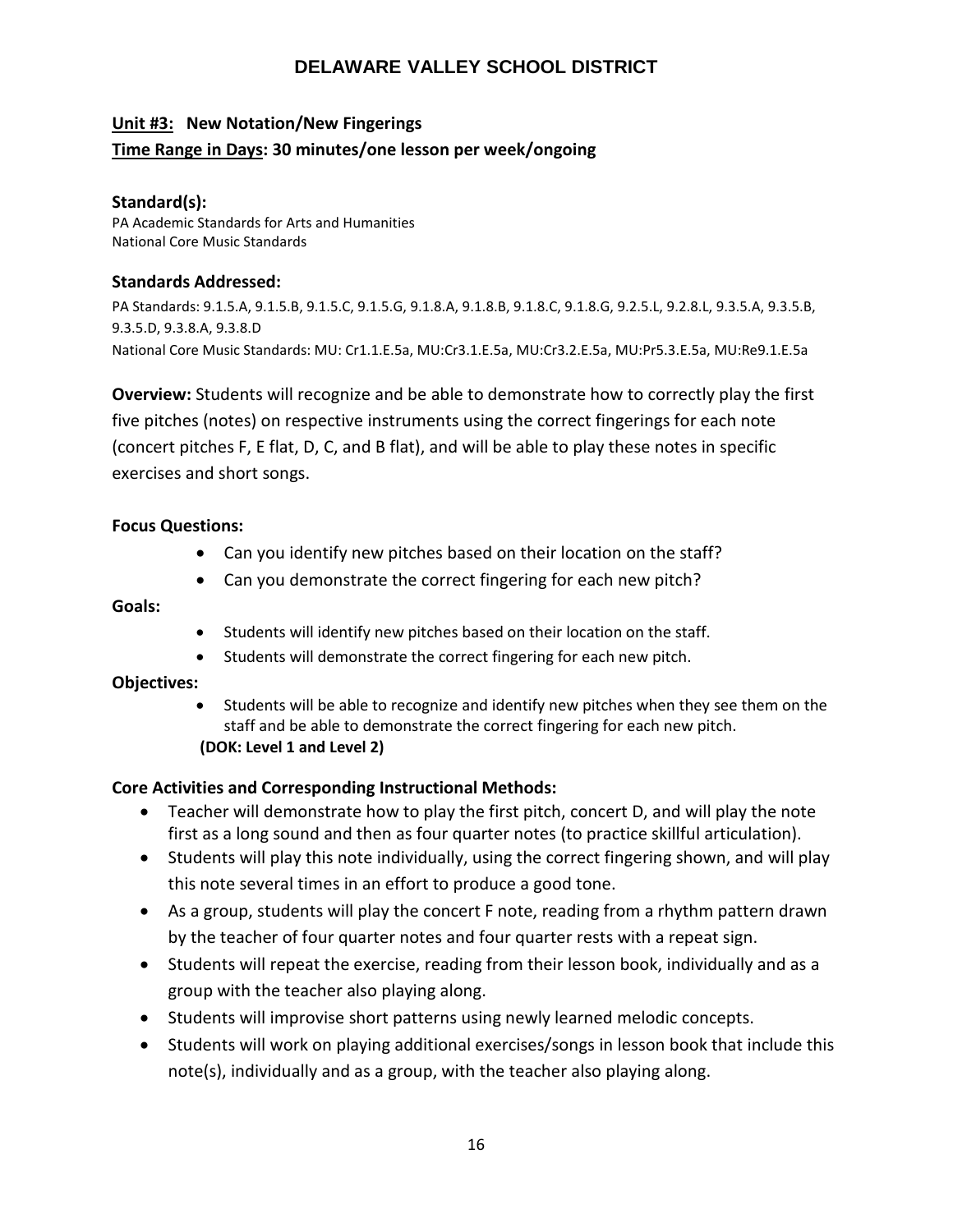- Teacher will continue to demonstrate how to play the remaining four notes in the same manner, using the above steps.
- Students will review how to read music notation applying such to first five notes learned on students' respective instruments.
- Students will practice at home at least 150 minutes each week to reinforce all learned in this unit.

# **Assessments:**

- o **Diagnostic:**
	- **Teacher observation with individual correction.**
	- Individual/group work on exercises/songs.

# o **Formative:**

- Weekly progress through effort, playing in class, and practice at home
- **Teacher observation with individual response/correction.**
- **Worksheets**
- **SmartBoard review activities**
- **Improvisation activities**
- **Sight-reading**

# o **Summative:**

- Oral testing/evaluation
- Playing testing/evaluation
- Student demonstration/teacher evaluation, discussion, and review at next lesson.

# **Extensions:**

- Teacher will play each of the exercises and short songs with students individually and as a group.
- Once students have learned the first two notes and can adequately play exercises/songs associated in lesson book, students will play again with the accompaniment CD.
- Students will continue with the above steps to eventually include all five notes
- Students will play remaining exercises/songs as a group with and without CD accompaniment.

# **Correctives:**

• Students will recognize each of the five notes/pitches and how to correctly play each through practice of specific exercises/songs in lesson book, and in class and by practicing at home.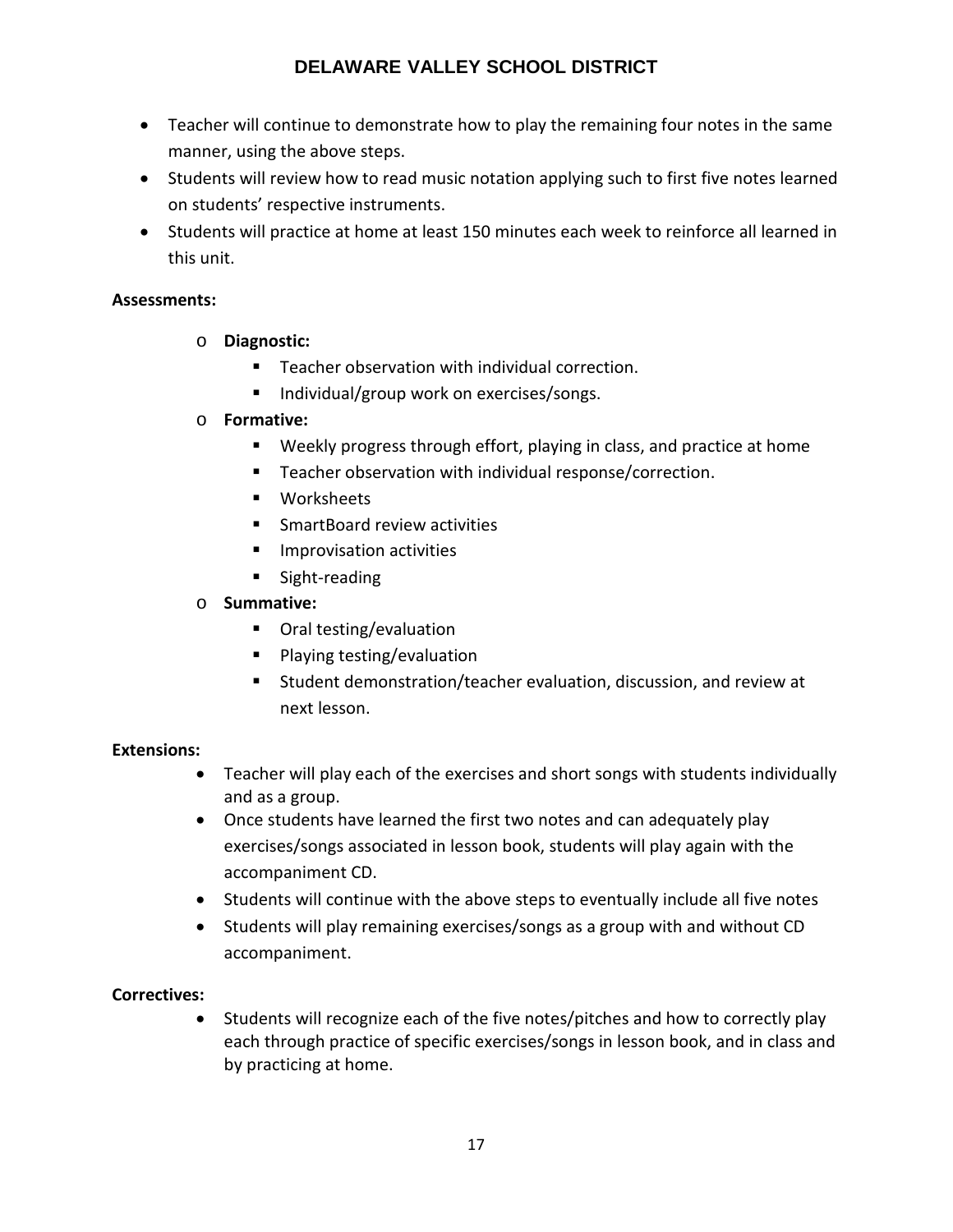- Student's instrument
- Staff paper
- Sound Innovations, book 1 and CD
- Traditions of Excellence, book 1 and CD
- Various comprehensive band method instruction books
- Music Racer note name and fingering review [www.musicracer.com](http://www.musicracer.com/)
- Metronome Online free online metronome<https://www.metronomeonline.com/>
- Breathing Gym Exercises Pat Sheridan and Sam Pilafian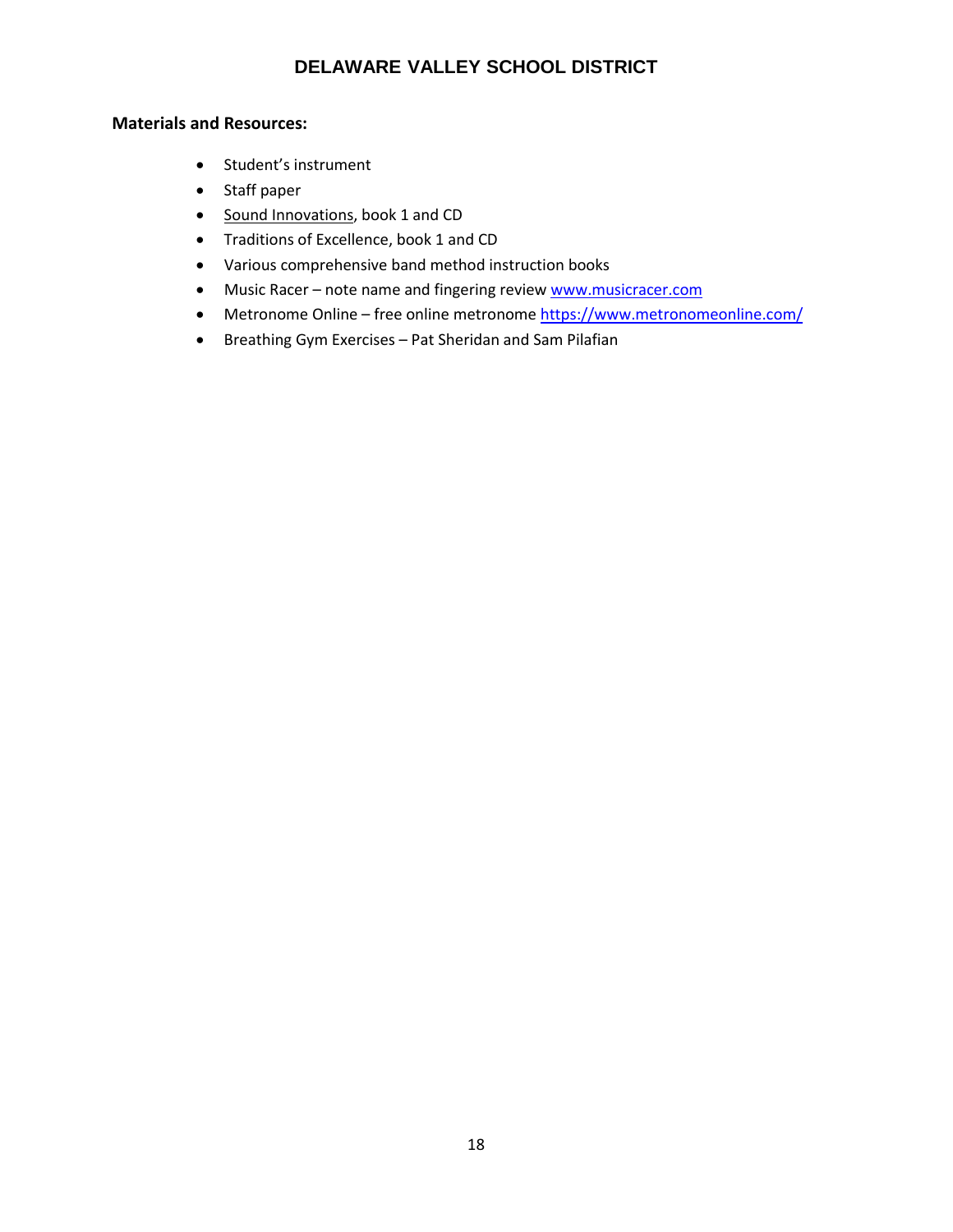# **Unit #4: Repeat Signs; Breath Marks; Fermatas; Pick-up Notes**

**Big Idea #1:** Students will identify repeat signs, breath marks, fermatas, and pick-up notes.

#### **Essential Questions:**

- How do I recognize repeat signs, breath marks, fermatas, and pick-up notes?
- **Concepts:**
	- Basic music notation

**Competencies:**

• Identify repeat signs, breath marks, fermatas, and pick-up notes based on their symbol and location in printed notation.

**Big Idea #2:** Students will give the meaning of repeat signs, breath marks, fermatas, and pick-up notes.

#### **Essential Questions:**

• What is the meaning of repeat signs, breath marks, fermatas, and pick-up notes?

#### **Concepts:**

• Basic music notation

#### **Competencies:**

• Define and understand the use of repeat signs, breath marks, fermatas, and pick-up notes.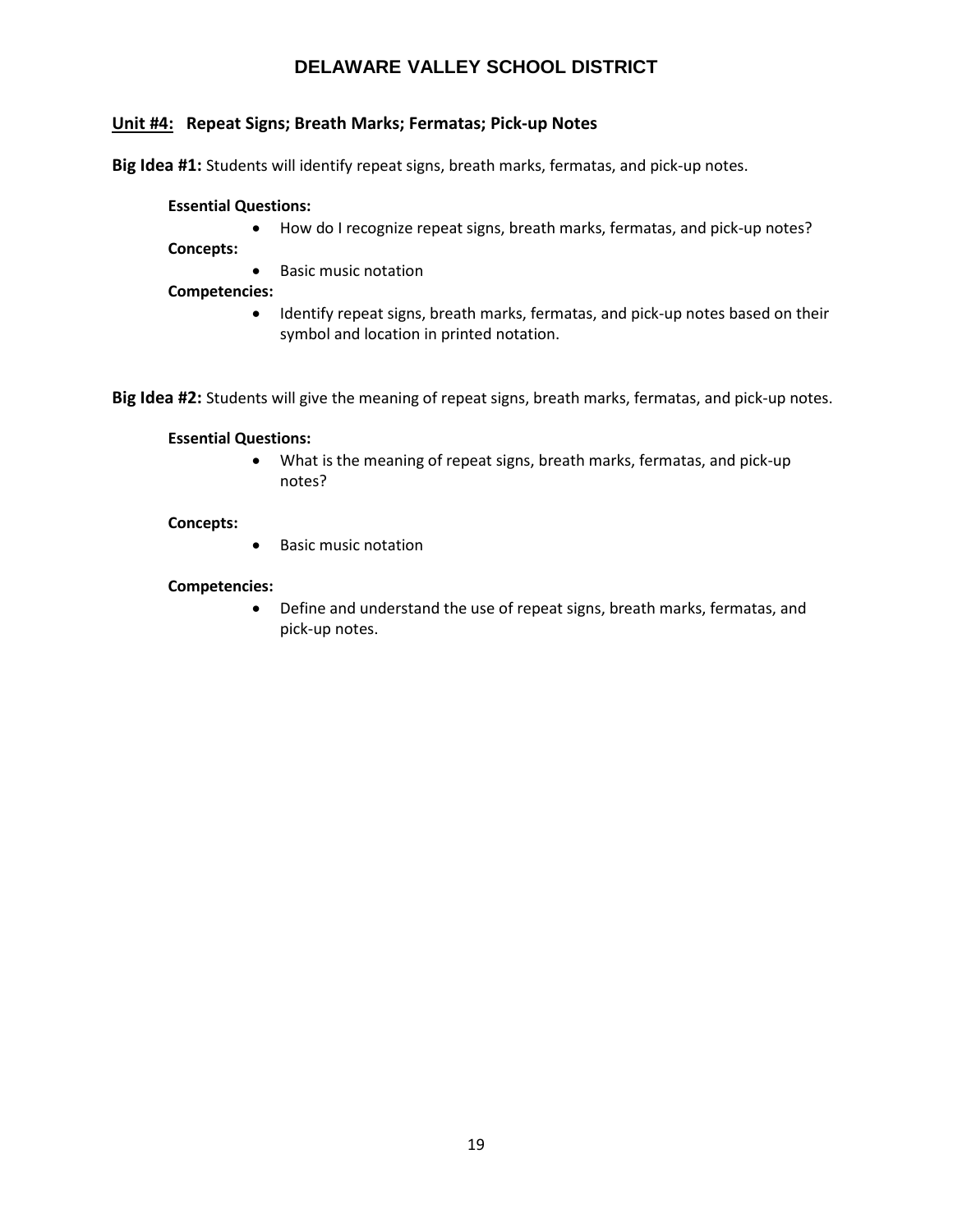# **Unit #4: Repeat Signs; Breath Marks; Fermatas; Pick-up Notes Time Range in Days: 30 minutes/one lesson per week/1-2 lessons**

# **Standard(s):**

PA Academic Standards for Arts and Humanities National Core Music Standards

# **Standards Addressed:**

PA Standards: 9.1.5.A, 9.1.5.B, 9.1.5.C, 9.1.5.G, 9.1.8.A, 9.1.8.B, 9.1.8.C, 9.1.8.G, 9.2.5.L, 9.2.8.L, 9.3.5.A, 9.3.5.B, 9.3.5.D, 9.3.8.A, 9.3.8.D National Core Music Standards: MU: Cr1.1.E.5a, MU:Cr3.1.E.5a, MU:Cr3.2.E.5a, MU:Pr5.3.E.5a, MU:Re9.1.E.5a

### **Anchor(s):**

R4.A.2.1.2, R5.A.2.1.2, M2.1.3.C

**Overview:** Students will recognize and be able to explain the meaning of a repeat sign, a breath mark, a fermata, and pick-up notes, and will be able to utilize these symbols when they appear in written notation.

# **Focus Questions:**

- Can you identify repeat signs, breath marks, fermatas, and pick-up notes based on their symbol and location in the printed music?
- Can you define the meaning and function of repeat signs, breath marks, fermatas, and pick-up notes based on their symbol and location within the printed music?

#### **Goals:**

- Students will identify repeat signs, breath marks, fermatas, and pick-up notes based on their symbol and location within the printed music.
- Students will define the meaning and function of repeat signs, breath marks, fermatas, and pick-up notes based on their symbol and location within the printed music.

# **Objectives:**

• Students will be able to identify and give the meaning of repeat signs, breath marks, fermatas, and pick-up notes that are found in the printed music. The students will also be able to demonstrate how to play them on their respective instruments.

#### **(DOK: Level 1 and Level 2)**

# **Core Activities and Corresponding Instructional Methods:**

- Discussion and demonstration of repeat signs, breath marks, fermatas, and pick-up notes; how such symbols are used within written music; how they change the structure of the music.
- Teacher will explain the rhythmic value of fermatas and pick-up notes and will provide examples of music that include each.
- Students will examine various songs in lesson book to find repeat signs, breath marks, fermatas, and pick-up notes, and will discuss why symbols appear in a specific location within written music.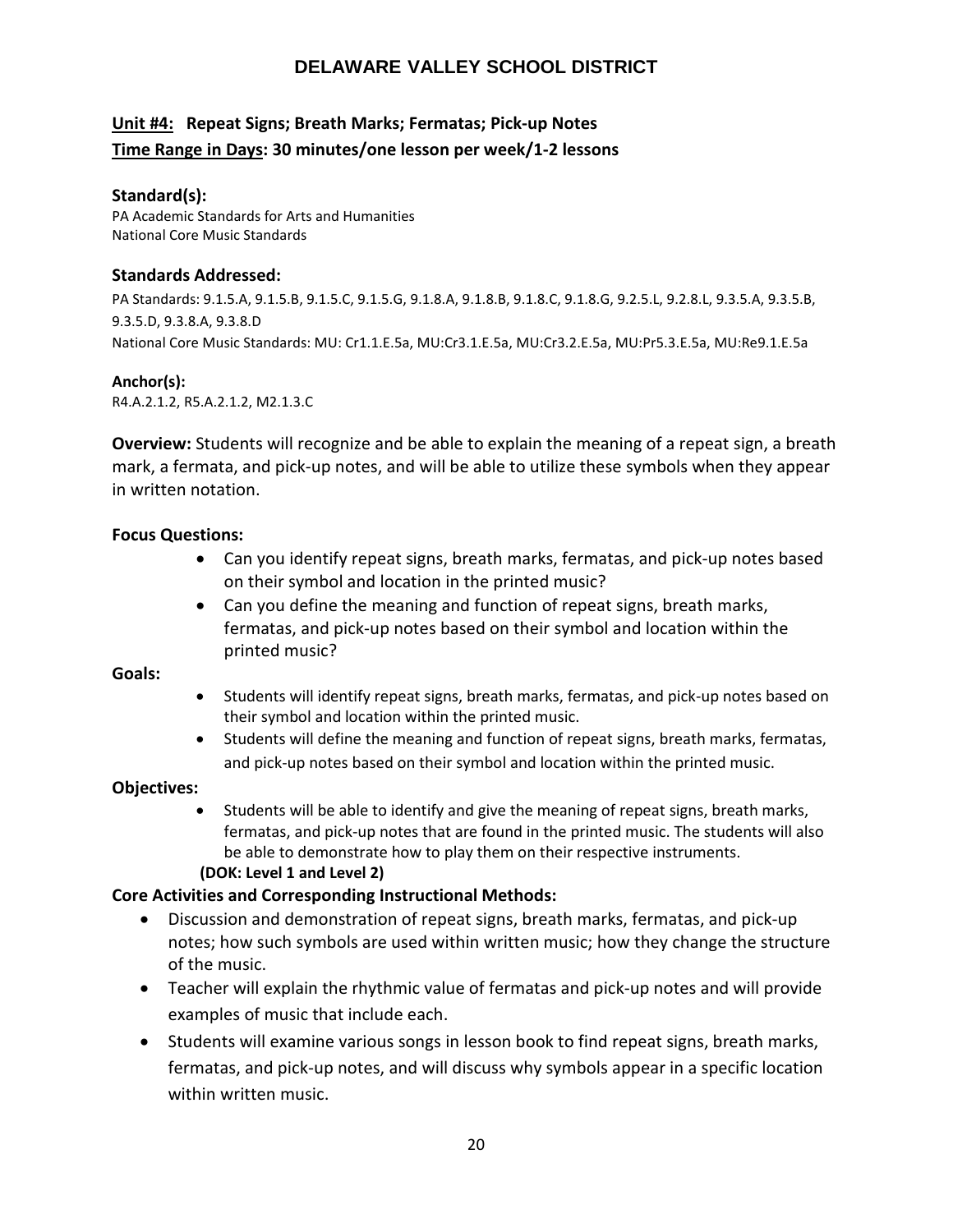- Students will listen to accompaniment CD and follow along in lesson book to hear examples of music that include repeat signs, breath marks, fermatas, and pick-up notes.
- Students will play individually and as a group song /exercises in lesson book which include the use of repeat signs, breath marks, fermatas, and pick-up notes. Students will observe and utilize these symbols as they appear in music.

# **Assessments:**

- o **Diagnostic:**
	- Teacher observation with individual correction.
- o **Formative:** 
	- Weekly progress through effort, playing in class, and practice at home
	- **Sight-reading**
- o **Summative:**
	- **Student performance of song(s) for other members of the lesson group.**
	- Student demonstration/teacher evaluation, discussion, and review at next lesson.

# **Extensions:**

- Students will play individually a specific song containing repeat sign(s) while group listens. Individual may/may not observe repeat sign. Group must make determination and provide feedback.
- Students will name familiar songs that include pick-up notes as part of melody.
- When students can adequately play specific songs/exercises in lesson book, students will play again with CD accompaniment.
- Students will practice at home at least 150 minutes each week to reinforce all learned in this unit.

# **Correctives:**

- Students will add breath marks to assigned songs/exercises in lesson book and will circle with pencil any repeat signs and fermatas that may appear in said music.
- Students will work to recognize and utilize repeat signs, breath marks, fermatas, and pick-up notes through the practice of specific songs/exercises in lesson book, with/without CD accompaniment in class and practice at home.

- Student's instrument
- Sound Innovations, book 1 and CD
- Traditions of Excellence, book 1 and CD
- Various comprehensive band method instruction books
- Concert band music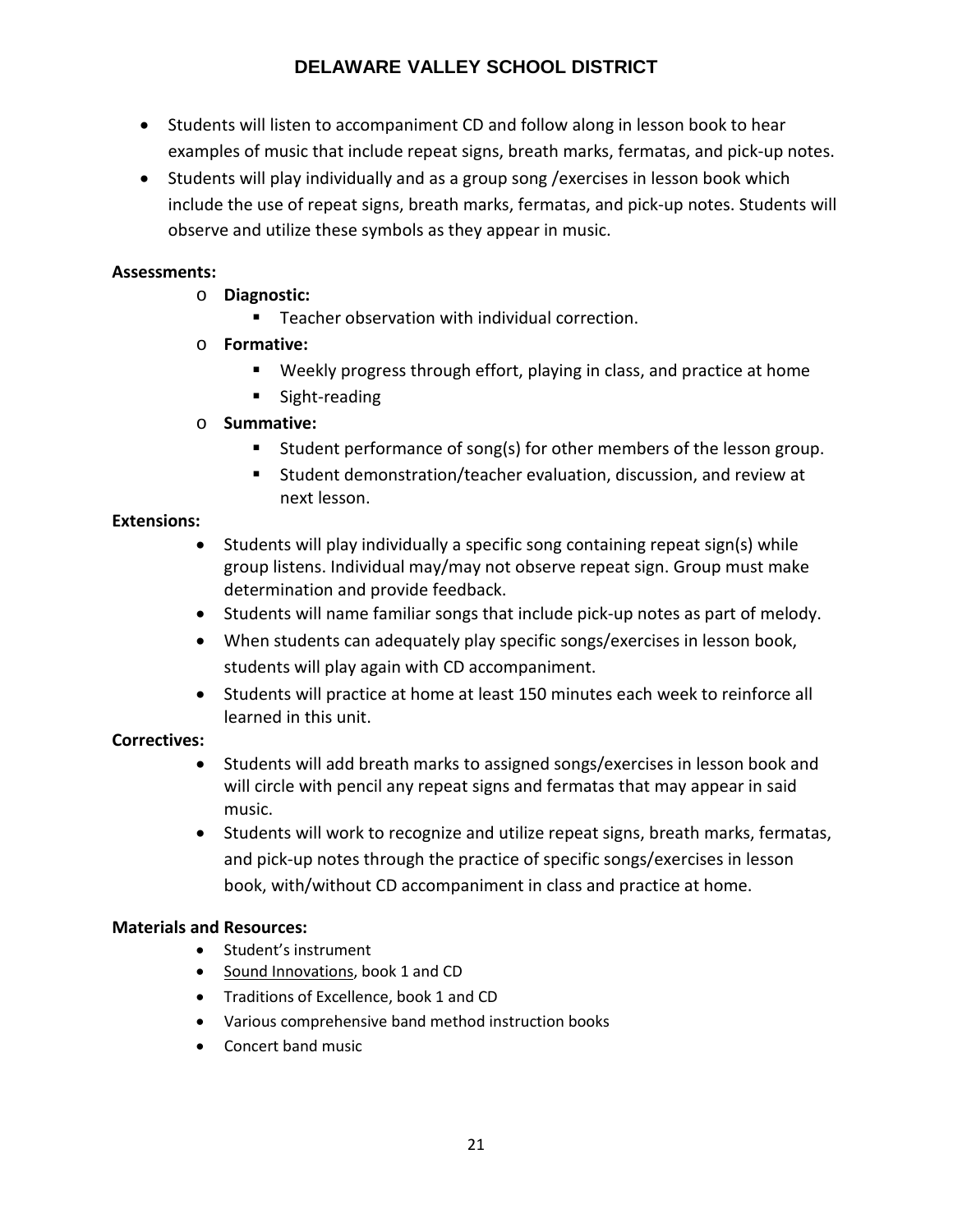# **Unit #5: Key Signature; Dynamics; Additional Notation**

**Big Idea #1:** Students will identify and explain key signature

#### **Essential Questions:**

• Where is the key signature located and what is its function?

#### **Concepts:**

- Basic music notation
- Key signature
- Basic understanding of accidentals

#### **Competencies:**

• Locate and define the meaning of key signature

**Big Idea #2:** Students will identify, explain, and demonstrate dynamics

#### **Essential Questions:**

• What do the dynamics forte, mezzo forte, mezzo piano, piano, crescendo, and decrescendo mean?

#### **Concepts:**

- Basic music notation
- Dynamics

#### **Competencies:**

- Identify and define the dynmaics, forte, mezzo forte, mezzo piano, piano, crescendo, and decrescendo.
- Demonstrate the dynamics, forte, mezzo forte, mezzo piano, piano, crescendo, and decrescendo on respective instruments with proper air support and control.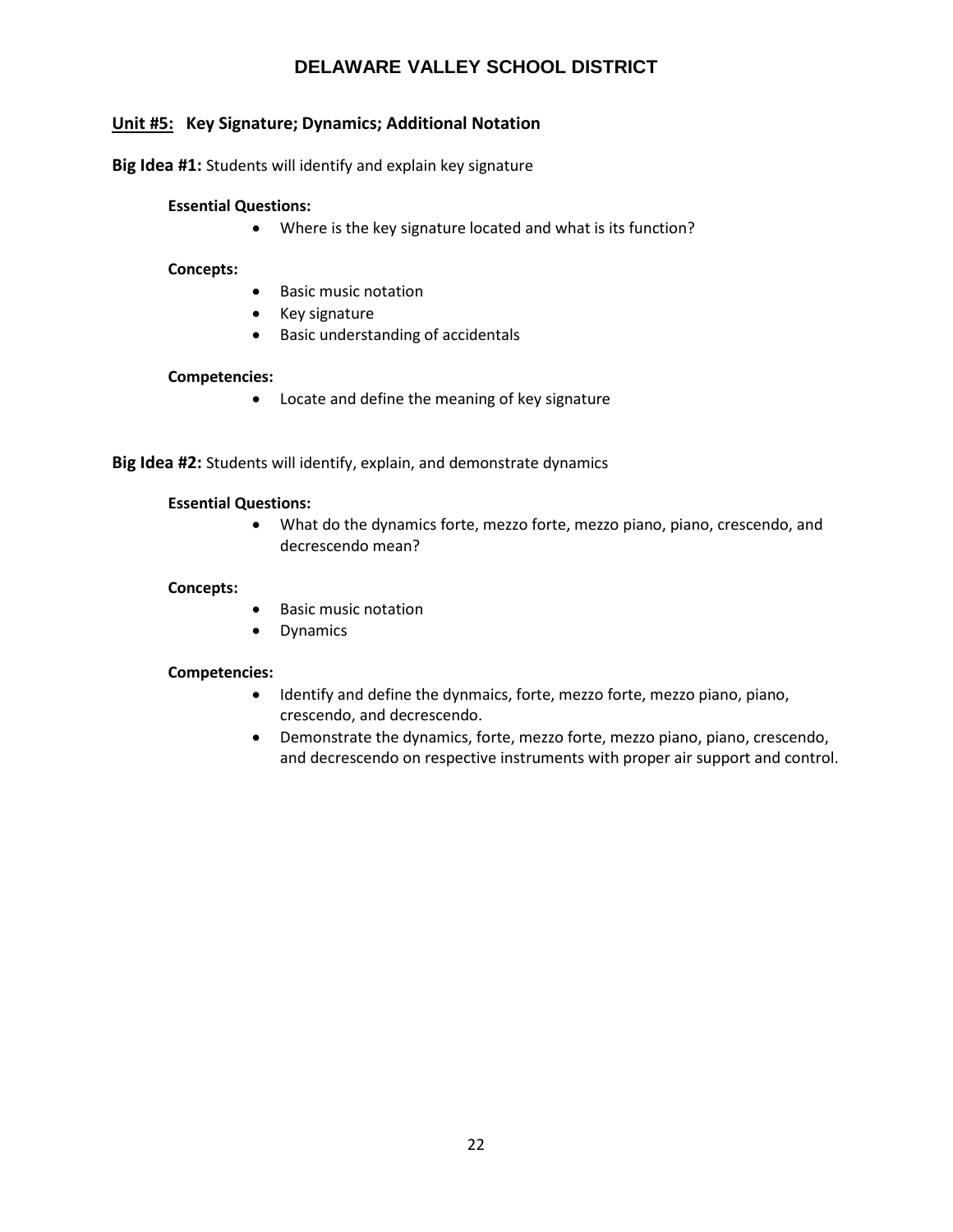# **Unit #5: Key Signature; Dynamics; Additional Notation Time Range in Days: 30 minutes/one lesson per week/2-3 lessons and ongoing**

### **Standard(s):**

PA Academic Standards for Arts and Humanities National Core Music Standards

### **Standards Addressed:**

PA Standards: 9.1.5.A, 9.1.5.B, 9.1.5.C, 9.1.5.G, 9.1.8.A, 9.1.8.B, 9.1.8.C, 9.1.8.G, 9.2.5.L, 9.2.8.L, 9.3.5.A, 9.3.5.B, 9.3.5.D, 9.3.8.A, 9.3.8.D National Core Music Standards: MU: Cr1.1.E.5a, MU:Cr3.1.E.5a, MU:Cr3.2.E.5a, MU:Pr5.3.E.5a, MU:Re9.1.E.5a

# **Anchor(s):**

R4.A.2.1.2; R5.A.2.1.2; R4.A.2.1.1; R5.A.2.1.1

**Overview:** Students will be able to understand and apply the basic concepts of key signatures and how they function and will be able to determine what sharps or flats appear in a key signature and how that affects the music. Students will recognize and understand how dynamics are used in music, specifically forte (f), mezzo forte (mf), mezzo piano (mp), piano (p), crescendo, and decrescendo, and will also recognize and be able to demonstrate how to play two new pitches, concert G and concert low A.

# **Focus Questions:**

- Can you locate the key signature and define its function?
- Can you define and demonstrate the dynamics forte, mezzo forte, mezzo piano, piano, crescendo, and decrescendo on your instrument?

#### **Goals:**

- Students will locate the key signature and define its function.
- Students will define and demonstrate the dynamics forte, mezzo forte, mezzo piano, piano, crescendo, and decrescendo on respective instruments.

# **Objectives:**

• Students will be able to locate the key signature and define its function. Students will also be able to define and demonstrate on instruments the dynamics of forte, mezzo forte, mezzo piano, piano, crescendo, and decrescendo. **(DOK: Level 1 and Level 2)**

# **Core Activities and Corresponding Instructional Methods:**

- Discussion of what key signatures are and how/why they occur in written music.
- Students will look at previously learned songs/exercises in which key signatures are used and will compare the differences between music with/without key signatures.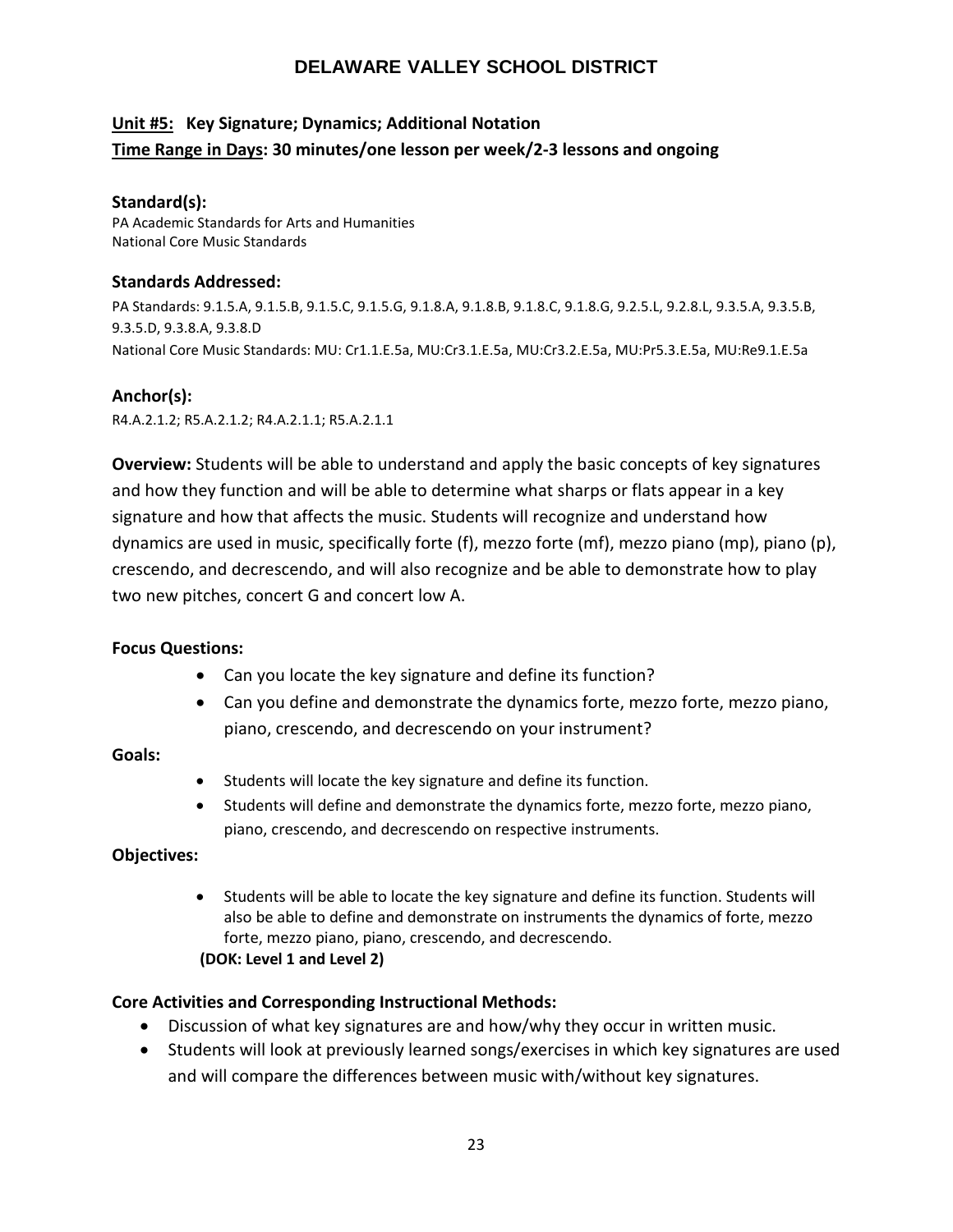- Students will look at new songs in lesson book which include key signatures, will determine what flats/sharps are involved, and will mark music accordingly with a pencil.
- Students will review how to play the notes affected by the sharp/flat on respective instruments as compared to playing the same note as a natural pitch.
- Discussion of dynamics. Teacher will use voice levels to demonstrate each dynamic.
- Students will hold one hand in front of face/mouth and using breath control will blow steady stream of strong, fully supported air, then steady stream of soft, but still supported air, and finally a moderate level of air. Students will discuss the differences felt physically.
- Students may use pinwheels as a visual for the differences in air flow needed to execute varying dynamic levels.
- Students may work with a partner to experiment with varying dynamic levels and how to use air support and control properly in order to execute varying dynamic levels.
- Students may improvise short patterns with newly learned dynamic levels.
- Students will add dynamic markings to a previously learned song that does not include dynamics in the printed notation. Students can perform what they have written for classmates and classmates can describe the dynamic levels that they heard.
- Students will clap the different dynamic levels to demonstrate knowledge of dynamic terms.
- Students will choose and play as a group a previously learned short song at a forte level, then at a piano level, etc.
- Students will look at specific songs/exercises in lesson book and band music that include dynamic markings and will discuss with teacher each dynamic level that appears and for how many measures it occurs.
- Students can use colored pencils to mark varying dynamic levels (example: red for forte, green for mezzo forte or mezzo piano, blue for piano).
- Students will listen to CD accompaniment and read the music as CD plays to hear various dynamic levels and how they affect the music.
- Students will then play these songs/exercises on respective instruments including dynamics.
- Discussion of crescendos and decrescendos in music, what they look like, with teacher demonstrating on a band instrument how to play gradually louder and gradually softer using breath control.
- Students will apply above steps to crescendos and decrescendos.
- Teacher will demonstrate how to play two new pitches (concert G and concert low A). Students may improvise short patterns using newly learned pitches.
- Students will play these notes individually/as a group, using the correct fingerings.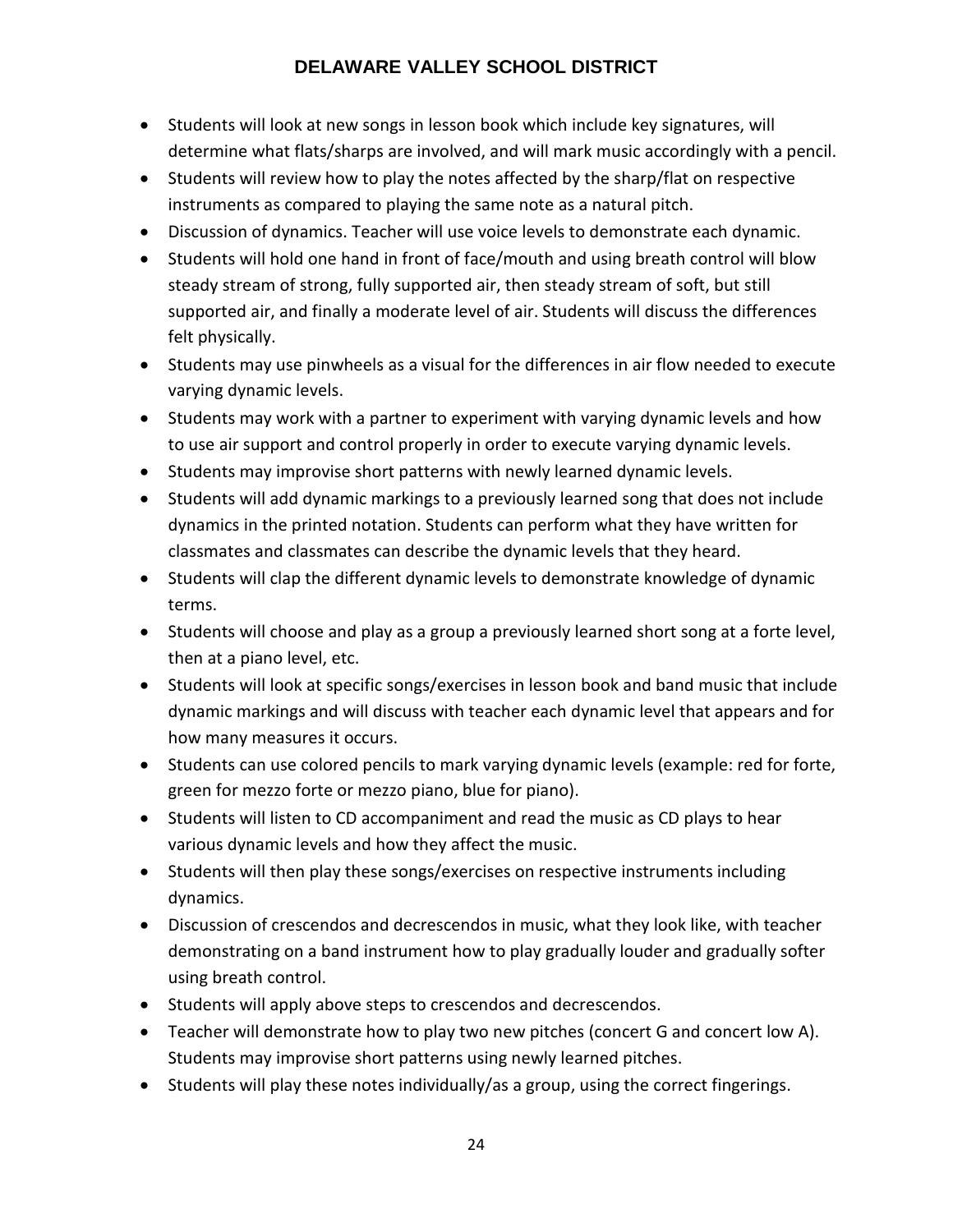• Teacher and students will play as a group specific songs/exercises in the lesson book that include the new pitches.

# **Assessments:**

- o **Diagnostic:**
	- Teacher observation with individual correction.
	- **Sight-reading**
	- **Norksheets**

# o **Formative:**

- Weekly progress through effort, playing in class, and practice at home
- Individual/group work on songs/exercises
- **Improvisation/composition activities**
- **Sight-reading**

# o **Summative:**

- Oral testing/evaluation
- **Playing testing/evaluation**
- Student demonstration/teacher evaluation, discussion, and review at next lesson.

# **Extensions:**

- Teacher will play along with students songs/exercises in lesson book that have various key signatures, individually and as a group.
- Students will continue to mark flat/sharp signs next to affected notes as needed according to key signature of each song in lesson book and music prior to playing that song until students no longer need visual reminders of which notes are sharp/flat.
- When students can adequately play specific songs/exercises in lesson book, students will play again with CD accompaniment.
- Students will work to remember which nots are flat/sharp in songs/exercises.
- Students will practice at home at least 150 minutes each week to reinforce all learned in this unit.
- Have students describe sounds/events in everyday life that occur at a forte level, piano level, mezzo forte level, and mezzo piano level.
- Students will do the above step with crescendo and decrescendo.
- Students will think of/name song titles or types of songs that use the various dynamic levels.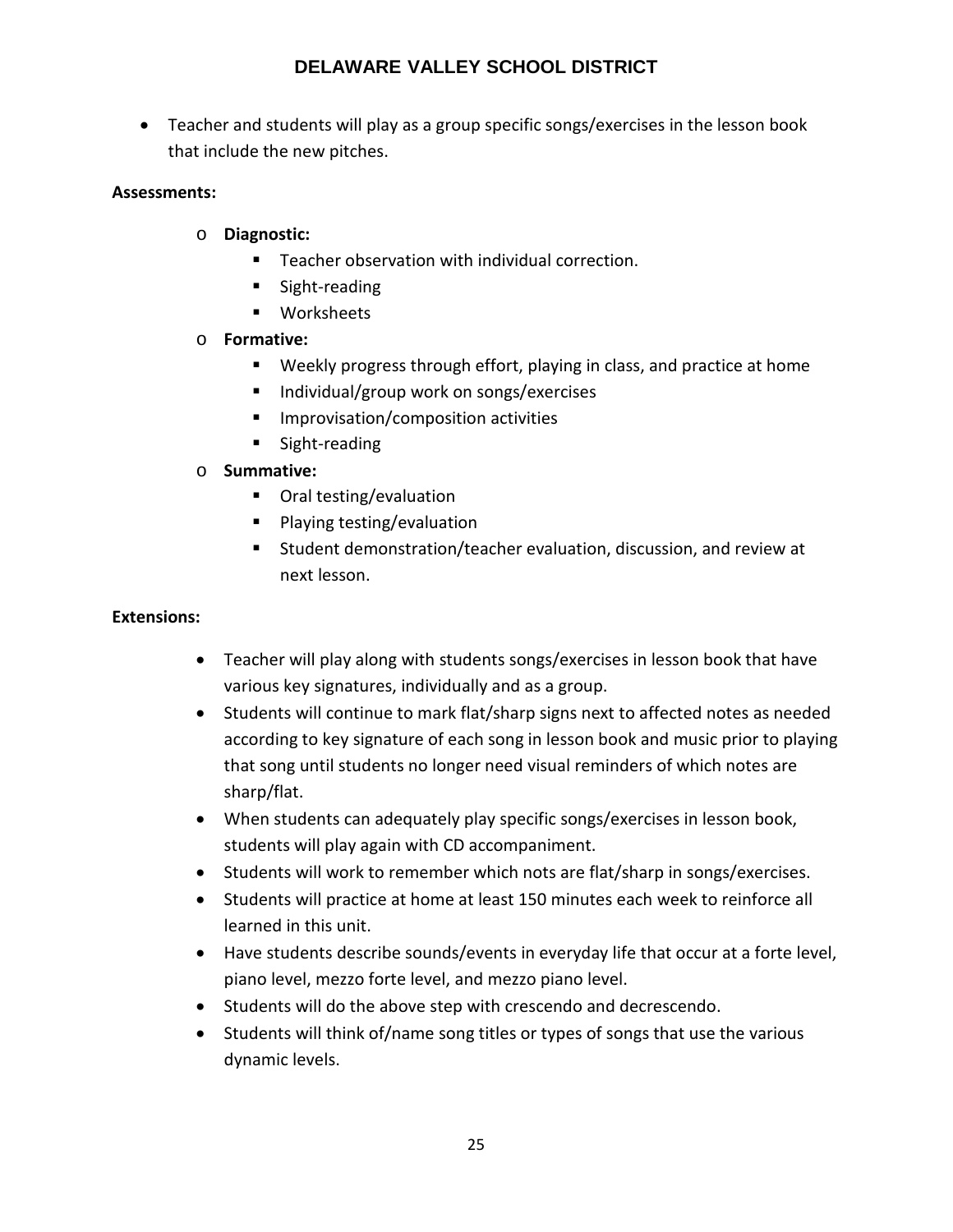• Teacher and students will examine new music in lesson book and band music that include dynamics.

# **Correctives:**

- Students will work on recognizing key signatures and observing which notes are affected through the practice of specific songs/exercises in lesson book, with/without CD accompaniment, in class and by practicing at home.
- Students will continue to mark sharp/flat signs next to affected notes according to the key signature of each song in lesson book or music prior to playing and will review how to play affected notes on respective instruments.
- Have students describe sounds/events in everyday life that occur at a forte level, piano level, mezzo forte level, mezzo piano level.
- Students will listen to several examples of music with various dynamic levels.
- Students will work on recognizing dynamics and observing what measures are affected by dynamic markings through the practice of specific songs/exercises in lesson book, which may also include the two new pitches, with/without CD accompaniment, in class and by practicing at home.
- Teacher will play songs/exercises in lesson book and band music with students that include dynamics, both individually and as a group.

- Student's instrument
- Sound Innovations, book 1 and CD
- Traditions of Excellence, book 1 and CD
- Various comprehensive band method instruction books
- Music Racer note name and fingering review [www.musicracer.com](http://www.musicracer.com/)
- Breathing Gym Exercises Pat Sheridan and Sam Pilafian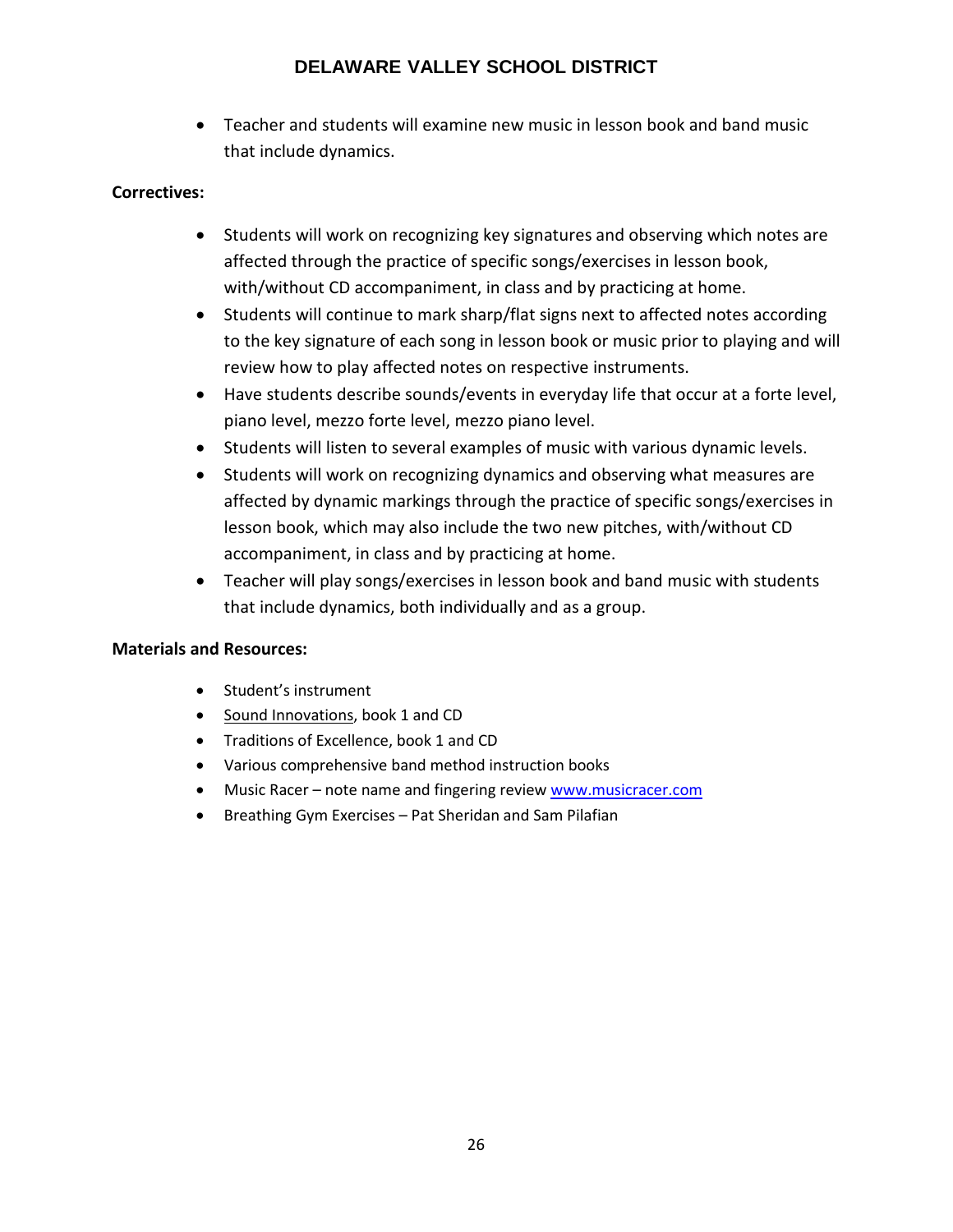# **Unit #6: Eighth Notes; 2/4 Time Signature; Tempo; Additional Notation**

**Big Idea #1:** Students will identify eighth notes.

**Essential Questions:** 

• How can I identify eighth notes based on their symbol?

**Concepts:**

• Basic music notation

**Competencies:**

• Identify eighth notes based on their symbol

**Big Idea #2:** Students will identify and explain 2/4-time signature.

#### **Essential Questions:**

• What does the time signature 2/4 mean?

**Concepts:**

• Time signature

**Competencies:**

• Identify and explain the meaning of 2/4 time signature

**Big Idea #3:** Students will identify, define, and perform in various tempo markings.

#### **Essential Questions:**

• What do the following tempo markings mean: adagio, moderato, andante, allegro.

#### **Concepts:**

• Tempo

#### **Competencies:**

• Identify, define, and perform various tempo markings.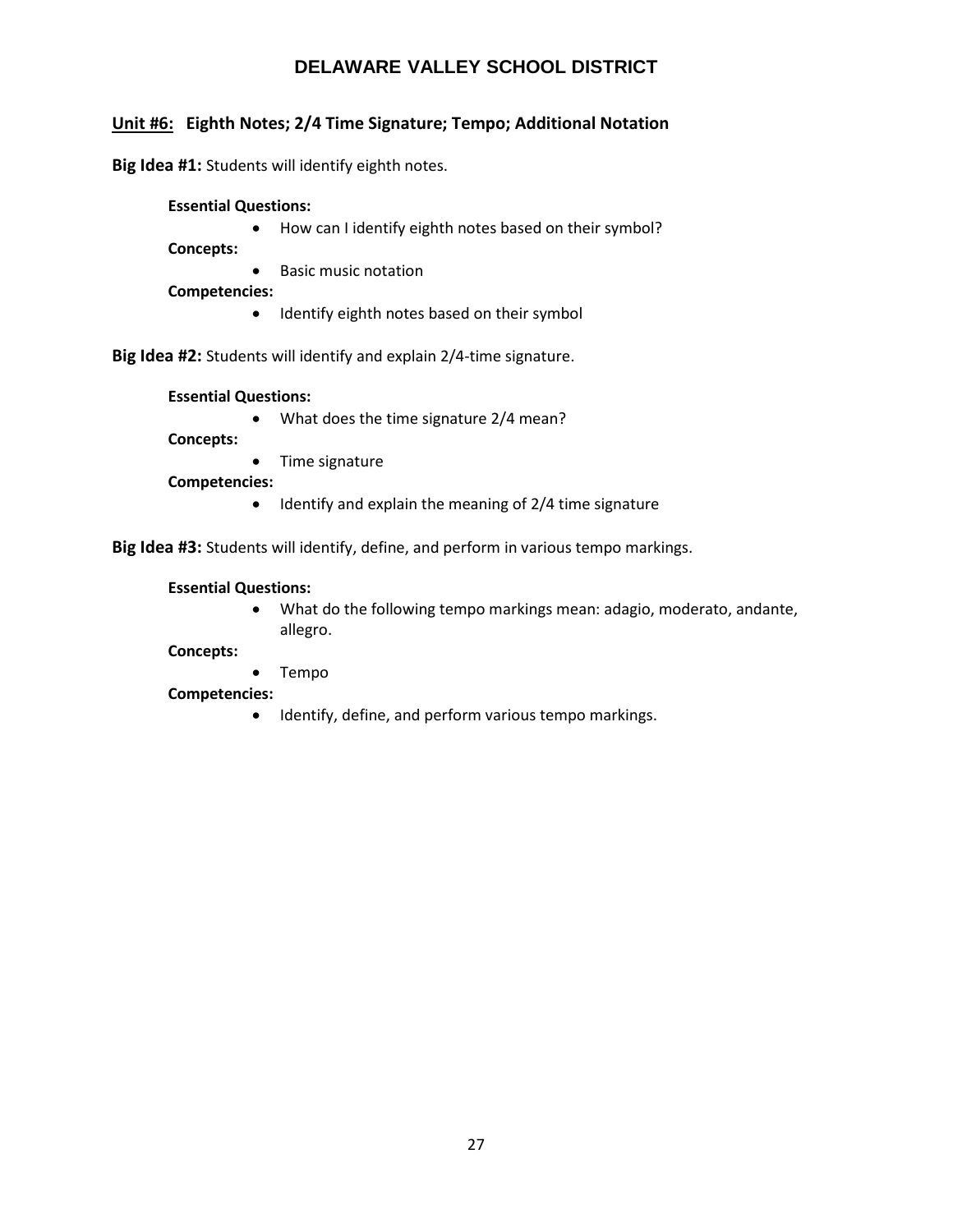# **Unit #6: Eighth Notes; 2/4 Time Signature; Tempo; Additional Notation Time Range in Days: 30 minutes/one lesson per week/2-4 lessons and ongoing**

### **Standard(s):**

PA Academic Standards for Arts and Humanities National Core Music Standards

### **Standards Addressed:**

PA Standards: 9.1.5.A, 9.1.5.B, 9.1.5.C, 9.1.5.G, 9.1.8.A, 9.1.8.B, 9.1.8.C, 9.1.8.G, 9.2.5.L, 9.2.8.L, 9.3.5.A, 9.3.5.B, 9.3.5.D, 9.3.8.A, 9.3.8.D National Core Music Standards: MU: Cr1.1.E.5a, MU:Cr3.1.E.5a, MU:Cr3.2.E.5a, MU:Pr5.3.E.5a, MU:Re9.1.E.5a

# **Anchor(s):**

R4.A.2.1.2; R5.A.2.1.2; R4.A.2.1.1; R5.A.2.1.1

**Overview:** Students will be able to identify and properly count eighth notes (on rhythm syllables and numbers), and will recall the time value of eighth notes. Students will understand and be able to observe basic tempos, the concept of the 2/4 time signature and will be able to demonstrate how to play a new pitch, concert low G.

# **Focus Questions:**

- Can you identify eighth notes based on their symbol?
- Can you identify and demonstrate the duration of eighth notes?
- Can you identify and explain 2/4 time signature?
- Can you observe basic tempos?

# **Goals:**

- Students will identify eighth notes based on their symbol.
- Students will identify and demonstrate the duration of eighth notes.
- Students will identify and explain 2/4 time signature.
- Students will observe basic tempos.

#### **Objectives:**

• Students will be able to identify eighth notes found in their music and demonstrate how to play eighth notes in various exercises. Students will also be able to locate and explain the meaning of 2/4 time signature. Students will be able to play various exercises in 2/4 time. Students will be able to observe and demonstrate basic tempos in various exercises.

#### **(DOK: Level 1 and Level 2)**

# **Core Activities and Corresponding Instructional Methods:**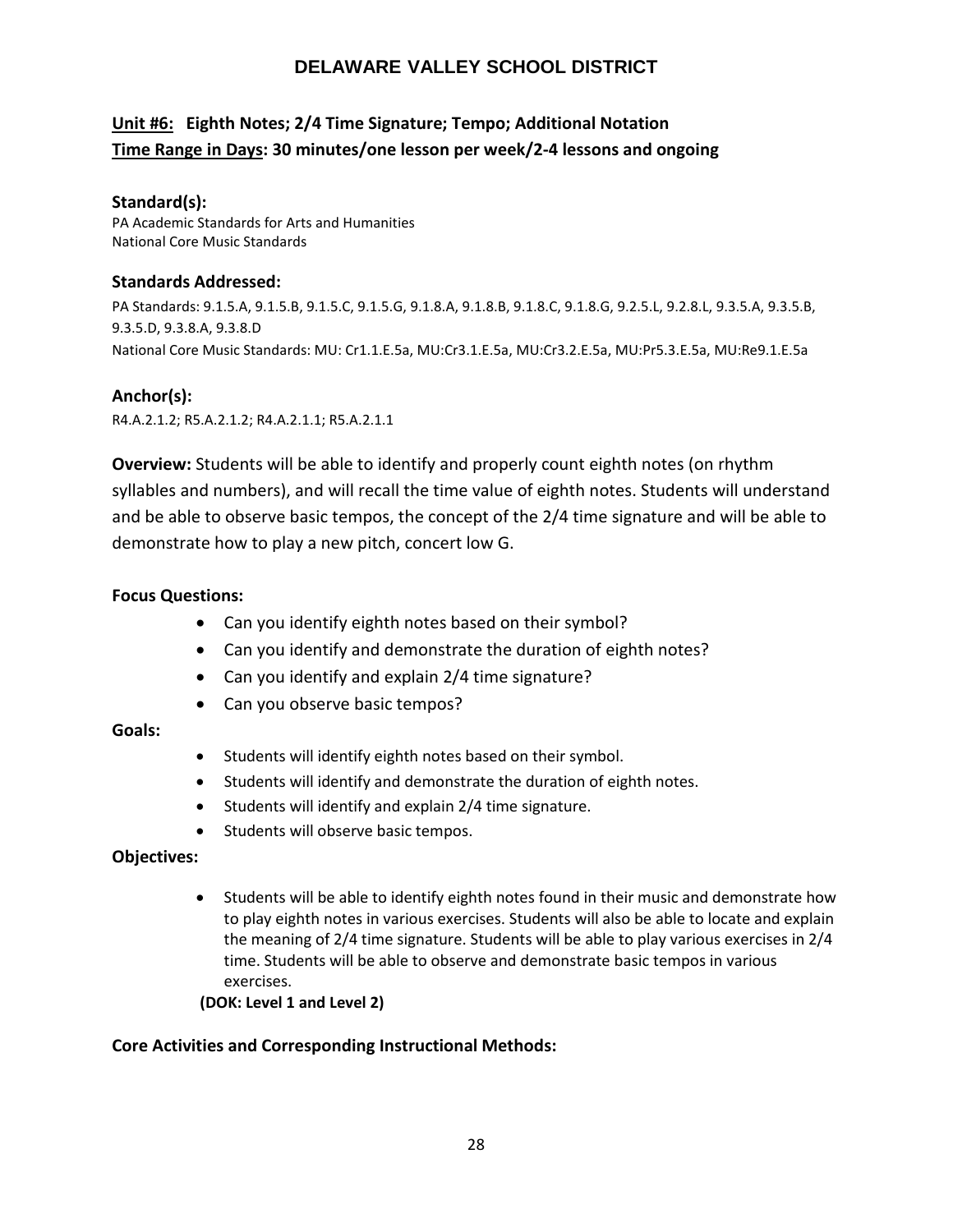- Teacher will review time values for whole notes/rests, half notes/rests, and quarter notes/rests, and how to count each.
- Description of how to identify eighth notes, both alone and in pairs, and discussion of how to divide one beat in half so that each eighth note receives ½ beat.
- Discussion on how to count eighth notes, how to count eighth notes in relation to tapping the foot, and how counting eighth notes differs from counting other previously learned notes/rhythms.
- Students will work on writing proper counting underneath measures for specific songs/exercises that include eighth notes.
- As a group, clap several eighth notes, counting out loud while clapping on rhythm syllables and numbers. Add in tapping a steady quarter note rhythm with the foot.
- Teacher will demonstrate on a band instrument how a steady quarter note pattern would sound, and then how steady eighth note rhythms sound in comparison. Students will then play same rhythms with teacher on respective instruments.
- As a group, students will clap rhythms of specified songs/exercises in lesson book or band music that include eighth notes and will then play those songs on instruments.
- Students will echo eighth note patterns with the teacher.
- Students will improvise using eighth note patterns.
- Students will compose variations using eighth notes example: Take a previously learned song from the lesson book and turn some quarter notes into two eighth notes.
- Students will listen to accompaniment CD to better understand and hear concept of dividing a beat in half. Students will then play along with CD.
- Explanation of 2/4 time signature, division of beats into measures containing two beats, and how it differs from 4/4 time.
- Students will identify prior to playing a song/exercise in the lesson book or band music, the time signature and how many beats will be counted in each measure.
- Teacher and students as a group will work on correctly pronouncing the following tempos: adagio, moderato, andante, and allegro. Discussion of English translation from Italian of each tempo and how it is applied to written music.
- Students will identify tempo marking for specific songs in lesson book or band music prior to playing said song. Students will play these songs with/without CD accompaniment, which include tempo markings of adagio, andante, moderato, and allegro.
- Students will choose a previously learned song in the lesson book and perform it at a new tempo – classmates will name the tempo that they heard performed.
- Teacher will demonstrate how to play new pitch concert low G.
- Students will play this note, using correct fingerings.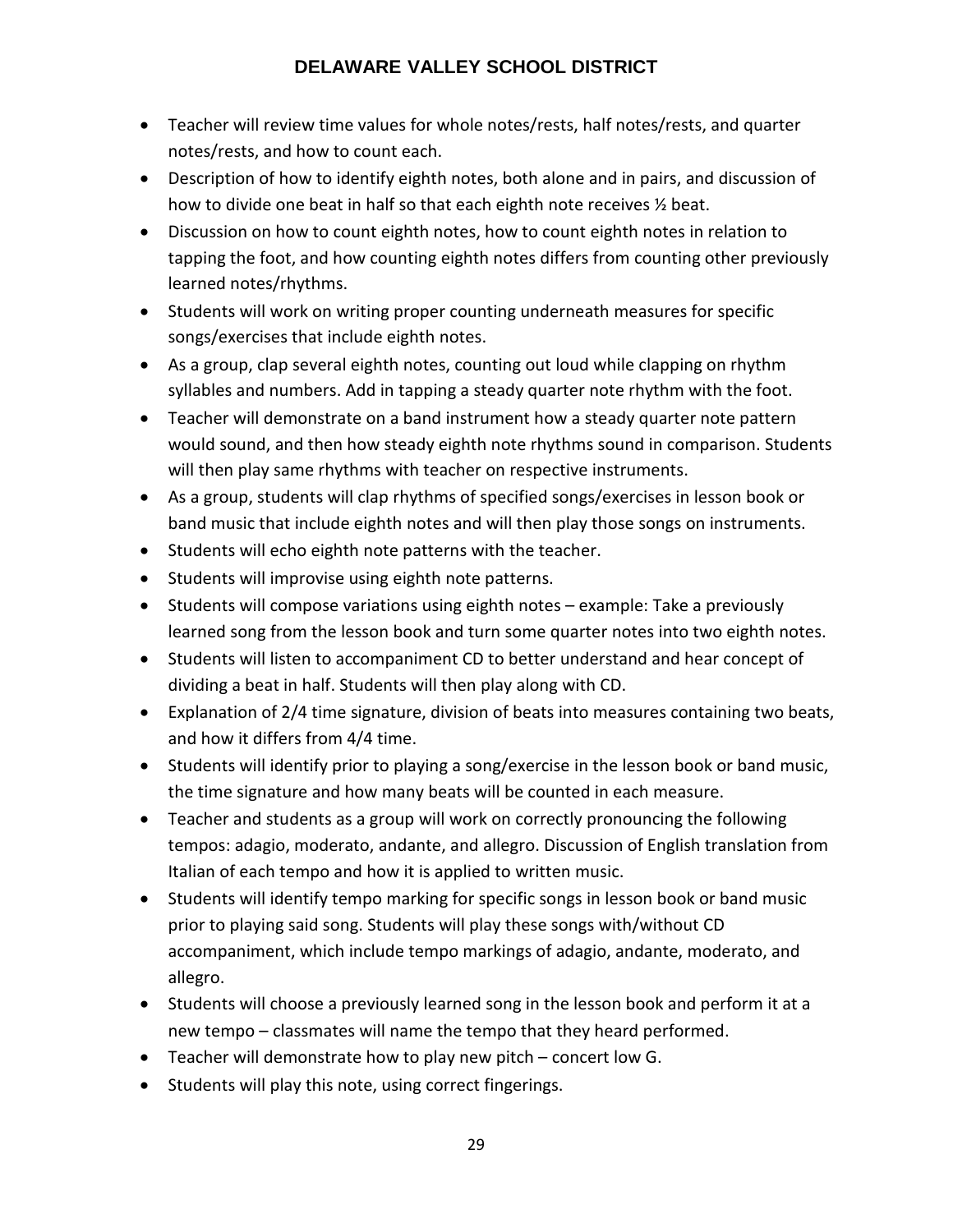- Teacher and students will play as a group specific songs/exercises in the lesson book that include the new pitch/note, with/without CD accompaniment.
- Students will improvise using the new note concert low G.

# **Assessments:**

- o **Diagnostic:**
	- Teacher observation with individual correction.
	- Individual/group work on songs/exercises.
	- **Norksheets**
	- Oral correction as a group of written counting of assigned songs/exercises.

# o **Formative:**

- Weekly progress through effort, playing in class, and practice at home
- Individual/group work on songs/exercises
- **IMPROVISATION**/composition activities
- **Sight-reading**
- **Worksheets**
- o **Summative:**
	- Oral testing/evaluation
	- **Playing testing/evaluation**
	- Student demonstration/teacher evaluation, discussion, and review at next lesson.
	- Student performance of songs for other members of the lesson group.

# **Extensions:**

- Teacher and students will play songs/exercises in lesson book that include eighth note rhythms individually and as a group.
- Students will listen to CD accompaniment for specific songs/exercises in lesson book that include eighth note rhythms prior to playing those pieces with the CD.
- Students will continue to write proper counting underneath measures for songs that include eighth notes prior to practicing them at ahome.
- Students will work on playing eighth note rhythms at a progressively faster tempo through practice of specific songs/exercises in lesson book and band music, with/without CD accompaniment, in class and by practicing at home.
- Teacher will demonstrate and students will imitate how to conduct a 2/4 time signature conducting pattern to provide students better understanding of where each beat occurs in 2/4 time.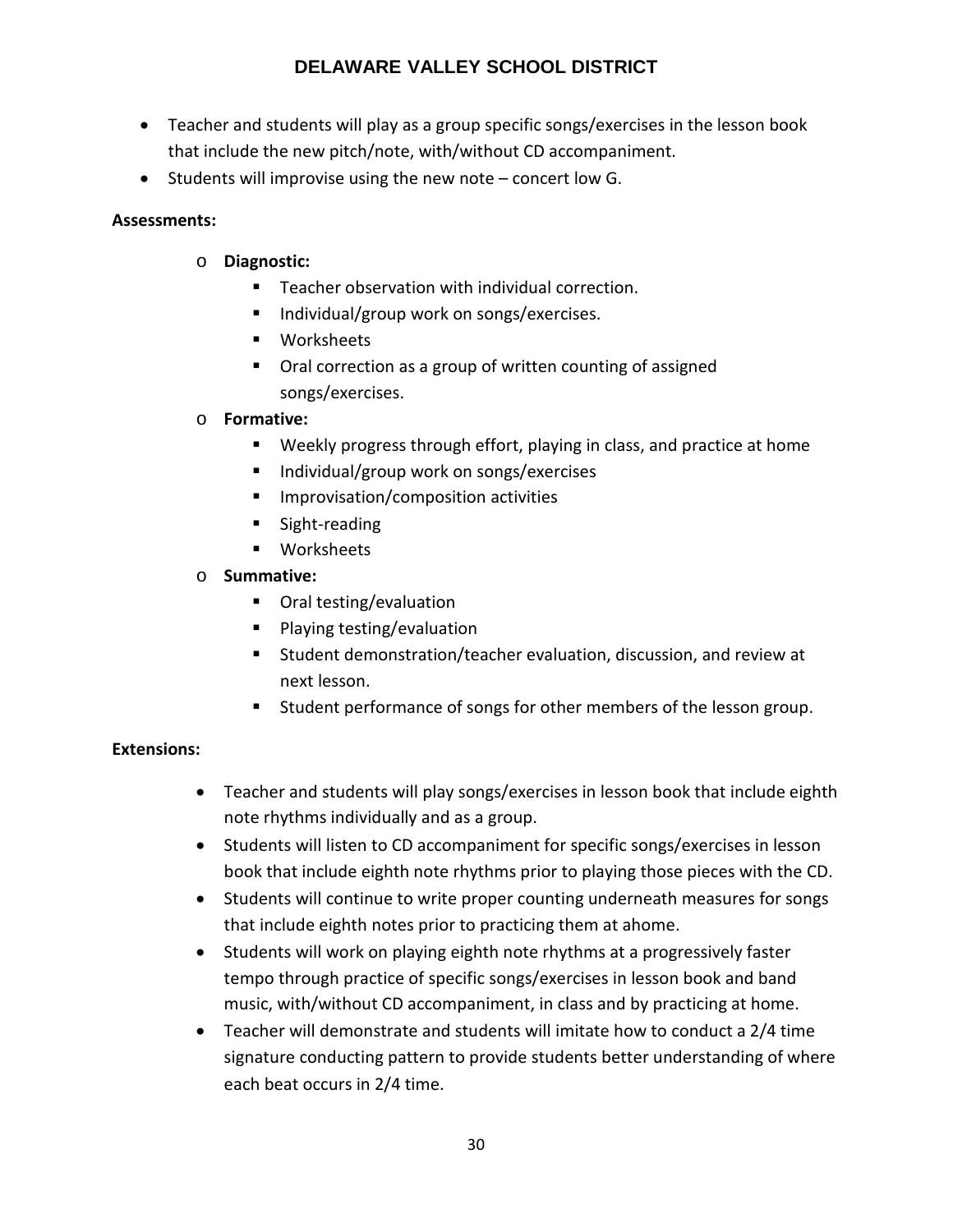- Students will conduct specified songs in lesson book that include 2/4 time signature prior to playing them in class.
- Students will practice at home at least 150 minutes each week to reinforce all learned in this unit.

# **Correctives:**

- Students will listen to CD examples from lesson book that include eighth notes to hear how they are to be played. Students will then play these songs with CD accompaniment.
- Students will continue to write proper counting underneath measures for specific songs/exercises that include eighth note rhythms prior to practicing them at home.

- Student's instrument
- Sound Innovations, book 1 and CD
- Traditions of Excellence, book 1 and CD
- Various comprehensive band method instruction books
- The Rhythm Trainer rhythm practice game online<http://www.therhythmtrainer.com/>
- Music Racer note name and fingering review [www.musicracer.com](http://www.musicracer.com/)
- Metronome Online free online metronome<https://www.metronomeonline.com/>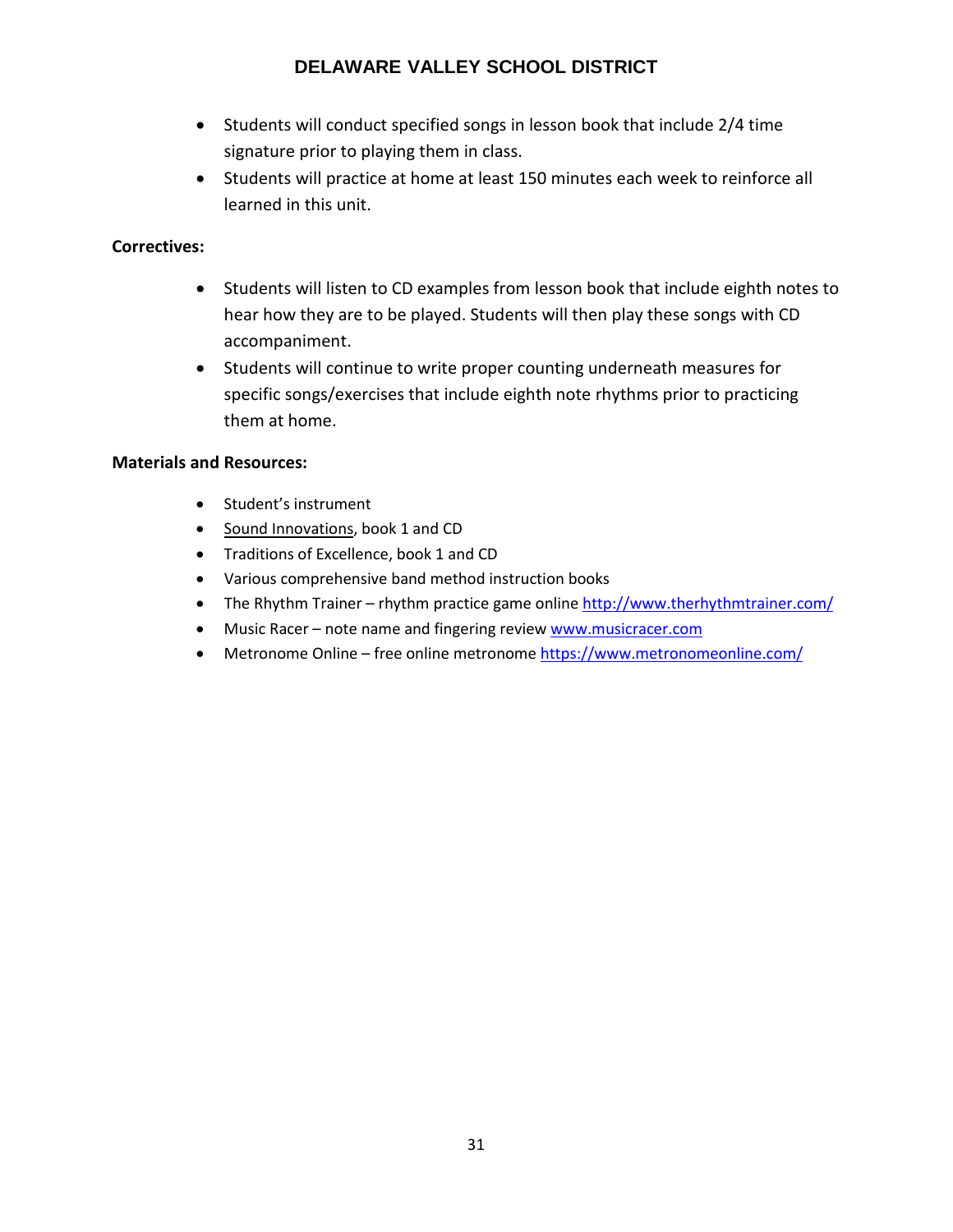# **Unit #7: Dotted Half Notes; ¾ Time Signature; Ties; Accents; Additional Notation**

**Big Idea #1:** Students will identify and demonstrate dotted half notes, ties, and accents.

#### **Essential Questions:**

• How can I identify dotted half notes, ties, and accents?

**Concepts:**

• Basic music notation

#### **Competencies:**

- Identify and demonstrate dotted half notes, ties, and accents.
- Explain what the dot does to a note's duration.

**Big Idea #2:** Students will identify and explain 3/4 time signature.

#### **Essential Questions:**

• What does the time signature 3/4 mean?

#### **Concepts:**

• Time signature

#### **Competencies:**

• Identify and explain the meaning of 3/4 time signature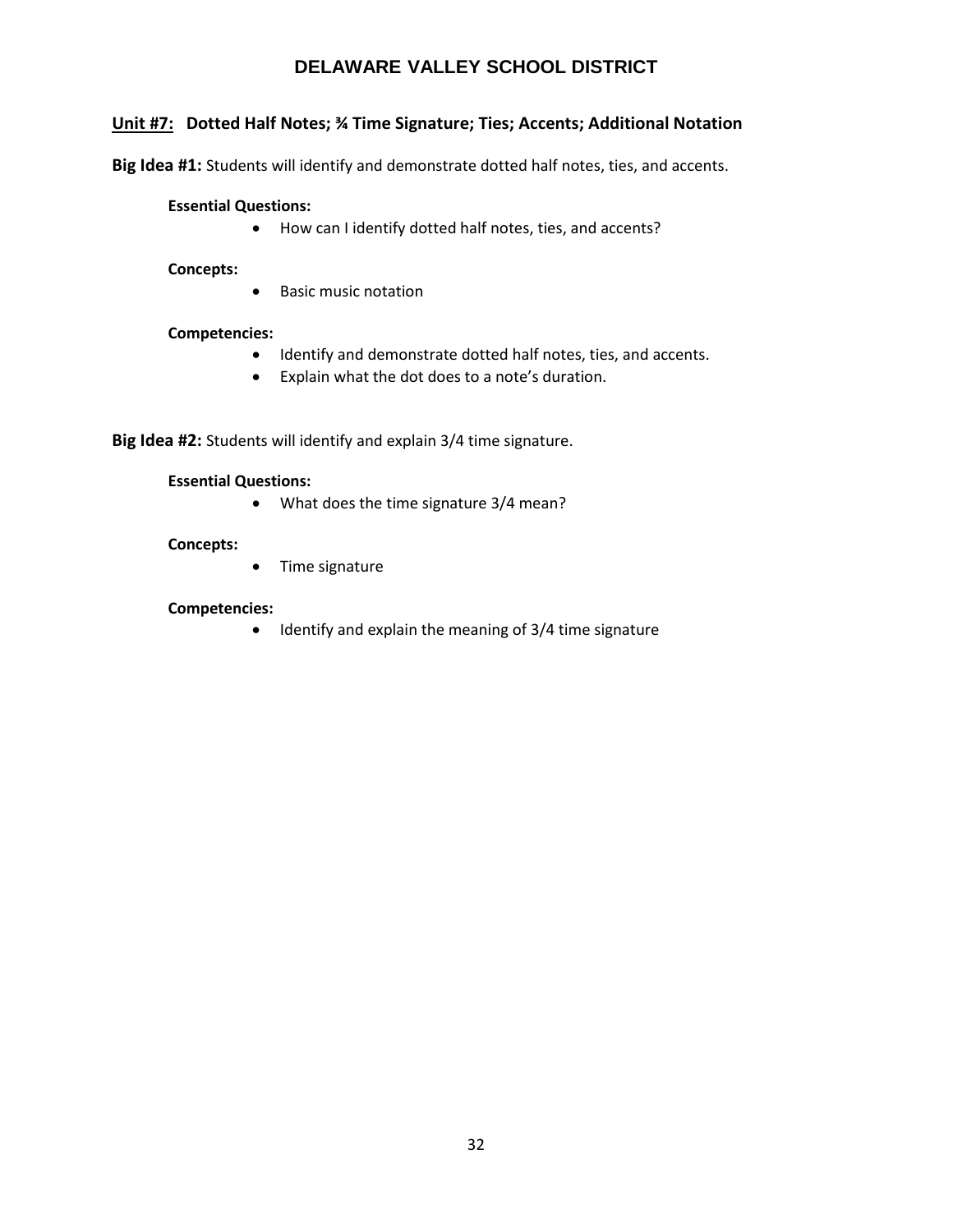# **Unit #7: Dotted Half Notes; ¾ Time Signature; Ties; Accents; Additional Notation Time Range in Days: 30 minutes/one lesson per week/3-4 lessons and ongoing**

### **Standard(s):**

PA Academic Standards for Arts and Humanities National Core Music Standards

### **Standards Addressed:**

PA Standards: 9.1.5.A, 9.1.5.B, 9.1.5.C, 9.1.5.G, 9.1.8.A, 9.1.8.B, 9.1.8.C, 9.1.8.G, 9.2.5.L, 9.2.8.L, 9.3.5.A, 9.3.5.B, 9.3.5.D, 9.3.8.A, 9.3.8.D National Core Music Standards: MU: Cr1.1.E.5a, MU:Cr3.1.E.5a, MU:Cr3.2.E.5a, MU:Pr5.3.E.5a, MU:Re9.1.E.5a

# **Anchor(s):**

M2.1.3.C; M2.1.3.G

**Overview:** Students will be able to identify a dotted half note, will recall the time value and rule associated with dotted rhythms; will understand ¾ time signature; will be able to describe ties and accents and will utilize these symbols when they appear in written music. Students will be able to demonstrate how to play two new pitches/notes – concert low F and concert A flat.

# **Focus Questions:**

- Can you identify and demonstrate dotted half notes, ties and accents?
- Can you identify and explain % time signature?

# **Goals:**

- Students will identify and demonstrate dotted half notes, ties, and accents.
- Students will identify and explain ¾ time signature.

# **Objectives:**

• Students will be able to identify dotted half notes, ties, and accents based on their symbol in the printed music. Students will be able to demonstrate these through various exercises. Students will also be able to identify and explain ¾ time signature. Students will be able to demonstrate how to play in 34 time through various exercises. **(DOK: Level 1 and Level 2)**

# **Core Activities and Corresponding Instructional Methods:**

- Discussion and demonstration on how to identify a dotted half note, how many beats it receives, and how it differs from a half note.
- As a group, students will clap several dotted half notes followed by several half notes, counting out loud and tapping a foot while clapping on rhythm syllables and numbers.
- Discussion by teacher with students of dotted rhythm rule and how rule is applied in music notation. Examples of different rhythms will be provided.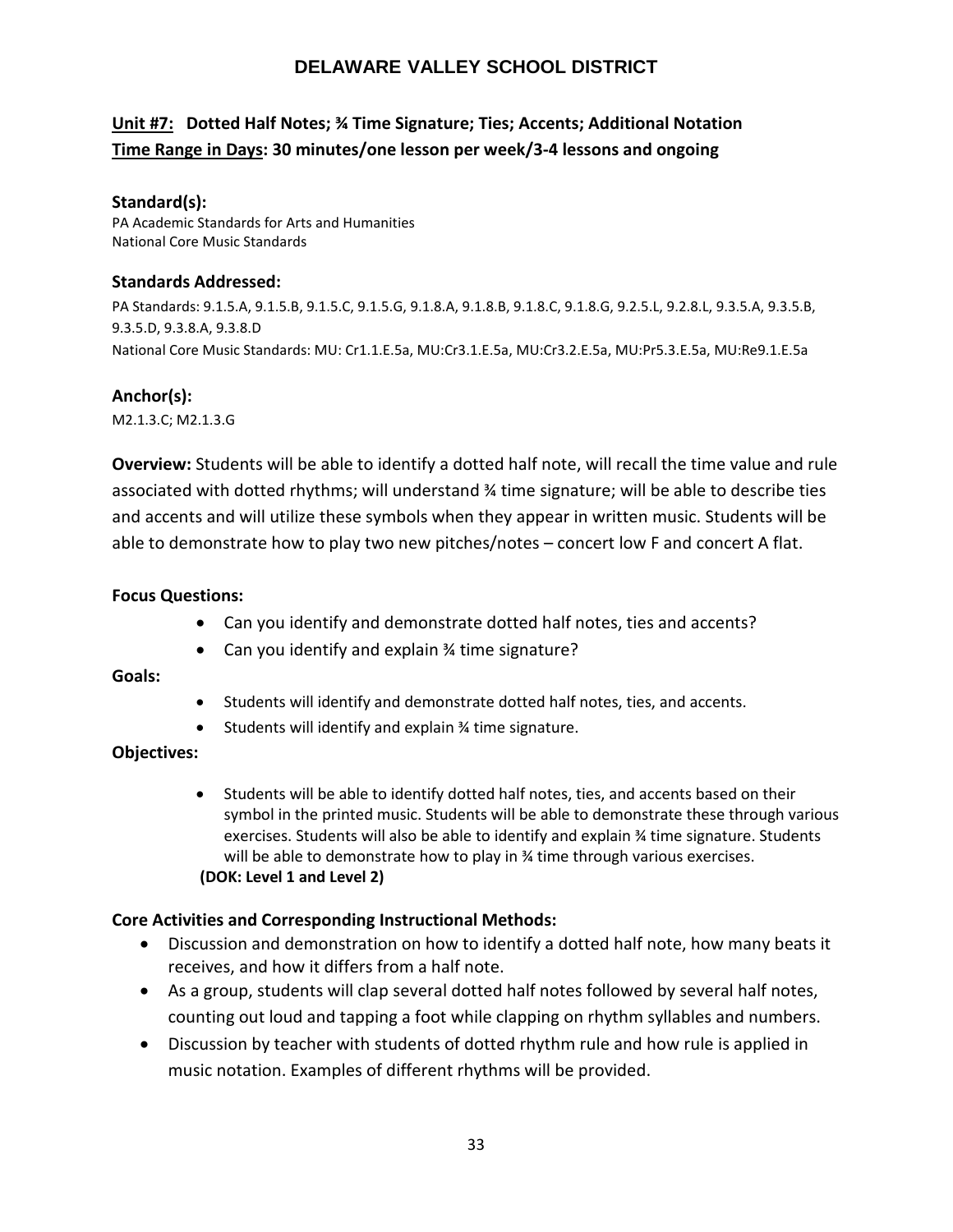- Teacher and students will play together specific songs/exercises in lesson book which include the dotted rhythm rule, with/without CD accompaniment.
- Explanation of ¾ time signature, division of beats into measures containing three beats, how ¾ time differs from 2/4 time signature.
- Students will identify prior to playing a song/exercises in lesson book or band music the time signature and how many beats will be counted in each measure.
- Students will improvise short rhythmic patterns in ¾ time signature.
- Discussion and demonstration of how to identify ties in music and what ties sound like when played correctly. Teacher will play specific rhythms with/without ties.
- Students will play individually/as a group specific songs/exercises in lesson book which include ties to demonstrate that students understand the concept, with/without CD accompaniment.
- Demonstration of accents by teacher using louder voice level and/or clapping to indicate an accented note. Teacher will then demonstrate same on band instrument. Discussion of why accents are used.
- Students will play individually/as a group specific songs/exercises in lesson book which include accents to demonstrate that students understand and utilize accents as they appear in music, with/without CD accompaniment.
- Teacher will demonstrate how to play two new pitches/notes concert low F and concert A flat.
- Students will play each of these notes, using correct fingerings.
- Teacher and students will play as a group specific songs/exercises in the lesson book that include the new pitches/notes with/without CD accompaniment.
- Students will improvise using the new notes/pitches concert low F and concert A flat.

# **Assessments:**

- o **Diagnostic:**
	- **F** Teacher observation with individual correction.
	- Individual/group work on songs/exercises.
	- Oral correction as a group of written counting of assigned songs/exercises.

# o **Formative:**

- Weekly progress through effort, playing in class, and practice at home
- Individual/group work on songs/exercises
- **Improvisation/composition activities**
- **Sight-reading**
- **Norksheets**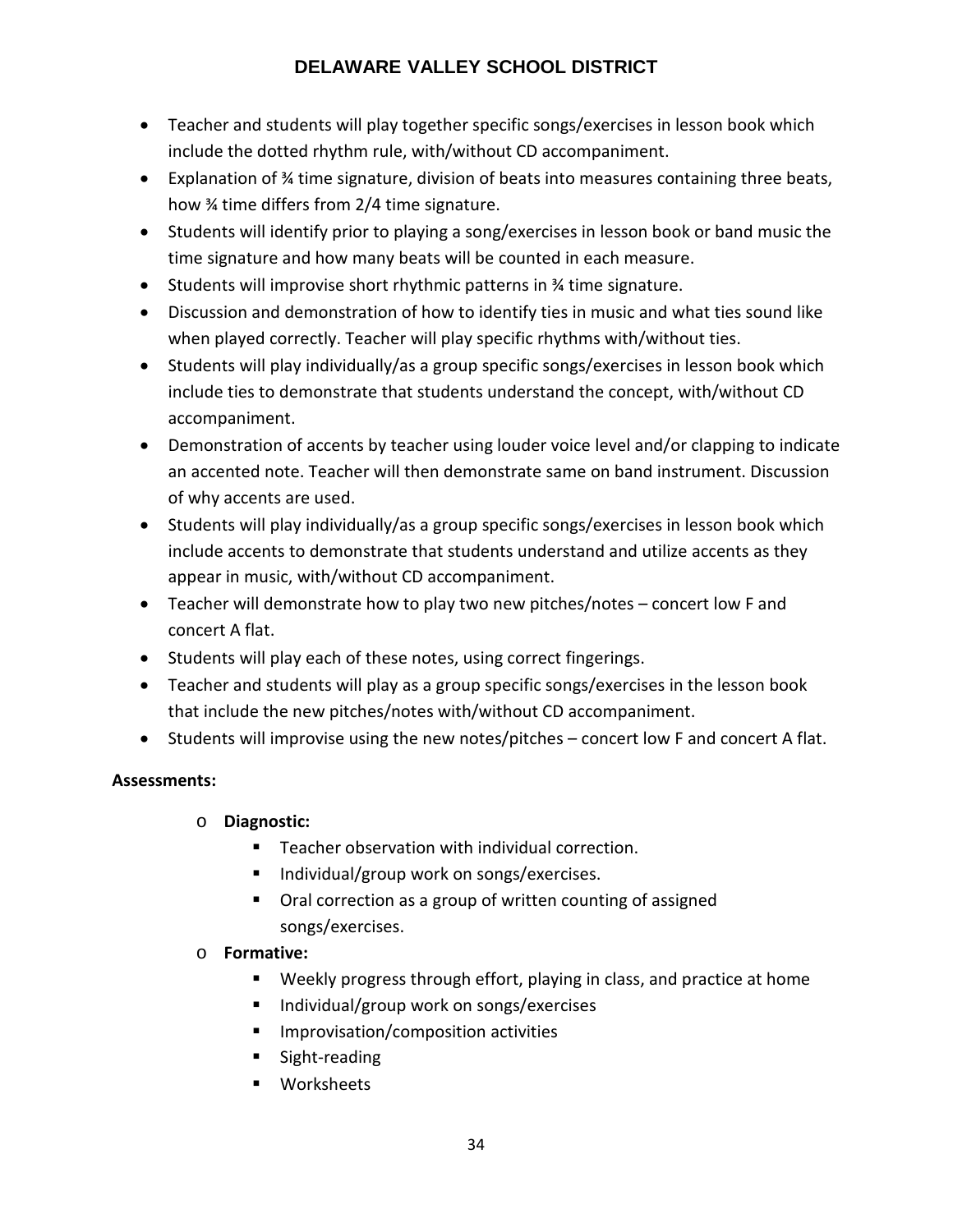# o **Summative:**

- Oral testing/evaluation
- Playing testing/evaluation
- Student demonstration/teacher evaluation, discussion, and review at next lesson.
- Student performance of songs for other members of the lesson group.

# **Extensions:**

- Teacher and students will play songs/exercises in lesson book that include  $\frac{1}{4}$ time signature, dotted half notes, ties, accents, and new pitches/notes – concert low F and A flat, individually and as a group.
- Students will listen to CD accompaniment for specific songs/exercises in lesson book that occur in ¾ time signature prior to practicing them at home.
- Teacher will demonstrate and students will imitate how to conduct a  $\frac{1}{4}$  time signature conducting pattern to provide students better understanding of where each beat occurs in ¾ time.
- Students will conduct specified songs in lesson book that include ¾ time signature prior to playing them in class.
- Students will practice at home at least 150 minutes each week to reinforce all learned in this unit.

# **Correctives:**

• Students will work to recognize and utilize ¾ time signature, dotted half notes, ties, accents, and new pitches/notes – concert low F and concert A flat, through practice of specified songs/exercises in lesson book, with/without CD accompaniment, in class and by practicing at home.

- Student's instrument
- Sound Innovations, book 1 and CD
- Traditions of Excellence, book 1 and CD
- Various comprehensive band method instruction books
- The Rhythm Trainer rhythm practice game online<http://www.therhythmtrainer.com/>
- Music Racer note name and fingering review [www.musicracer.com](http://www.musicracer.com/)
- Metronome Online free online metronome<https://www.metronomeonline.com/>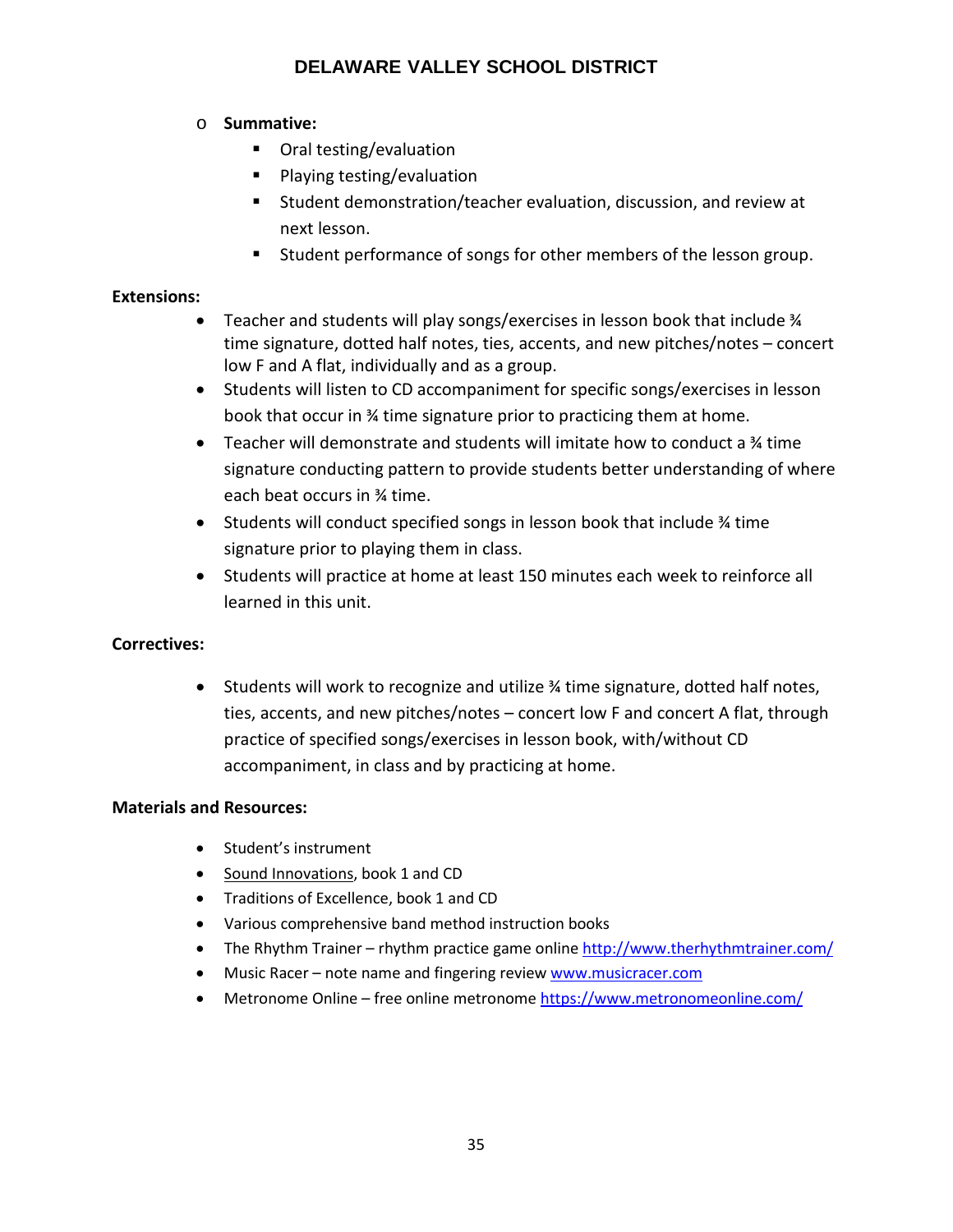# **Unit #8: 1st and 2nd Endings; D.C. al Fine; Theme and Variations**

Big Idea #1: Students will identify and demonstrate 1<sup>st</sup> and 2<sup>nd</sup> endings and D.C. al Fine.

#### **Essential Questions:**

• How can I identify and demonstrate  $1^{st}$  and  $2^{nd}$  endings and D.C. al Fine?

**Concepts:**

- Basic music notation
- Form

#### **Competencies:**

- $\bullet$  Identify and demonstrate 1<sup>st</sup> and 2<sup>nd</sup> endings.
- Identify and demonstrate D.C. al Fine.

**Big Idea #2:** Students will be able to explain Theme and Variation.

#### **Essential Questions:**

• What is Theme and Variation?

#### **Concepts:**

- Basic music notation
- Form
- Theme and Variation

#### **Competencies:**

• Identify and demonstrate Theme and Variation.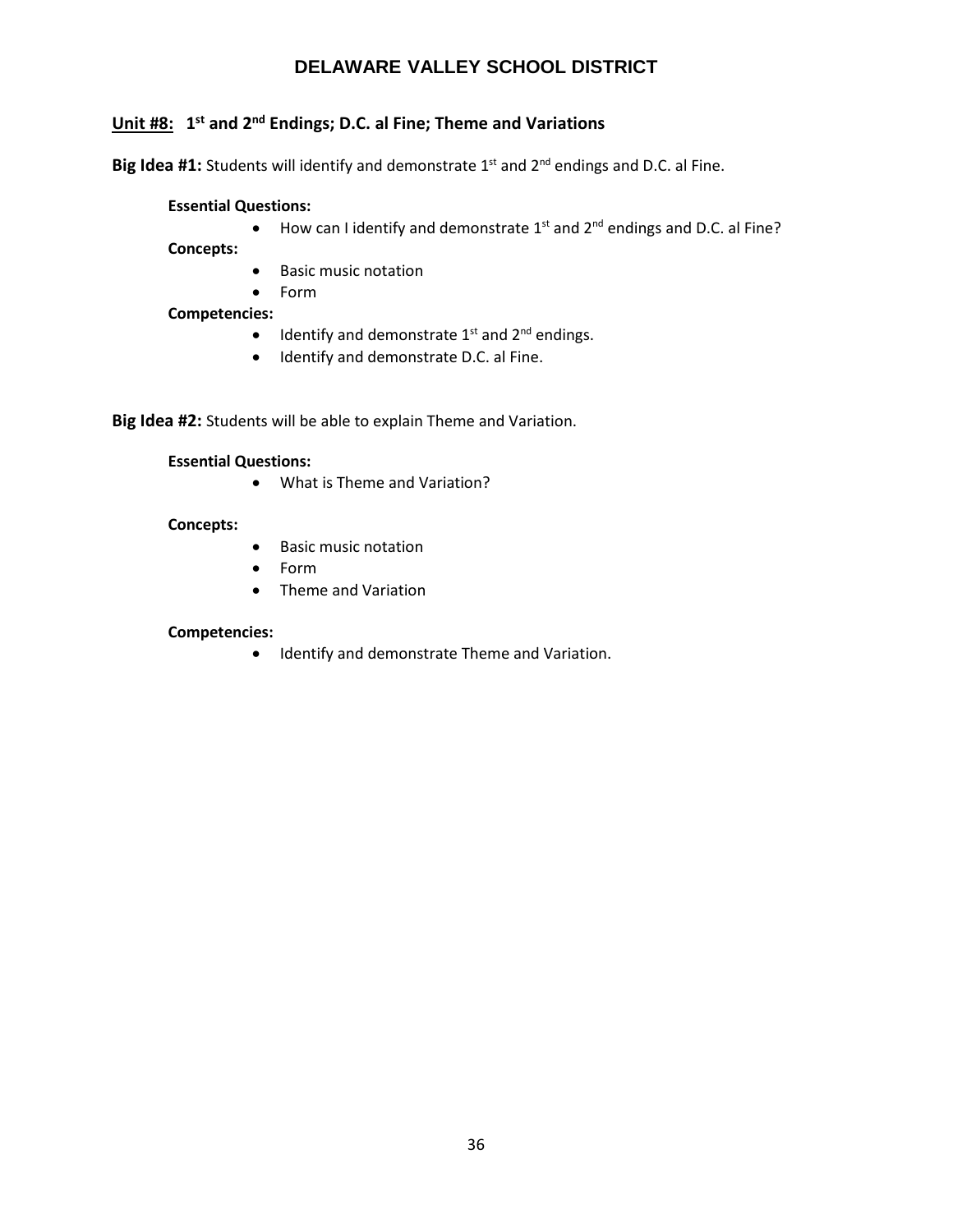# **Unit #8: 1st and 2nd endings; D.C. al Fine; Theme and Variation Time Range in Days: 30 minutes/one lesson per week/2-4 lessons and ongoing**

### **Standard(s):**

PA Academic Standards for Arts and Humanities National Core Music Standards

### **Standards Addressed:**

PA Standards: 9.1.5.A, 9.1.5.B, 9.1.5.C, 9.1.5.G, 9.1.8.A, 9.1.8.B, 9.1.8.C, 9.1.8.G, 9.2.5.L, 9.2.8.L, 9.3.5.A, 9.3.5.B, 9.3.5.D, 9.3.8.A, 9.3.8.D National Core Music Standards: MU: Cr1.1.E.5a, MU:Cr3.1.E.5a, MU:Cr3.2.E.5a, MU:Pr5.3.E.5a, MU:Re9.1.E.5a

**Overview:** Students will recognize and be able to explain the functions of 1<sup>st</sup> and 2<sup>nd</sup> endings in music, D.C. al Fine in music, theme and variations, and will be able to demonstrate how to play three new pitches – concert high A flat, concert high B flat, and concert E natural.

# **Focus Questions:**

- Can you identify a  $1<sup>st</sup>$  and  $2<sup>nd</sup>$  ending?
- Can you play through an exercise that uses a  $1<sup>st</sup>$  and  $2<sup>nd</sup>$  ending?
- Can you identify and play through exercises that use D.C. al Fine?
- Can you explain and play through exercises that use Theme and Variation?

#### **Goals:**

- Students will identify a  $1<sup>st</sup>$  and  $2<sup>nd</sup>$  ending.
- Students will play through an exercise that uses a  $1<sup>st</sup>$  and  $2<sup>nd</sup>$  ending.
- Students will identify and play through exercises that use D.C. al Fine.
- Students will explain and play through exercises that use Theme and Variation.

# **Objectives:**

• Students will be able to identify  $1^{st}$  and  $2^{nd}$  endings and be able to play through exercises that use them. Students will be able to play exercises that use D.C. al Fine. Students will also be able to recognize and explain Theme and Variation and play through related exercises.

#### **(DOK: Level 1 and Level 2)**

# **Core Activities and Corresponding Instructional Methods:**

• Discussion and explanation of  $1<sup>st</sup>$  and  $2<sup>nd</sup>$  endings in written music and how such symbols change the structure of a piece of music. Students will understand these endings are a more detailed form of a repeat sign in music.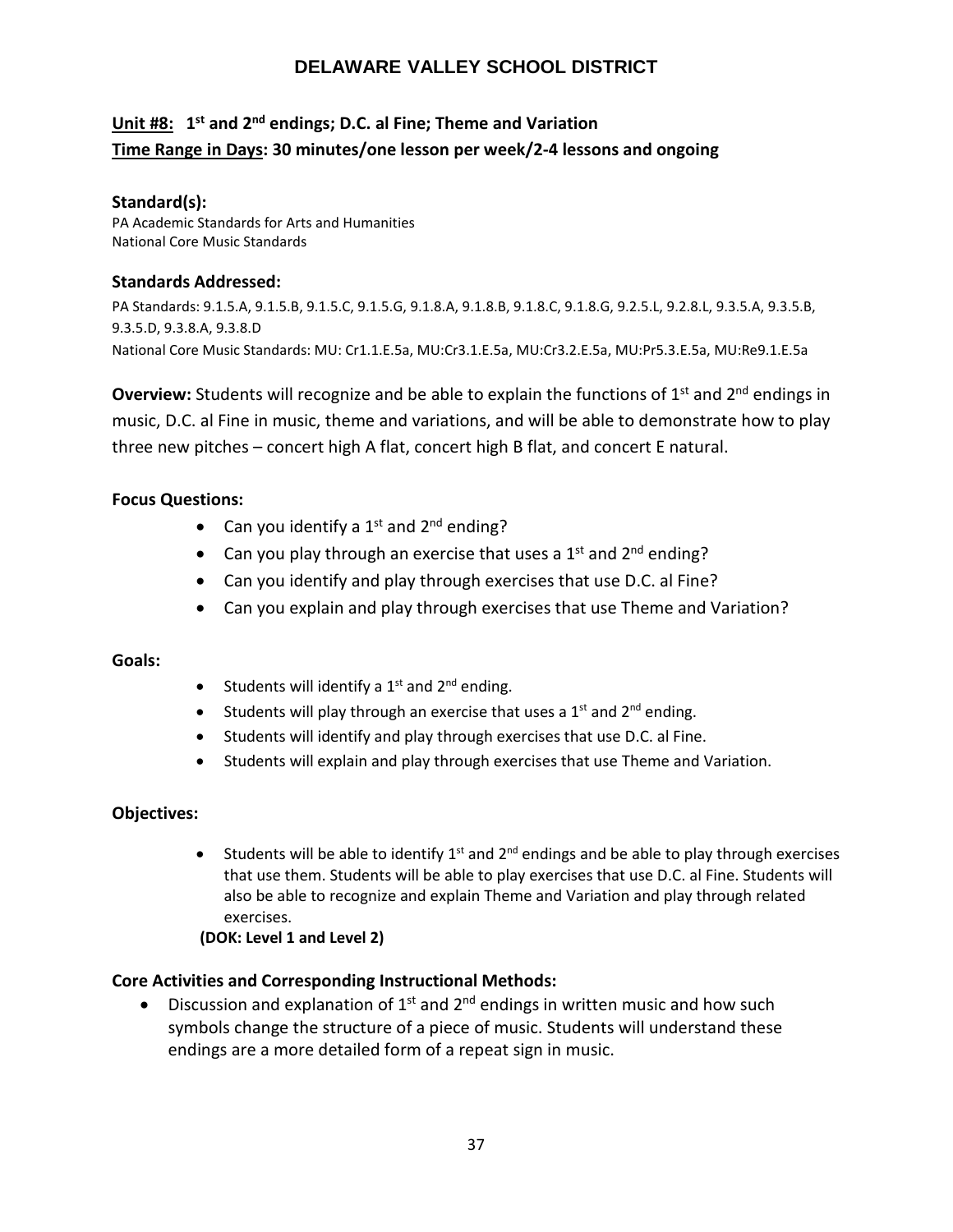- Students and teacher will look at specific song(s) in lesson book which include  $1<sup>st</sup>$  and  $2<sup>nd</sup>$ endings and will discuss the first ending and its function. Students will then discuss the second ending and how/when it is used.
- Using a band instrument, teacher will play a specific song with a  $1<sup>st</sup>$  and  $2<sup>nd</sup>$  ending and have students follow along in their music. Discussion/review of how to play endings.
- Students will play individually/as a group song /exercises in lesson book and band music which include  $1<sup>st</sup>$  and  $2<sup>nd</sup>$  endings, and will then add CD accompaniment.
- Teacher will correctly pronounce Italian Phrase Da Capo al Fine and translate to English for students. Students will work on correct pronunciation. Discussion of its abbreviation, D.C. al Fine, and how it functions as a type of repeat sign.
- Students and teacher will look at specific song(s) that include D.C. al Fine. Students will locate where word "Fine" appears alone to indicate end of song and will observe double bar in same location.
- Students will play individually/as a group song /exercises in lesson book and band music which include D.C. al Fine. Students will observe and work on correctly utilizing these symbols and will then add CD accompaniment.
- Teacher will explain musical form of theme and variations. Teacher will play short melody on a band instrument which will be identified as the theme. Students will listen as teacher plays a variation of the melody and will identify how the melody has been changed. Students will discuss other ways melody could be changed.
- Students will play as a group song /exercises in lesson book and band music which include theme and variations and will determine how theme has been altered.
- Students will improvise or compose a variation.
- Teacher will have students determine how to play three new pitches/notes concert high A flat, concert high B flat, and concert E natural, by using fingering chart found in lesson book. Students will then demonstrate to teacher how to properly play these notes.
- Students will improvise short patterns using these newly learned pitches/notes.
- Teacher and students will play together specific songs/exercises in lesson book and band music that include new pitches/notes.

# **Assessments:**

- o **Diagnostic:**
	- **Teacher observation with individual correction.**
	- Individual/group work on songs/exercises.
	- Worksheets
- o **Formative:** 
	- Weekly progress through effort, playing in class, and practice at home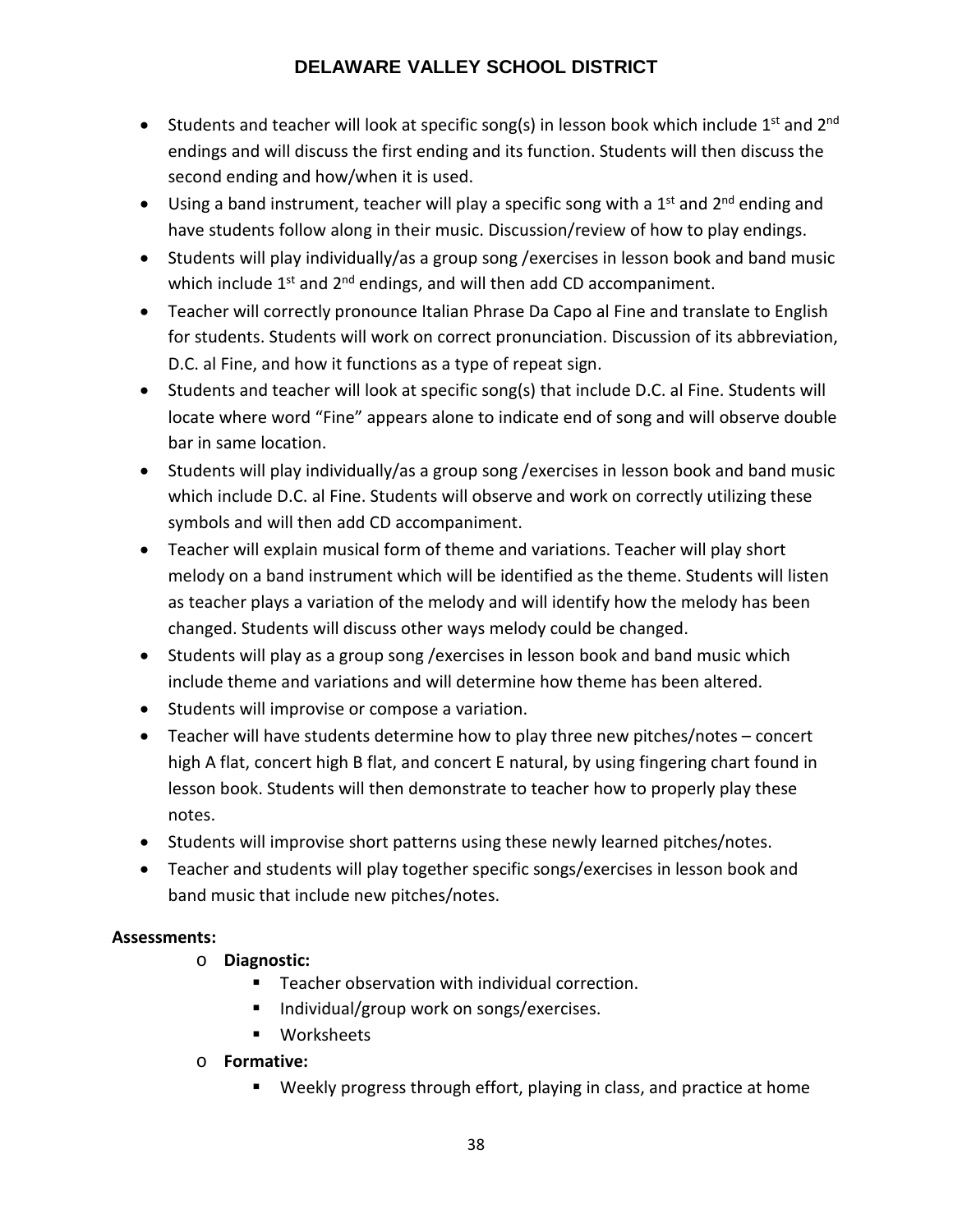- Individual/group work on songs/exercises
- **IMPROVISATION**/composition activities
- **Sight-reading**

# o **Summative:**

- Oral testing/evaluation
- Playing testing/evaluation
- Student demonstration/teacher evaluation, discussion, and review at next lesson.
- **Student performance of songs for other members of the lesson group.**

# **Extensions:**

- Teacher and students will play songs/exercises in lesson book that include theme and variations, new pitches – concert high A flat, concert high B flat, concert E natural, individually/as a group, with/without CD accompaniment.
- Students will compare  $1^{st}$  and  $2^{nd}$  endings to D.C. al Fine, and look for similarities/differences between them.
- Students will play specific songs/exercises in lesson book and band music that include  $1<sup>st</sup>$  and  $2<sup>nd</sup>$  endings and D.C. al Fine with CD accompaniment. Students will have to recall where to repeat in order to successfully play along with accompaniment.
- Students will practice at home at least 150 minutes each week to reinforce all learned in this unit.

# **Correctives:**

- Students will work on identification of various types of repeat signs, including  $1<sup>st</sup>$ and 2<sup>nd</sup> endings and D.C. al Fine, as they appear in specific songs in lesson book and band music prior to playing music to make students aware of where music is/is not repeated.
- Students will work on recognition of theme and variations and new pitches/notes, through practice of specific songs/exercises in lesson book, with/without CD accompaniment, in class and by practicing at home.

- Student's instrument
- Sound Innovations, book 1 and CD
- Traditions of Excellence, book 1 and CD
- Various comprehensive band method instruction books
- Music Racer note name and fingering review [www.musicracer.com](http://www.musicracer.com/)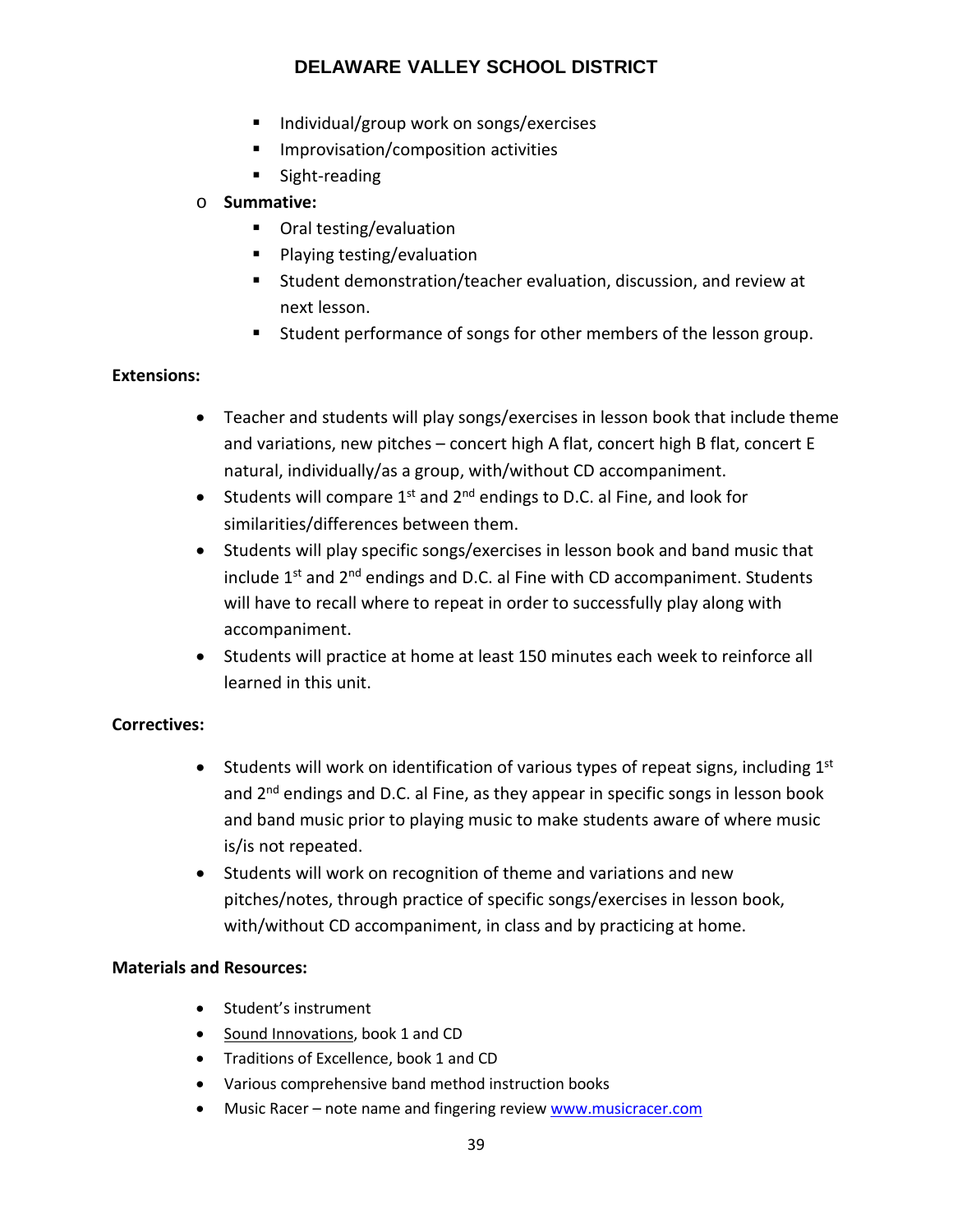# **Unit #9: Accidentals; Slurs; Phrasing; Multiple Measures of Rest**

**Big Idea #1:** Students will be able to distinguish the concepts of flats, sharps, and naturals.

#### **Essential Questions:**

• What is the difference between sharps, flats, and naturals?

**Concepts:**

- Music notation
- Sharps, flats, and naturals

#### **Competencies:**

• Identify and explain sharps, flats, and naturals

**Big Idea #2:** Students will demonstrate how to perform slurs.

#### **Essential Questions:**

• How does a slur make the music different?

#### **Concepts:**

- Phrasing
- Slurs

#### **Competencies:**

• Identify, define, and perform slurs

**Big Idea #3:** Students will identify and count multiple measures of rest.

#### **Essential Questions:**

• What does the symbol for multiple measures of rest look like and how do I count them?

#### **Concepts:**

- **Music notation**
- Rests

#### **Competencies:**

• Identify and count multiple measures of rest.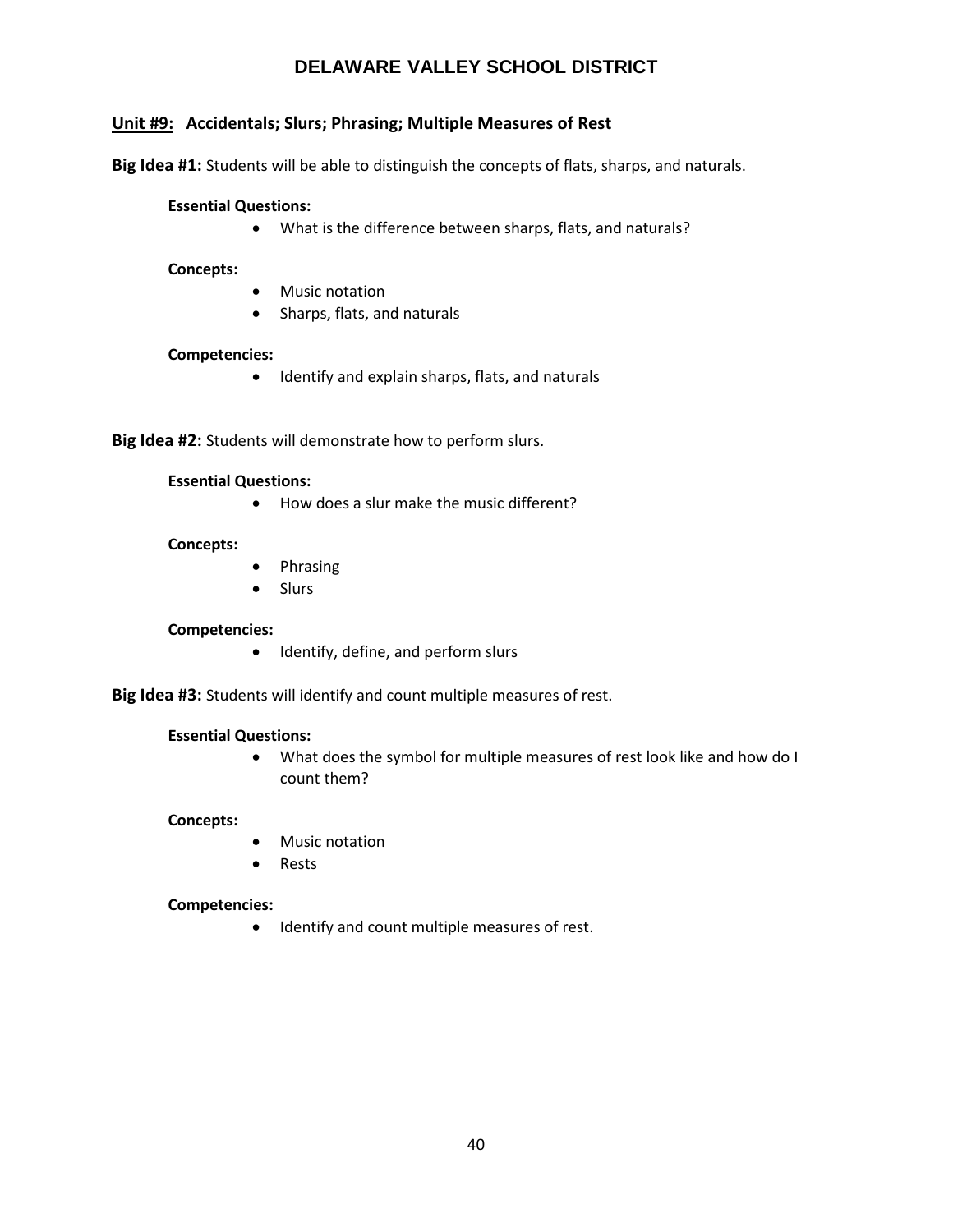# **Unit #9: Accidentals; Slurs; Phrasing; Multiple Measures of Rest Time Range in Days: 30 minutes/one lesson per week/3-4 lessons and ongoing**

### **Standard(s):**

PA Academic Standards for Arts and Humanities National Core Music Standards

### **Standards Addressed:**

PA Standards: 9.1.5.A, 9.1.5.B, 9.1.5.C, 9.1.5.G, 9.1.8.A, 9.1.8.B, 9.1.8.C, 9.1.8.G, 9.2.5.L, 9.2.8.L, 9.3.5.A, 9.3.5.B, 9.3.5.D, 9.3.8.A, 9.3.8.D National Core Music Standards: MU: Cr1.1.E.5a, MU:Cr3.1.E.5a, MU:Cr3.2.E.5a, MU:Pr5.3.E.5a, MU:Re9.1.E.5a

**Overview:** Students will be able to distinguish between the concepts/functions of flats and sharps, will be able to identify a natural sign and understand its relationship to sharps and flats. Students will be able to properly perform slurs and count multiple measures of rests, and be able to demonstrate how to play three new notes/notes – concert high A, concert D flat, and concert low E natural.

# **Focus Questions:**

- Can you distinguish between the concepts and functions of flats, sharps, and naturals?
- Can you properly perform a slur?
- Can you identify and count multiple measures of rest?

# **Goals:**

- Students will distinguish between the concepts and functions of flats, sharps, and naturals.
- Students will properly execute a slur.
- Students will identify and count multiple measures of rest.

# **Objectives:**

• Students will be able to distinguish between the concepts and functions of flats, sharps, and naturals. Students will be able to identify and perform slurs. Students will also be able to identify and count multiple measures of rest. **(DOK: Level 1 and Level 2)**

# **Core Activities and Corresponding Instructional Methods:**

- Discussion/review of flat signs, what they look like, that they appear in key signatures and/or next to affected notes, and lower a pitch by ½ step.
- Teacher and students will play a concert D, pitch on respective instruments, followed by a concert D flat pitch. Students will determine if flatted pitch sounds lower or higher. Students will play, alternating between concert D and concert D flat, to become comfortable with different fingerings and difference in pitch.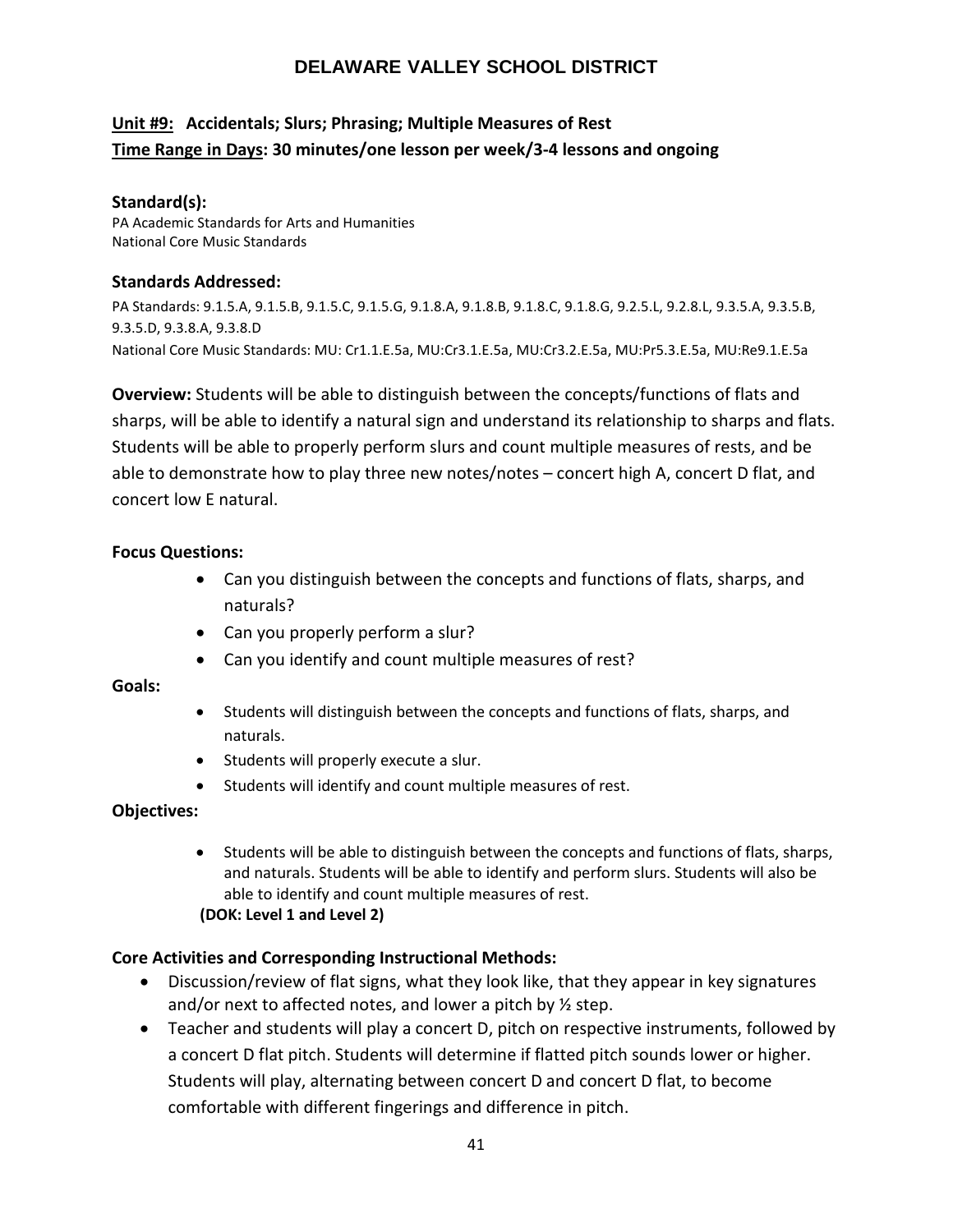- Students and teacher will play individually/as group specific songs/exercises in lesson book which include concert D flat and/or concert D, with/without CD accompaniment.
- Discussion/review of sharp signs, what they look like, that they appear in key signature and/or next to affected notes, and raise a pitch by ½ step.
- Students and teacher will play specific song(s) in lesson book and band music that include sharps, identifying affected notes prior to playing song.
- Introduction of natural signs, what they look like, that they appear next to affected notes in written music. Explanation by teacher that function of naturals is to change note back to original pitch. Natural sign cancels a sharp or flat for that particular measure.
- Students will look at new songs in lesson book and band music which include key signatures, will determine what flats/sharps are involved, will write flat/sharp signs next to affect notes, and/or will circle those notes. Students will also circle those notes that have natural signs next to them prior to playing each piece of music. This will be done as deemed necessary by the teacher.
- Discussion and teacher demonstration of how to identify and play slurs in music and what a slur sounds like when played correctly.
- Students will play slurs as they occur in specific songs individually with correction by the teacher as needed.
- Students will improvise and/or compose with slurs.
- Comparison of slurs and ties, similarity in looks, but primary differences.
- Discussion of phrasing in music, what phrases are, their length, how they are put together in music. Students will identify phrases in previously learned songs with guidance from teacher.
- Teacher will explain multiple measures of rests, how they are commonly written out in band music. Students will examine band music and identify areas with multiple measures of rests. Teacher will demonstrate how to count multiple measures of rest out loud and will practice counting with students.
- Teacher will have students determine how to play three new pitches/notes concert high A, concert D flat, and concert low E natural, by using fingering chart found in lesson book. Students will then demonstrate to teacher how to properly play these notes.
- Students will improvise short patterns using newly learned pitches.
- Teacher and students will play together specific songs/exercises in lesson book and band music that include new pitches/notes.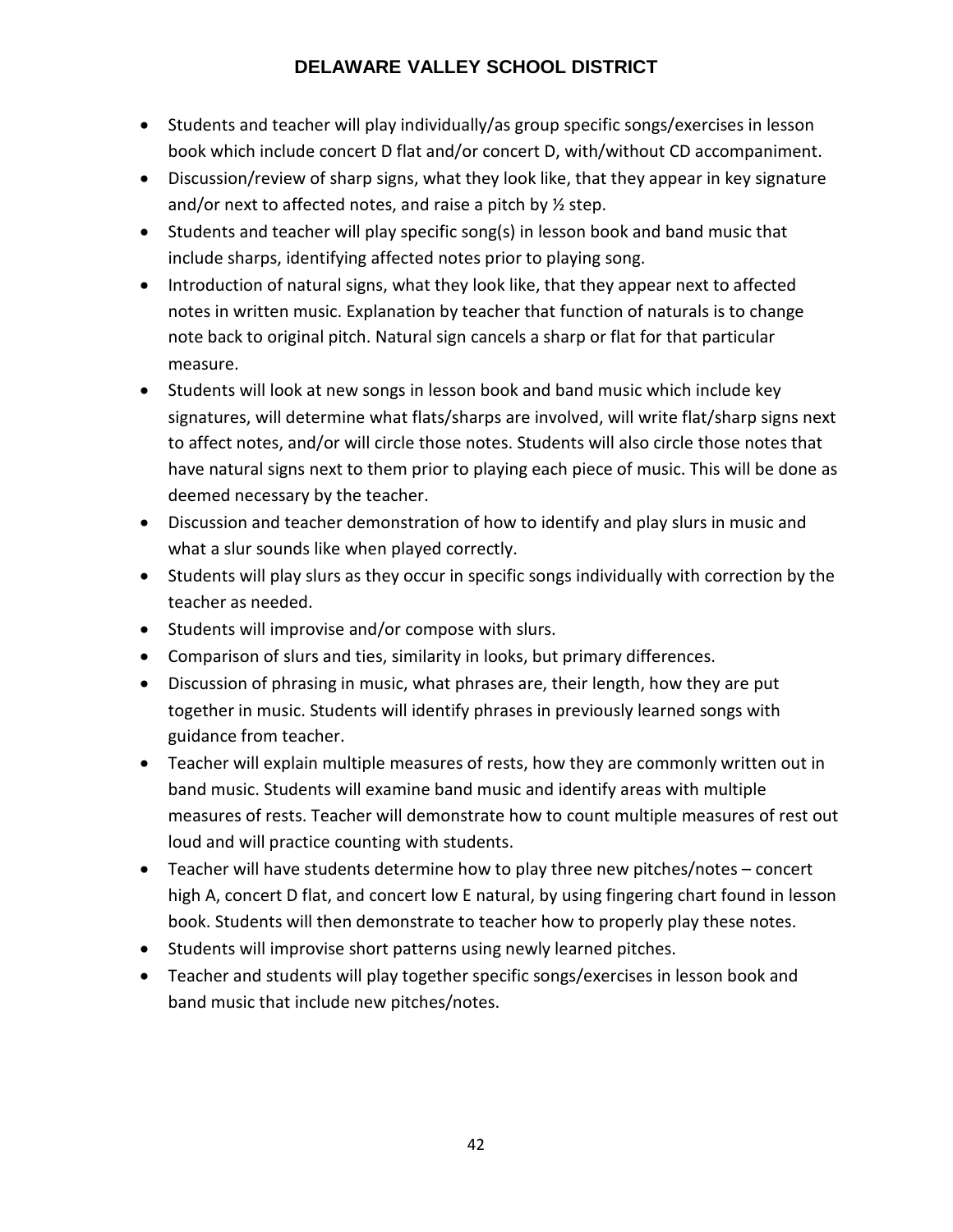# **Assessments:**

# o **Diagnostic:**

- Teacher observation with individual correction.
- Individual/group work on songs/exercises.
- **■** Worksheets

# o **Formative:**

- Weekly progress through effort, playing in class, and practice at home
- Individual/group work on songs/exercises
- **IMPROVISATION**/composition activities
- **Sight-reading**

# o **Summative:**

- Oral testing/evaluation
- **Playing testing/evaluation**
- Student demonstration/teacher evaluation, discussion, and review at next lesson.
- Student performance of songs for other members of the lesson group.

# **Extensions:**

- Teacher and students will play songs/exercises in lesson book and band music that include natural signs, sharps, flats, slurs, multiple measures of rests, and three new pitches, individually and as a group, with/without CD accompaniment.
- Students will discontinue marking flats and sharps next to affected notes and will work on recall instead.
- Students will continue to circle notes with natural signs as they appear in written music as a reminder for students to alter those notes.
- Worksheets may be provided for further practice of recognizing notation that has been altered by a flat, sharp, or natural sign.
- Students will practice at home at least 150 minutes each week to reinforce all learned in this unit.

# **Correctives:**

- Students will work on recognizing and correctly utilizing natural signs, sharps, flats, slurs, multiple measures of rests, and three new pitches, through practice of specific songs/exercises in lesson book, with/without CD accompaniment, in class and by practicing at home.
- Students will continue to mark flat/sharp signs next to affected notes according to key signature of songs in lesson book and band music prior to playing music until students no longer need visual aids.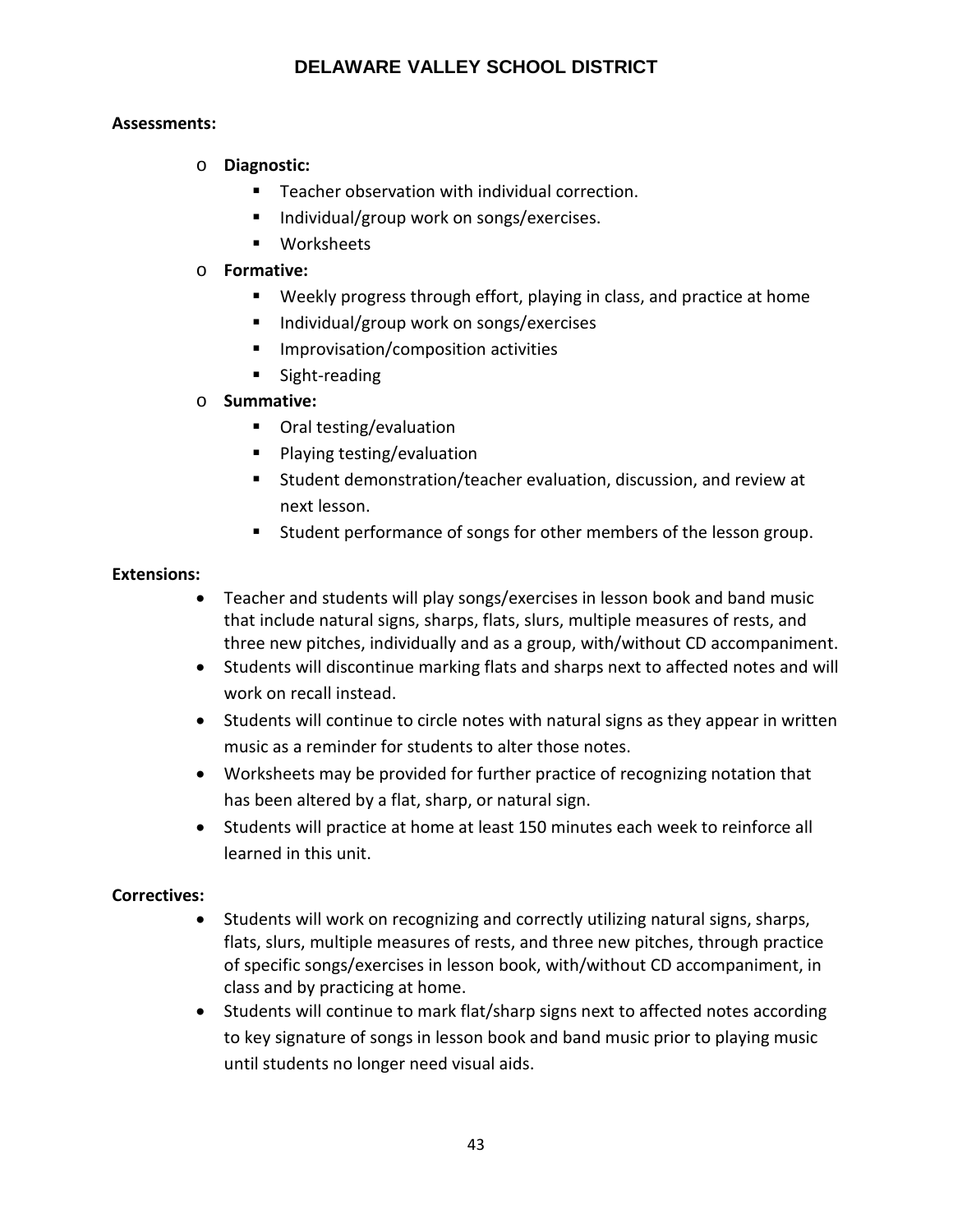• Worksheets may be provided for further practice of recognizing notation that has been altered by a flat, sharp, or natural sign.

- Student's instrument
- Sound Innovations, book 1 and CD
- Traditions of Excellence, book 1 and CD
- Various comprehensive band method instruction books
- Music Racer note name and fingering review [www.musicracer.com](http://www.musicracer.com/)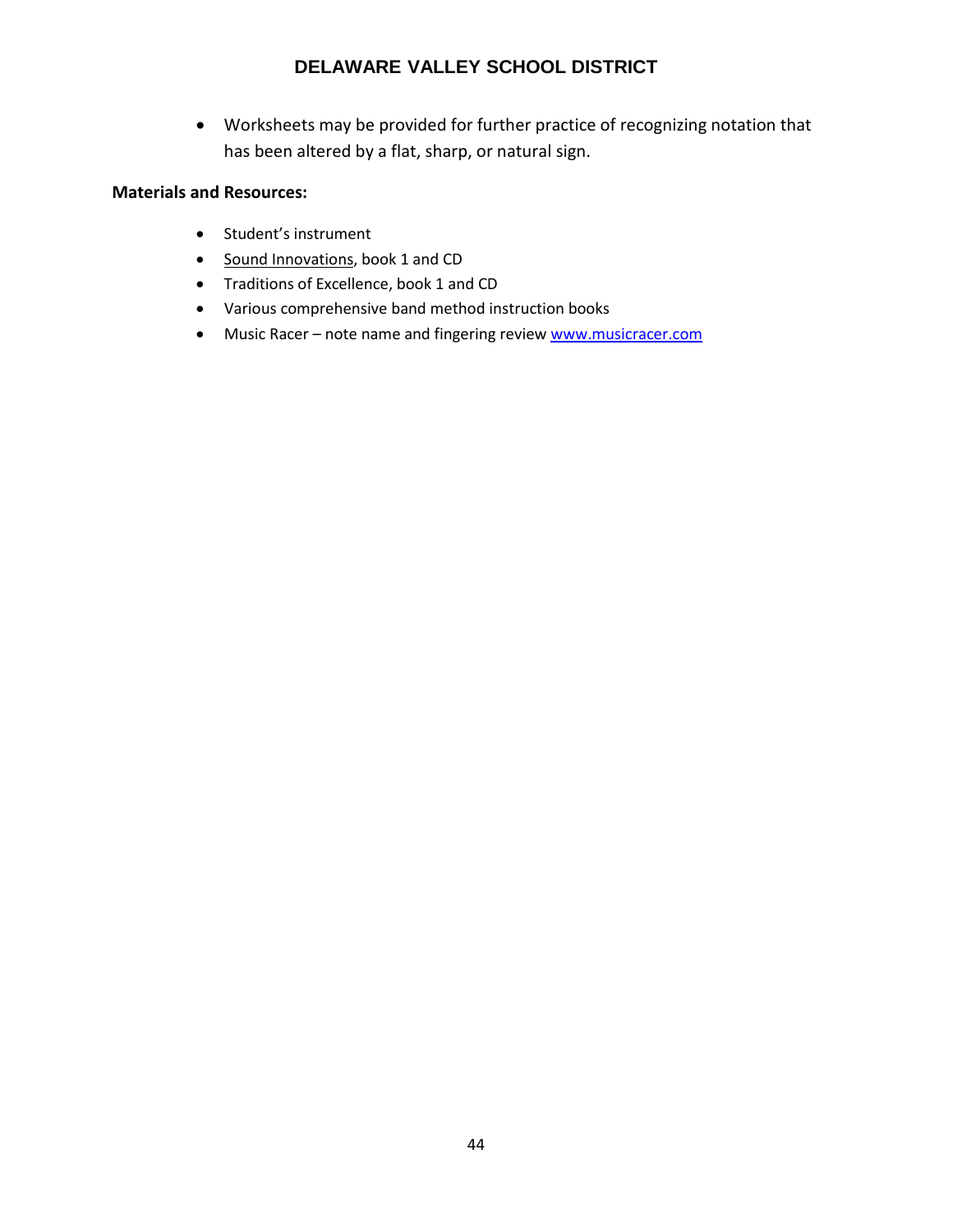# **Unit #10: Concert Bb Scale and tuning note, Arpeggios, Chords, Additional Notation**

**Big Idea #1:** Students will be able to play Concert Bb scale.

#### **Essential Questions:**

• What notes are part of the concert Bb scale?

**Concepts:**

- Basic music notation
- Scales

#### **Competencies:**

• Play the concert Bb scale with accurate pitches.

**Big Idea #2:** Students will be able to play the Concert Bb arpeggio.

#### **Essential Questions:**

• What notes are part of the concert Bb arpeggio?

#### **Concepts:**

- Basic music notation
- Arpeggios

#### **Competencies:**

• Play the concert Bb arpeggio with accurate pitches

**Big Idea #3:** Students will work on listening skills to determine whether or not they are in tune and will make necessary adjustment to their instrument to get in tune.

#### **Essential Questions:**

• How do I tell if I am in tune or not? What adjustment do I make to my instrument to get in tune?

#### **Concepts:**

- Sharp or Flat
- Instrument specific adjustments for tuning

#### **Competencies:**

• Identify whether sharp or flat and make proper adjustment to get in tune.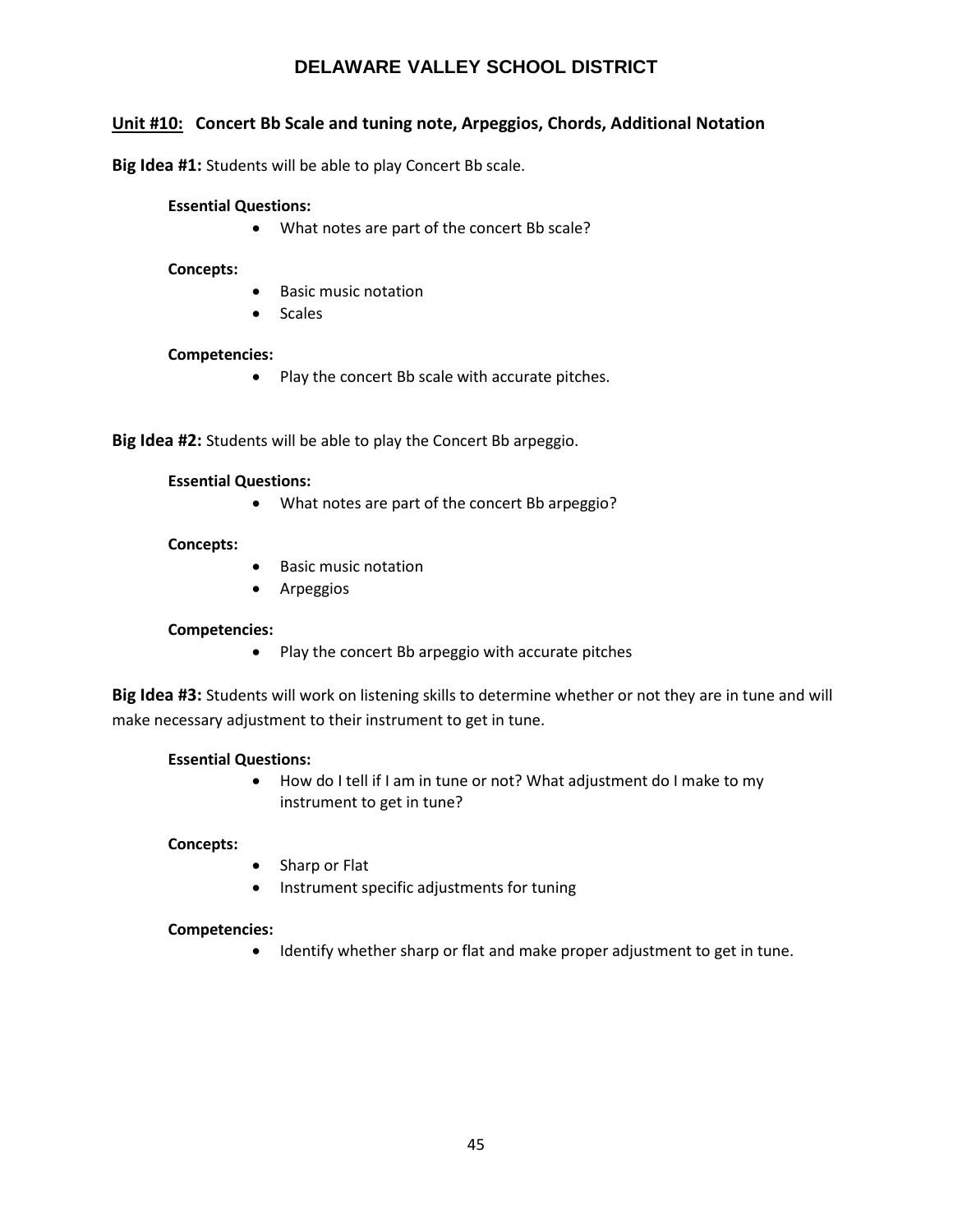# **Unit #10: Concert Bb scale and tuning note, Arpeggios, and Chords, Additional Notation Time Range in Days: 30 minutes/one lesson per week/2-3 lessons and ongoing**

### **Standard(s):**

PA Academic Standards for Arts and Humanities National Core Music Standards

### **Standards Addressed:**

PA Standards: 9.1.5.A, 9.1.5.B, 9.1.5.C, 9.1.5.G, 9.1.8.A, 9.1.8.B, 9.1.8.C, 9.1.8.G, 9.2.5.L, 9.2.8.L, 9.3.5.A, 9.3.5.B, 9.3.5.D, 9.3.8.A, 9.3.8.D National Core Music Standards: MU: Cr1.1.E.5a, MU:Cr3.1.E.5a, MU:Cr3.2.E.5a, MU:Pr5.3.E.5a, MU:Re9.1.E.5a

# **Anchor(s):**

R4.A.2.1.2; R5.A.2.1.2

**Overview:** Students will be able to identify and properly count a dotted quarter note rhythm, will recognize and understand the common time signature, as well as duets, trios, and rounds. Students will be able to demonstrate how to play several new concert pitches which vary according to particular instruments.

# **Focus Questions:**

- Can you play a concert Bb tuning note and listen to make the proper adjustment to be in tune?
- Can you play the concert Bb scale with accurate pitches?
- Can you play the concert Bb arpeggio with accurate pitches?

# **Goals:**

- Students will play a concert Bb note for tuning and listen/make adjustment to instrument to be in tune.
- Students will play the concert Bb scale with accurate pitches.
- Students will play the concert Bb arpeggio with accurate pitches.

# **Objectives:**

• Students will be able to play the concert Bb tuning note on their respective instruments, listen to determine whether or not they are in tune, and make the proper adjustment to their instrument to get in tune. Students will also be able to play the concert Bb scale and arpeggio.

**(DOK: Level 1 and Level 2)**

# **Core Activities and Corresponding Instructional Methods:**

• Teacher will review time values for whole notes/rests, half notes/rests, and quarter notes/rests, eighth notes/rests and how to count each on rhythm syllables and numbers.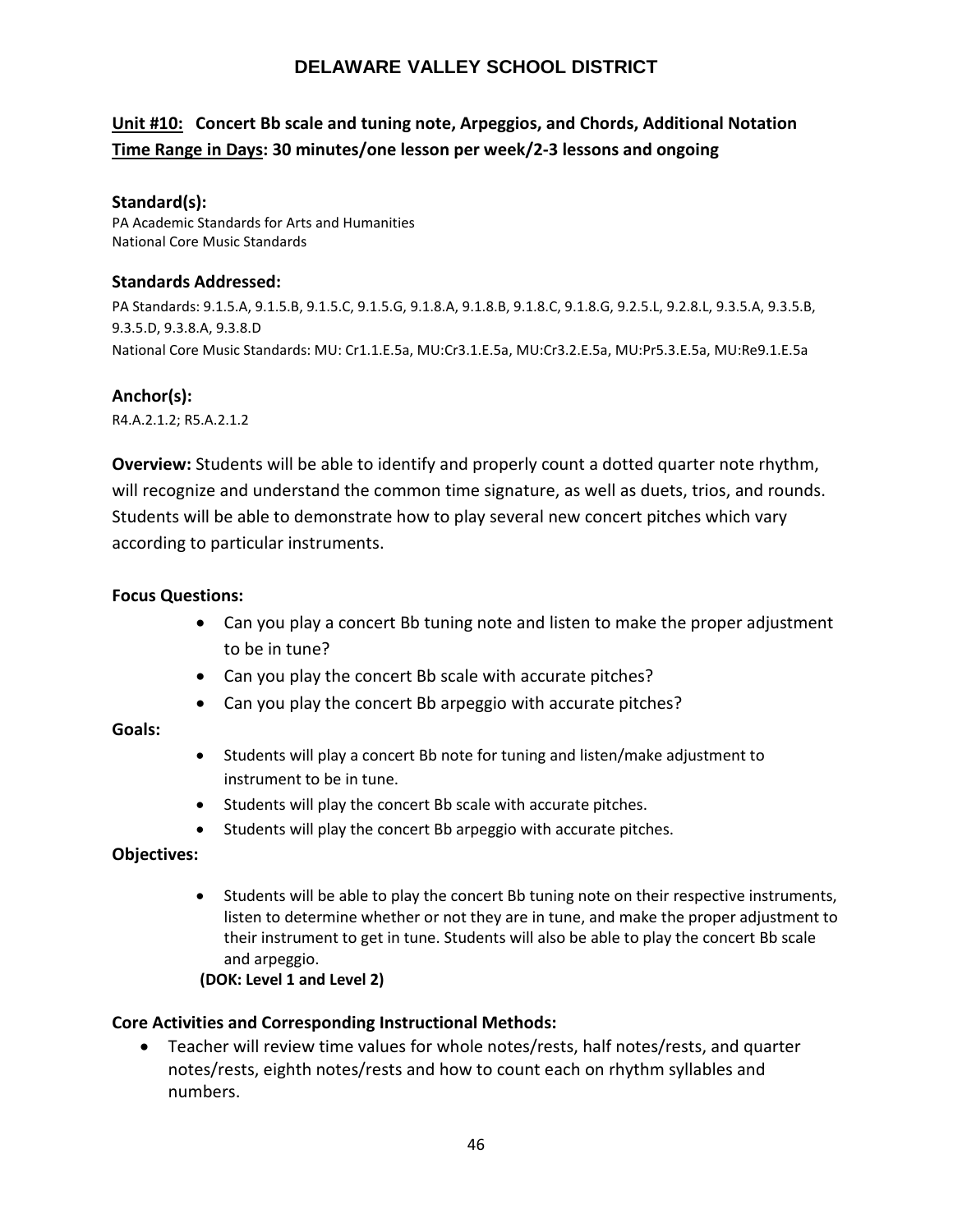- Discussion and demonstration on how to identify dotted quarter note, what is sounds like, how it is counted, and how differs from quarter notes.
- Teacher will review the dotted rhythm rule, how the rule is applied in music notation, and significance in relation to dotted quarter note.
- Teacher will demonstrate by playing a dotted quarter note rhythm. Students will echo the same rhythm as the teacher.
- Students will listen to CD accompaniment for specific song(s) in lesson book that include dotted quarter rhythm to hear how rhythm sounds in comparison with previously learned rhythms. Students then play songs with CD accompaniment.
- Explanation of common time and its symbol "C", its definition and function. Same as 4/4 time signature with division of four beats in a measure.
- Students will discuss and learn to recognize duets, trios, and rounds and be able to differentiate between them.
- Students will look at various songs throughout the lesson book, will identify which are duets, trios, rounds, and then play each of these pieces, dividing the parts equally throughout the group.
- Teacher will have students determine how to play new pitch/note concert high C, by using chart in lesson book to determine correct fingering. Students demonstate to teacher how to play this note. Students and teacher play together specific songs/exercises in lesson book and band music that include new note.
- For clarinet players: Teacher will demonstrate how to play new pitch/note high E on clarinet and will describe use of register key to produce said note (this exercise is commonly referred to as 12ths). Students play individually. Teacher will have students refer to fingering chart for reinforcement. Teacher will lead students in practicing 12ths to work on use of register key with the following notes – low G to high D, low A to high E, low Bb to high F, low B natural to high F sharp, low C to high G, etc.
- Teacher will review names of lines/spaces on music staff. Clarinet players will note location of higher notes on staff.
- Clarinet students will play individually, with teacher playing as accompaniment, specific exercises in lesson book which include new higher notes.
- Clarinet students will work on songs/exercises in lesson book that include increasing number of high notes, gradually increasing tempo.

# **Assessments:**

- o **Diagnostic:**
	- Teacher observation with individual correction.
	- $\blacksquare$  Individual/group work on songs/exercises.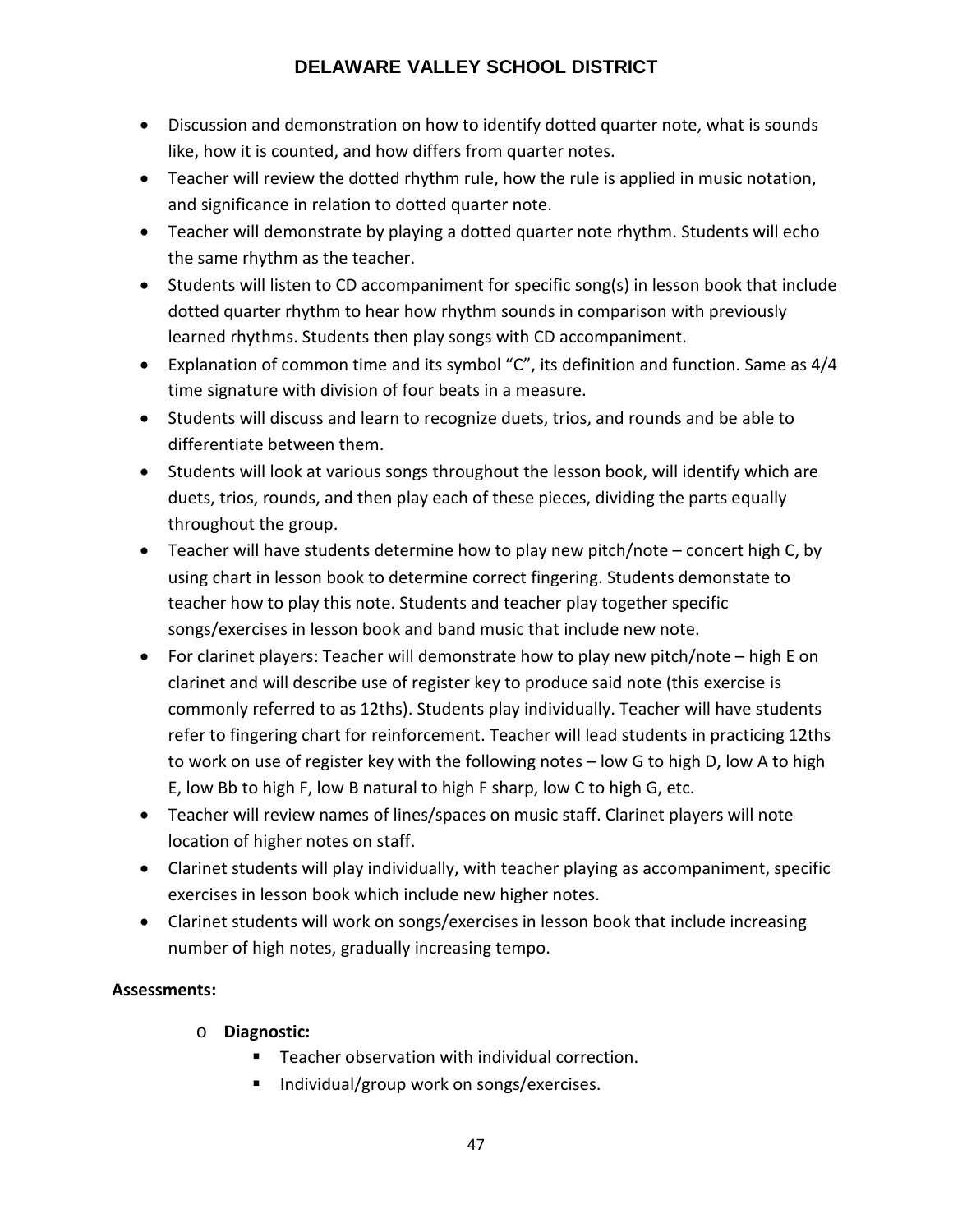# o **Formative:**

- Weekly progress through effort, playing in class, and practice at home
- Individual/group work on songs/exercises
- **Sight-reading**

# o **Summative:**

- Oral testing/evaluation
- **Playing testing/evaluation**
- Student demonstration/teacher evaluation, discussion, and review at next lesson.
- **Student performance of songs for other members of the lesson group.**

# **Extensions:**

- Teacher and students will play songs/exercises in lesson book and band music that include dotted quarter note rhythm, are in common time, which may be in the form of duets, trios, or rounds and include new pitches learned on respective instruments, individually/as a group with/without CD accompaniment.
- Teacher will demonstrate and students will practice how to conduct in 4/4 time signature to give students understanding of where each beat occurs in 4/4 or common time. Students will conduct specific songs/exercises that are written in 4/4 or common time prior to playing them in class.
- Students will name familiar songs that include dotted quarter note rhythm.
- Students will practice at home at least 150 minutes each week to reinforce all learned in this unit.

# **Correctives:**

• Students will work on recognizing each of new pitches/notes and how to correctly play each of these notes through practice of specific songs/exercises in lesson book, with/without CD accompaniment, in class and practicing at home. Students will play pieces of music that gradually introduce each of new notes.

- Student's instrument
- Sound Innovations, book 1 and CD
- Traditions of Excellence, book 1 and CD
- Various comprehensive band method instruction books
- The Rhythm Trainer rhythm practice game online<http://www.therhythmtrainer.com/>
- Music Racer note name and fingering review [www.musicracer.com](http://www.musicracer.com/)
- Metronome Online free online metronome<https://www.metronomeonline.com/>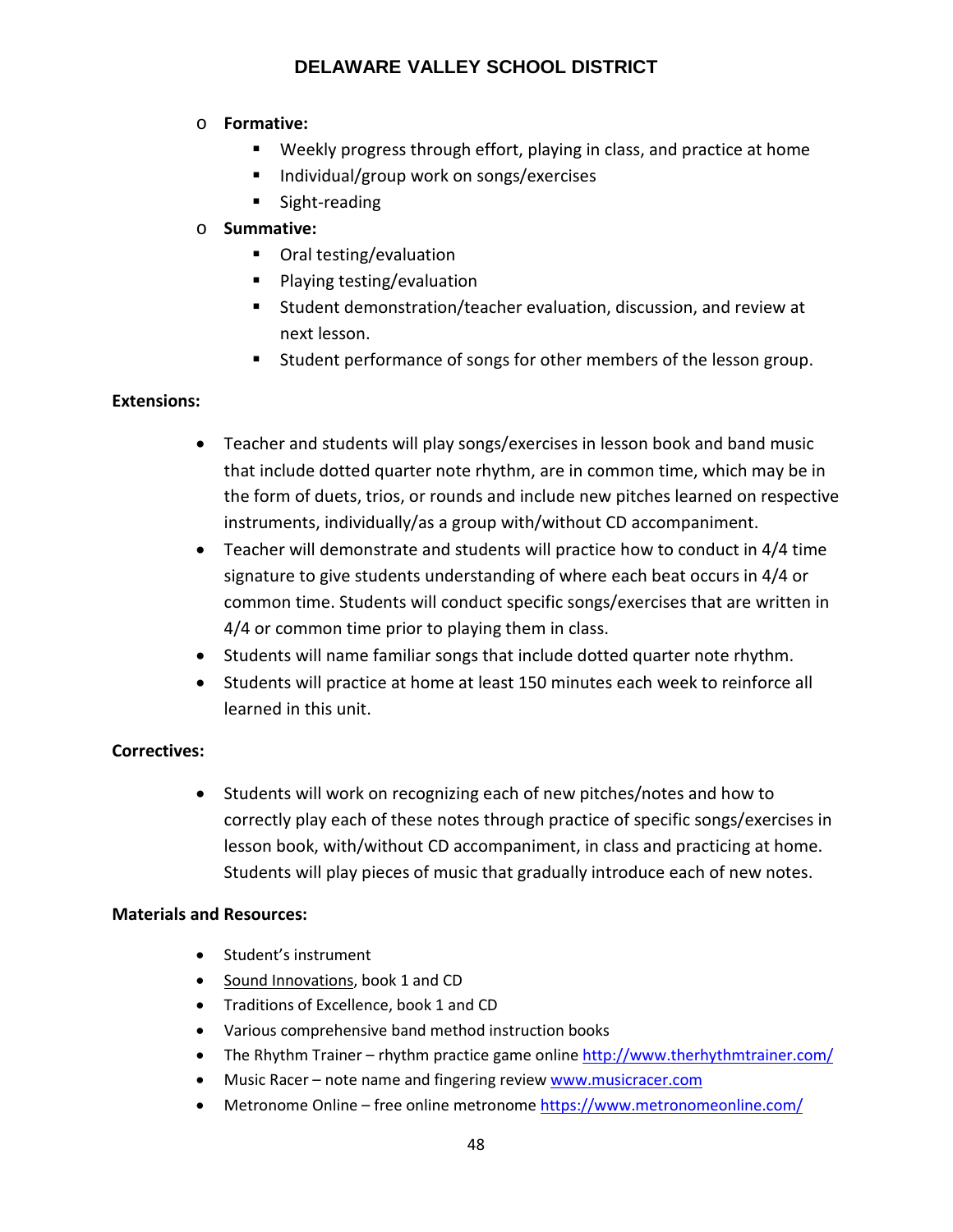# **Unit #11: Enharmonics, Chromatic Notes, Eighth Notes and Rests**

**Big Idea #1:** Explaining the concept of enharmonics

#### **Essential Questions:**

- What are enharmonics?
- Why are they used?

#### **Concepts:**

- What a flat, sharp, and natural sign look like
- What enharmonics do to the pitch of a note

#### **Competencies:**

- Identifying the various chromatic symbols
- Identifying what the symbols do to change the pitch of a note

**Big Idea #2:** Playing chromatic notes on students' respective instruments.

#### **Essential Questions:**

• How does the fingering of a chromatic note differ from playing the note naturally?

#### **Concepts:**

• Learning the fingering charts for chromatic notes

#### **Competencies:**

• Playing enharmonic/chromatic notes

**Big Idea #3:** Identifying eighth notes and eighth rests

#### **Essential Questions:**

- What is the value of an eighth note and rest?
- What do they look like?
- What do they sound like?

#### **Concepts:**

• Recognizing, playing, and writing rhythms with eighth notes and eighth rests

#### **Competencies:**

- Identifying eighth notes and rests
- Clapping rhythms containing eighth notes and rests with rhythm syllables and numbers
- Playing rhythms containing eighth notes and eighth rests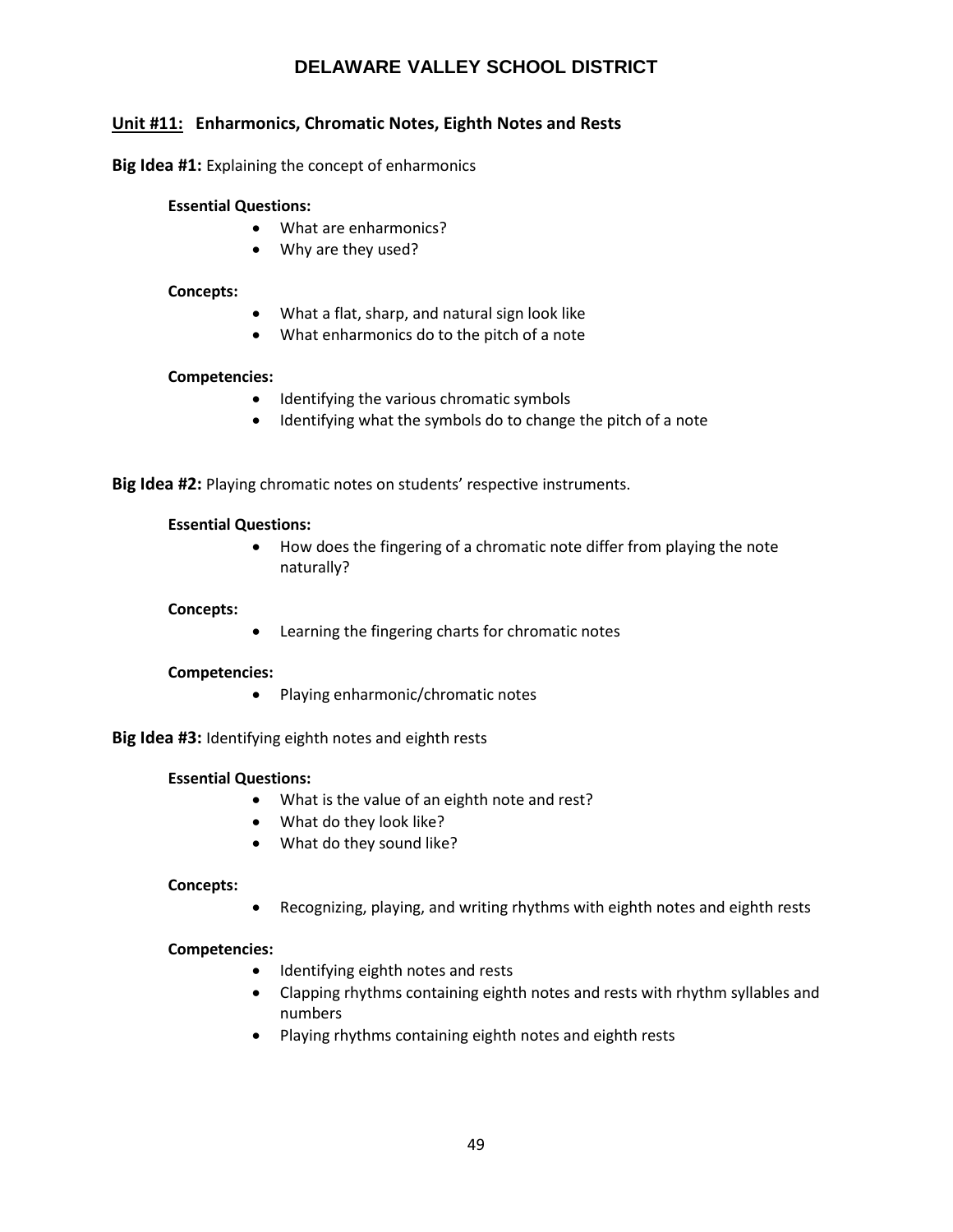# **Unit #11: Enharmonics, Chromatic Notes; Eighth Rests Time Range in Days: 30 minutes/one lesson per week/2-3 lessons and ongoing**

### **Standard(s):**

PA Academic Standards for Arts and Humanities National Core Music Standards

### **Standards Addressed:**

PA Standards: 9.1.5.A, 9.1.5.B, 9.1.5.C, 9.1.5.G, 9.1.8.A, 9.1.8.B, 9.1.8.C, 9.1.8.G, 9.2.5.L, 9.2.8.L, 9.3.5.A, 9.3.5.B, 9.3.5.D, 9.3.8.A, 9.3.8.D National Core Music Standards: MU: Cr1.1.E.5a, MU:Cr3.1.E.5a, MU:Cr3.2.E.5a, MU:Pr5.3.E.5a, MU:Re9.1.E.5a

# **Anchor(s):**

R4.A.2.1.2; R5.A.2.1.2; M4.A.3.2.2; M4.A.3.2.1; M4.A.1.1.1; M4.A.1.1.2; M4.D.1.1.1; M5.A.1.3.3

**Overview:** Students will be able to explain the concept of enharmonics and will be able to correctly identify and play specific chromatic notes on respective instruments. Students will be able to identify eighth rests and their time value and will utilize this symbol when it appears in written music.

### **Focus Questions:**

- Can you explain the concept of enharmonics?
- Can you correctly identify and play specific chromatic notes on respective instruments?
- Can you identify eighth rests and their time value and will utilize this symbol when it appears in written music?

# **Goals:**

- Students will be able to explain the concept of enharmonics
- Students will be able to correctly identify and play specific chromatic notes on respective instruments
- Students will be able to identify eighth rests and their time value and will utilize this symbol when it appears in written music

# **Objectives:**

• Students will be able to identify sharp signs, flat signs, natural signs, eighth notes, and eighth rests. Students will also be able to aurally identify enharmonic pitches. **(DOK: Level 1 and Level 2)**

# **Core Activities and Corresponding Instructional Methods:**

• Teacher will review various flat and sharp pitches/notes previously learned by students on respective instruments. Review will include concept that flat lowers the pitch ½ step, while sharp raises pitch ½ step.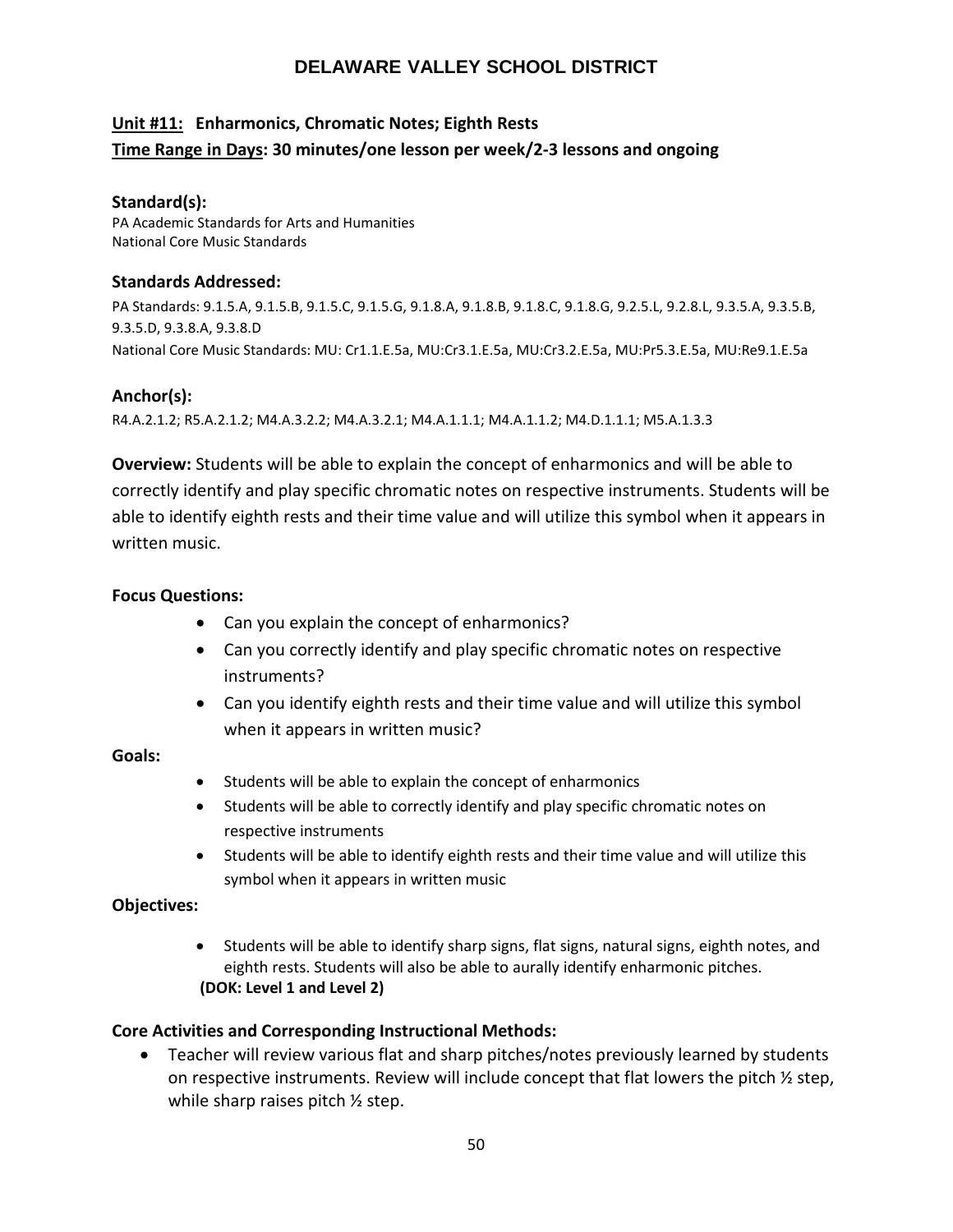- Explanation of the concept of enharmonics. Discuss functions of enharmonic notes.
- Teacher will name and play a particular flatted note and will show students proper fingering for the pitch. Teacher will name and play correct enharmonic equivalent for that note, showing students the fingering and sound/tone are the same.
- Teacher and students will make a chart using common note names and will add enharmonic equivalents, using both pitch names, to be used as a visual aid.
- Students and teacher will study enharmonic notes highlighted in lesson book, will check the fingerings for each, and will play these pitches individually.
- Students will listen to CD accompaniment for specific songs/exercises in lesson book which include usage of enharmonics to listen for differences in pitch, then will play these songs with/without CD accompaniment.
- Explanation of chromatic notes and how they are related to concept of enharmonics. Teacher will use piano as visual aid to demonstrate.
- Students and teacher will individually play specific songs/exercises in lesson book which include chromatic notes, reviewing first the enharmonic equivalents for note(s) students may not immediately recognize.
- Students will compare pitches by ear same or different? Enharmonic or not?
- Teacher will review time values for whole notes and rests, half notes and rests, quarter notes and rests, and eighth notes.
- Explain eighth rests, what they look like, time value, which is same as eighth note, and the duration of ½ beat of silence.
- Teacher will demonstrate eighth rests by playing specific song/exercise in lesson book, counting rests out loud while playing to demonstrate the duration of eighth rest.
- As a group, clap several eighth note and eighth rest patterns, counting out loud while clapping and tapping foot to steady quarter note rhythm on rhythm syllables and numbers.
- Students will play as a group specific songs/exercises in lesson book and band music after clapping them.

# **Assessments:**

- o **Diagnostic:**
	- **Teacher observation with individual correction.**
	- Individual/group work on songs/exercises.
	- Marking notation name above enharmonic notes
- o **Formative:** 
	- Weekly progress through effort, playing in class, and practice at home
	- Individual/group work on songs/exercises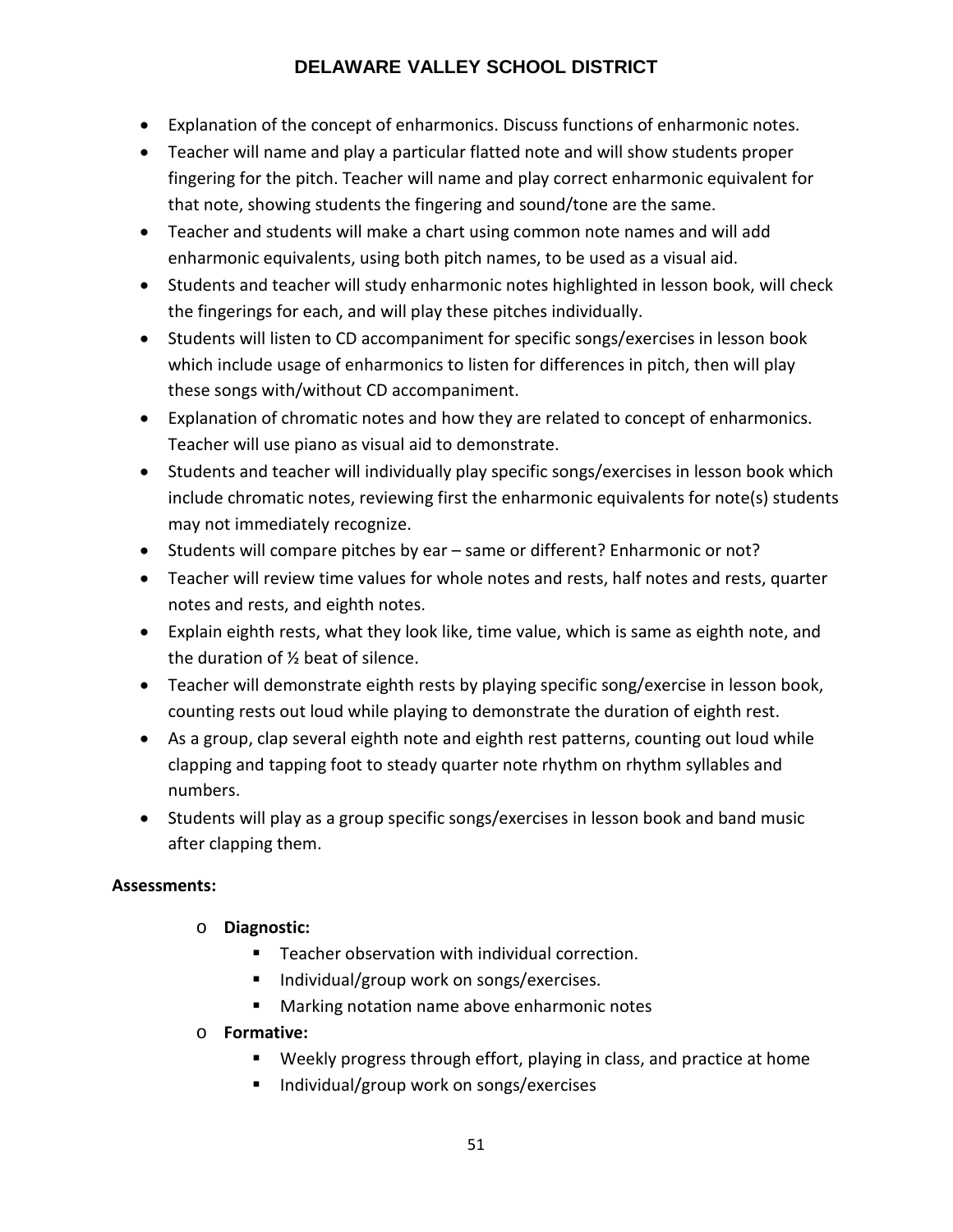- Worksheets/charts
- o **Summative:**
	- Oral testing/evaluation
	- **Playing testing/evaluation**
	- Student demonstration/teacher evaluation, discussion, and review at next lesson.
	- **EXECT** Student performance of songs for other members of the lesson group.

# **Extensions:**

- With teacher supervision, students will each draw a chart listening every note chromatically for one octave. Enharmonic equivalents will be indicated next to chromatic partner. Students will refer to this chart as necessary to recall alternate name of a pitch when practicing a piece of music.
- Students will play songs/exercises in lesson book which include eighth rests with CD accompaniment. CD accompaniment will emphasize timing involved for eighth rests so students observe rests at faster tempo.
- Students will study band music for respective instruments to determine if any chromatic and/or enharmonic equivalents. Students will determine if they recognize notes by a particular name and may circle affected notes as a visual reminder.
- Students will study band music for respective instruments to determine if any eighth rests and may circle them.
- Students will practice at home at least 150 minutes each week to reinforce all learned in this unit.

# **Correctives:**

- Students and teacher will play specific exercises in lesson book that include enharmonics, chromatic notes and eighth rests, individually/as group. Students will continue to mark music with note name they already recognize above enharmonic notes.
- With teacher supervision, students will each draw a chart listing every note chromatically for one octave. Enharmonic equivalents will be indicated next to chromatic partner. Students will refer to this chart as necessary to recall alternate name of a pitch when practicing a piece of music.
- Students will continue to work on recognizing enharmonic notes and how to play these notes through practice of specific songs/exercises in lesson book, with/without CD accompaniment, in class and by practicing at home.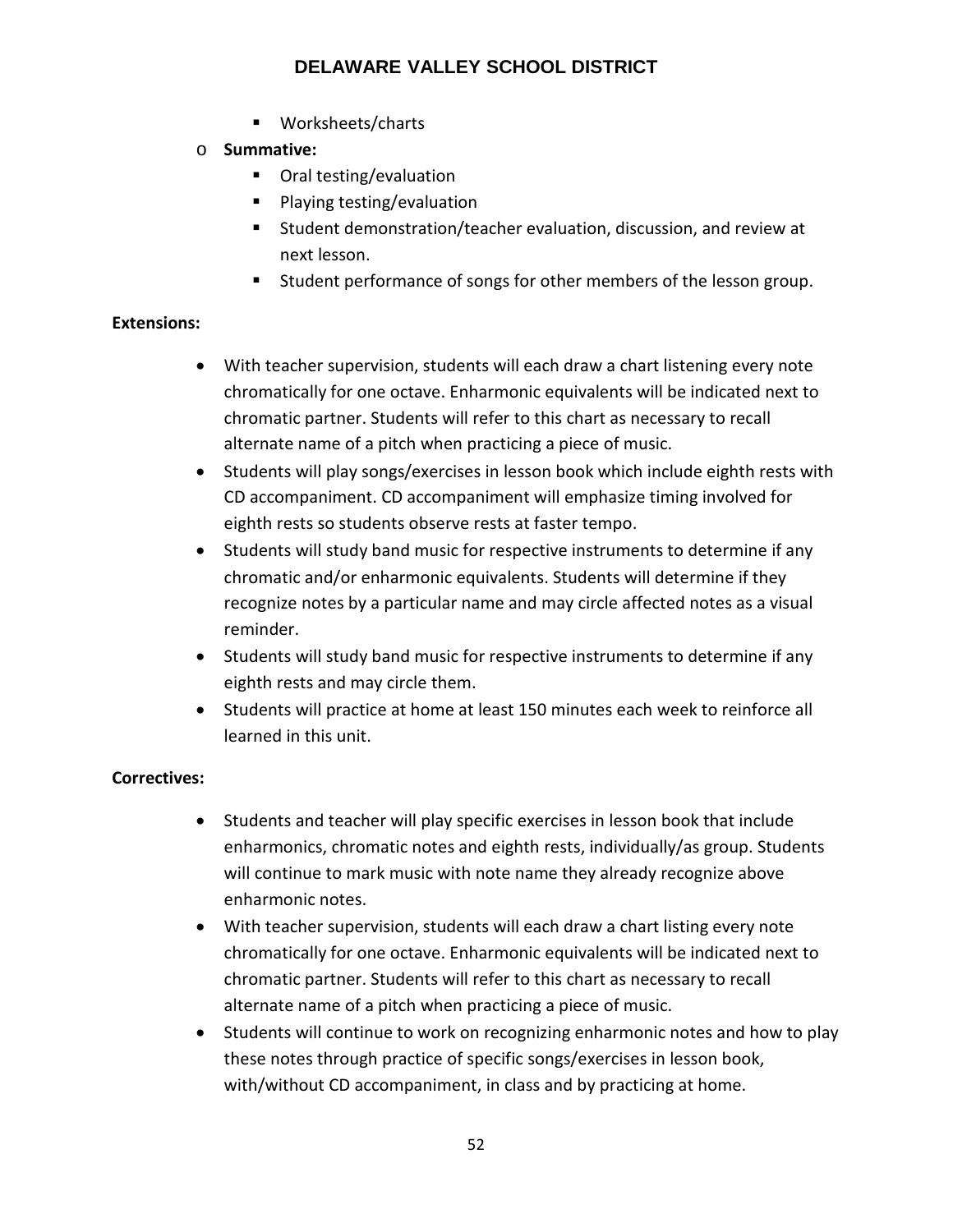- Student's instrument
- Sound Innovations, book 1 and CD
- Traditions of Excellence, book 1 and CD
- Various comprehensive band method instruction books
- The Rhythm Trainer rhythm practice game online<http://www.therhythmtrainer.com/>
- Music Racer note name and fingering review [www.musicracer.com](http://www.musicracer.com/)
- Metronome Online free online metronome<https://www.metronomeonline.com/>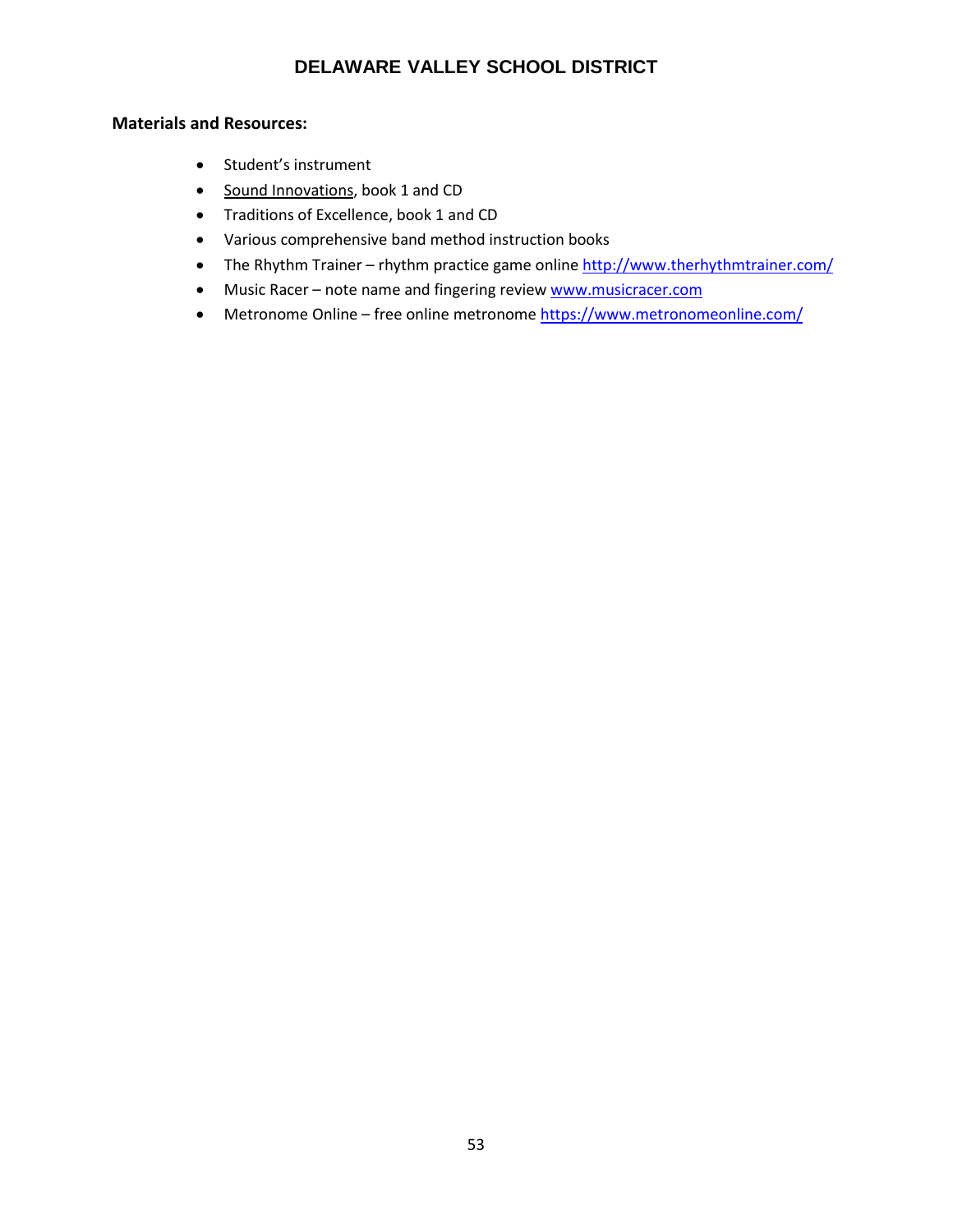# **Unit #12: Music History, Technology, Writing/Listening Project**

**Big Idea #1:** Using technology to research a standard piece of band repertoire (from a list created by the teacher). \*If a student would like to use a piece of band repertoire not from the list, the teacher must approve it in advance.\*

### **Essential Questions:**

- What piece have you been most intrigued by?
- How can you use technology to find out more about this subject?

#### **Concepts:**

- Students will learn proper internet research techniques to acquire the information that they need.
- Students will discover more knowledge on a piece of band repertoire of their choice.

### **Competencies:**

- Students will demonstrate their research abilities in class
- Students will compile their research into a project and presentation (several options for project – poster, brochure, power point, etc.)

**Big Idea #2:** Using the skills that they have learned in class and lessons to critically listen and analyze music

#### **Essential Questions:**

- How well is the group that you are listening to performing the selection?
- What could they have done better?
- What did they do well?

#### **Concepts:**

• Listening for key musical items such as playing in tune, playing correct rhythms, following the conductor, playing with good dynamics, etc.

#### **Competencies:**

• Students will demonstrate their listening skills by writing about what they have heard and discussing their thoughts and observations.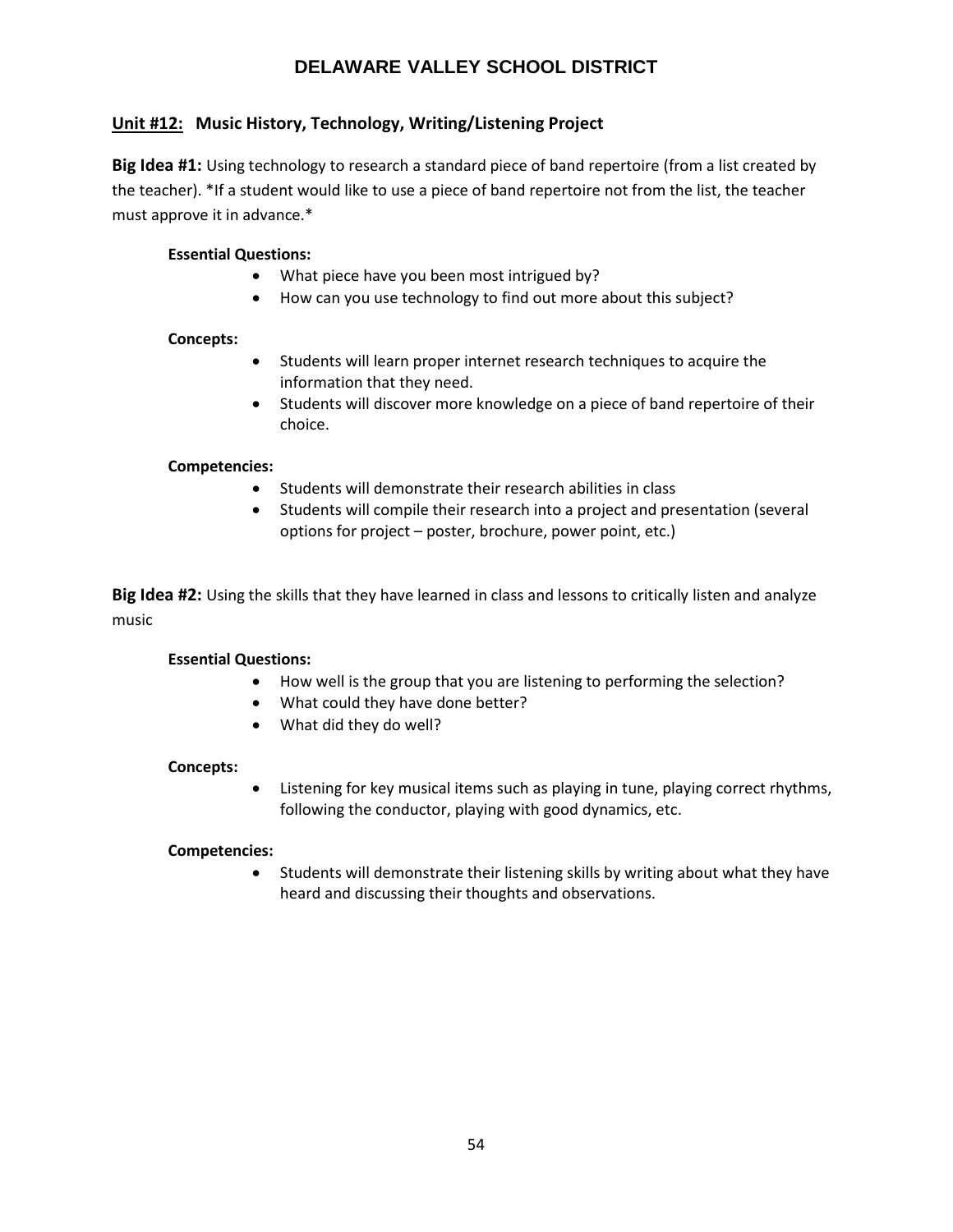# **Unit #12: Living Room Concert Project**

# **Time Range in Days: 30 minutes/one lesson per week/2-4 lessons and ongoing**

#### **Standard(s):**

PA Academic Standards for Arts and Humanities National Core Music Standards

### **Standards Addressed:**

PA Standards: 9.1.5.A, 9.1.5.B, 9.1.5.C, 9.1.5.E, 9.1.5.G, 9.1.8.A, 9.1.8.B, 9.1.8.C, 9.1.8.E, 9.1.8.G, 9.2.5.I, 9.2.5.L, 9.2.8.I, 9.2.8.L, 9.3.5.A, 9.3.5.B, 9.3.5.D, 9.3.8.A, 9.3.8.D, 9.4.5.A, 9.4.5.D, 9.4.8.A, 9.4.8.D National Core Music Standards: MU: Cr1.1.E.5a, MU:Cr3.1.E.5a, MU:Cr3.2.E.5a, MU:Pr5.3.E.5a, MU:Re9.1.E.5a, MU:Cn10.0.H.5a, MU:Cn11.O.T.5a

# **Anchor(s):**

2c, 6e, 7b, 8b, 9a, 9b, 9c, 9d NETS: 1, 2, 3, 5

**Overview:** Students will plan and carry out concert performance to be performed for friends and family members at home.

# **Focus Questions:**

- Can you choose musical pieces to perform that interest you and use research time to find extended information on those pieces of music?
- Can you critically listen to your performance and reflect on the performance? Can you listen to and respond to audience feedback on your performance?

#### **Goals:**

- Students will be able to choose musical selections that interests them (from their method book, concert music, or music found elsewhere)
- Students will be able to research and find extended information on the musical pieces they have selected
- Students will be able to critically listen to reflect on their individual performance and feedback from the audience

# **Objectives:**

- Students will be able to choose the musical selections for this performance
- Research the musical selections for extended guided information to include in a printed program
- Create a project/writing assignment to demonstrate their newfound knowledge
- Analyze the performance and respond to feedback from an audience **(DOK: Level 1, 2, 3)**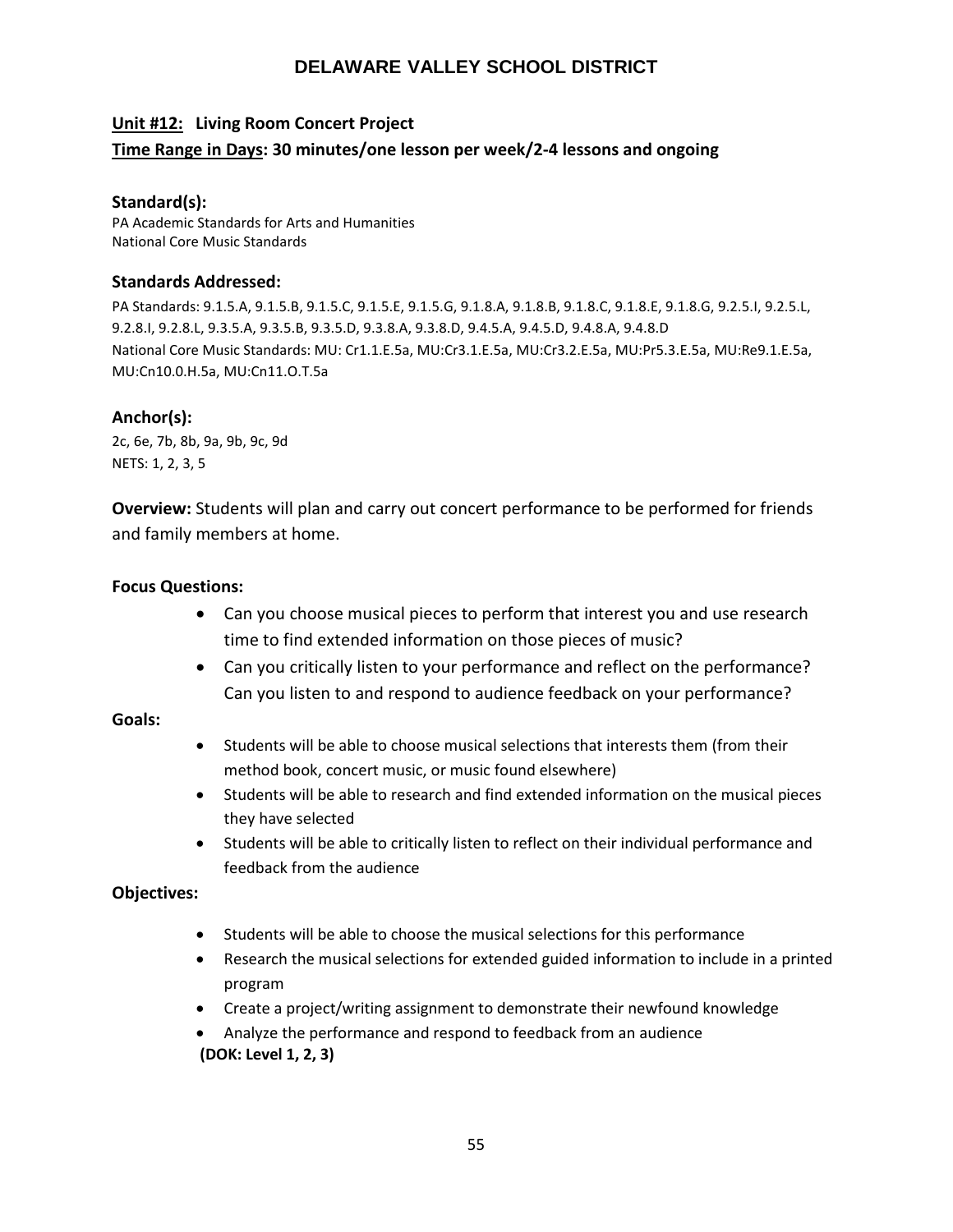# **Core Activities and Corresponding Instructional Methods:**

• Students may choose to research on the internet history of a piece of concert band repertoire and write/type program notes for the printed program.

# **Assessments:**

- o **Diagnostic:**
	- Teacher observation with individual correction.
	- $\blacksquare$  Individual/group work on songs/exercises.

# o **Formative:**

- Weekly progress through effort, playing in class, and practice at home
- Individual/group work on songs/exercises

# o **Summative:**

- Student demonstration/presentation of project to class, teacher, or audience.
- Student performance of a portion of the piece of repertoire.
- **Teacher evaluation based on materials used, information presented.**
- Audience/class response.

### **Extensions:**

- Students may search for additional music written by the same composers of the pieces they have selected. Students may look in lesson book to see if additional songs are included by the same composer. Students may use library or parent, for CD's of music written by composer.
- Students will determine if music written by composer is unique, with certain characteristics, or if music is more generalized, and how.

# **Correctives:**

• Students may include pieces of composer, from internet, or personal drawings of composer done by students.

- Student's instrument
- Sound Innovations, book 1 and CD
- Traditions of Excellence, book 1 and CD
- Various comprehensive band method instruction books
- Computers or chrome books
- Internet access
- Materials for concert program poster board, paper, markers, etc.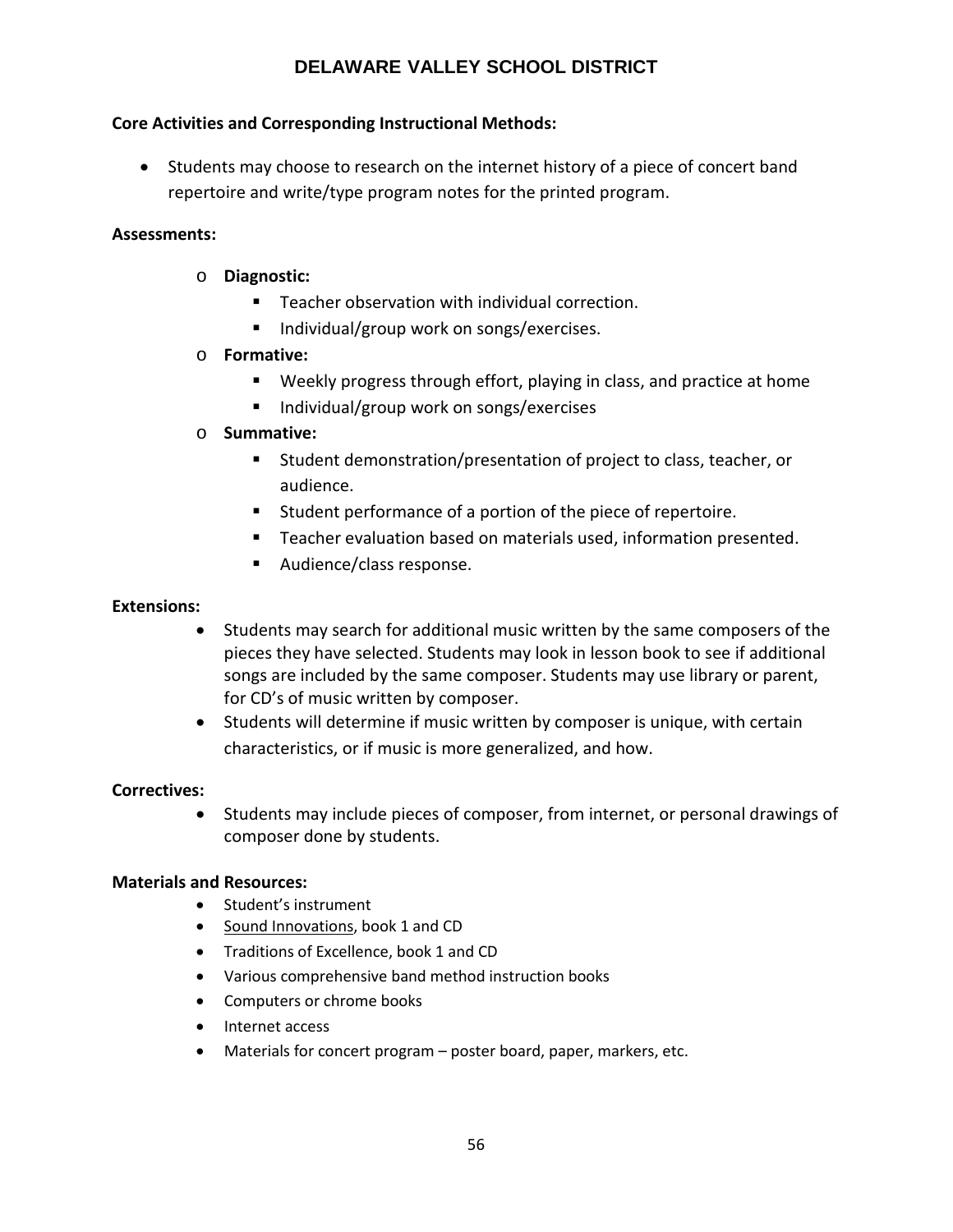# **Unit #13: Percussion Instruments**

**Big Idea #1:** What instruments are in the percussion family?

#### **Essential Questions:**

- What makes an instrument a percussion instrument?
- What are some of the most commonly used/played percussion instruments?

#### **Concepts:**

- There are a variety of different ways and techniques to playing percussion instruments
- Identifying several basic percussion instruments that the students will be beginning to play and understanding how they are played

#### **Competencies:**

• Identifying the various percussion instruments, mallets, drum sticks, etc.

**Big Idea #2:** What is a proper playing position?

#### **Essential Questions:**

- How do you hold your drum sticks? What are the two playing positions called?
- How do you hold your mallets?

#### **Concepts:**

• The students will use matched grip at the elementary level, but should know the name of traditional grip for future use at the middle/high school level.

#### **Competencies:**

• Students will be able to demonstrate matched grip for snare drum sticks and xylophone mallets.

**Big Idea #3:** What is the proper way to strike the instruments?

#### **Essential Questions:**

- How do you use your hands to strike your snare drum?
- How do you use your hands to strike your xylophone?

#### **Concepts:**

- Bend at the wrist
- Low rebound height with sticks/mallets

#### **Competencies:**

• Students will demonstrate correct stick/mallet control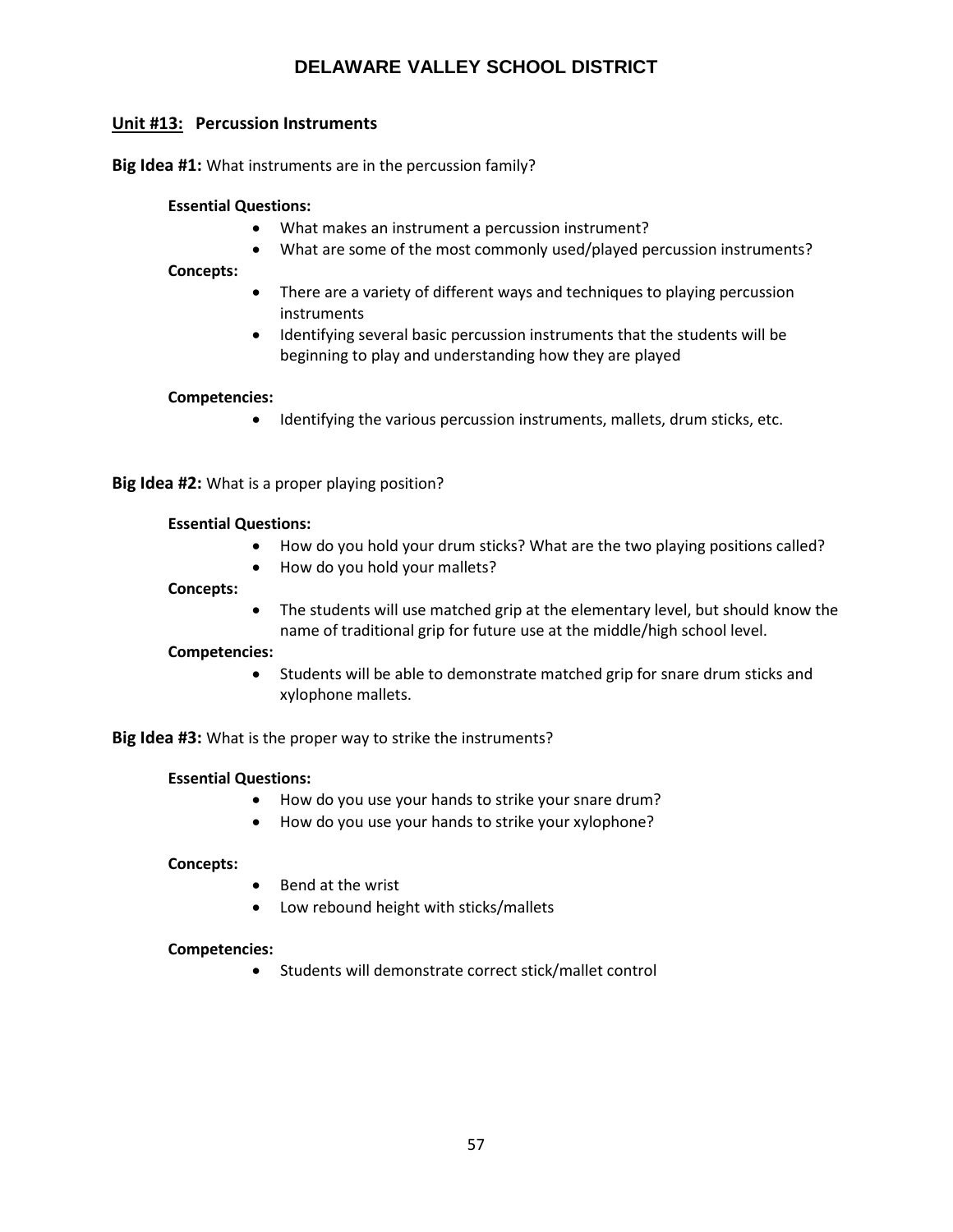# **Unit #13: Percussion Instruments (Drums and Mallets) Time Range in Days: 30 minutes/one lesson per week/one year**

### **Standard(s):**

PA Academic Standards for Arts and Humanities National Core Music Standards

### **Standards Addressed:**

PA Standards: 9.1.5.A, 9.1.5.B, 9.1.5.C, 9.1.5.G, 9.1.8.A, 9.1.8.B, 9.1.8.C, 9.1.8.G, 9.2.5.L, 9.2.8.L, 9.3.5.A, 9.3.5.B, 9.3.5.D, 9.3.8.A, 9.3.8.D National Core Music Standards: MU: Cr1.1.E.5a, MU:Cr3.1.E.5a, MU:Cr3.2.E.5a, MU:Pr5.3.E.5a, MU:Re9.1.E.5a

# **Anchor(s):**

M4.A.3.2.2, M4.A.3.2.1; M4.A.1.1.1; M4A.1.1.2; M4D.1.1.1; M5.A.1.3.3; M5.A.2.1.1; M5.A.2.1.2; M5.D.1.1.2; M5.D.1.2.1

**Overview:** Students will be able to recognize and play various rhythms and drum rudiments, using proper hand positions, technique, and counting, on several percussion instruments in lessons and band. Students who study percussion instruments will study both drums and mallet percussion.

# **Focus Questions:**

- Can you identify by name the various percussion instruments in the band room?
- Can you explain how each instrument is played?
- Can you demonstrate a matched grip on mallets and snare drum sticks?

# **Goals:**

- Students will be able to name the various percussion instruments in the band room.
- Students will be able to explain how each instrument is played.
- Students will be able to demonstrate a matched grip with mallets and snare drum sticks.

# **Objectives:**

• Students will be able to recognize and play various rhythms and drum rudiments, use proper hand position, use proper technique and counting, demonstrate these skills on several percussion instruments in lessons and band. Percussion students will also be able to execute drum rudiments with proper technique.

# **(DOK: Level 1 and Level 2)**

# **Core Activities and Corresponding Instructional Methods:**

• Teacher will demonstrate how to properly hold snare drum sticks and mallets using matched grip. Students will work to maintain correct hand positions while playing instruments, moving only the wrists.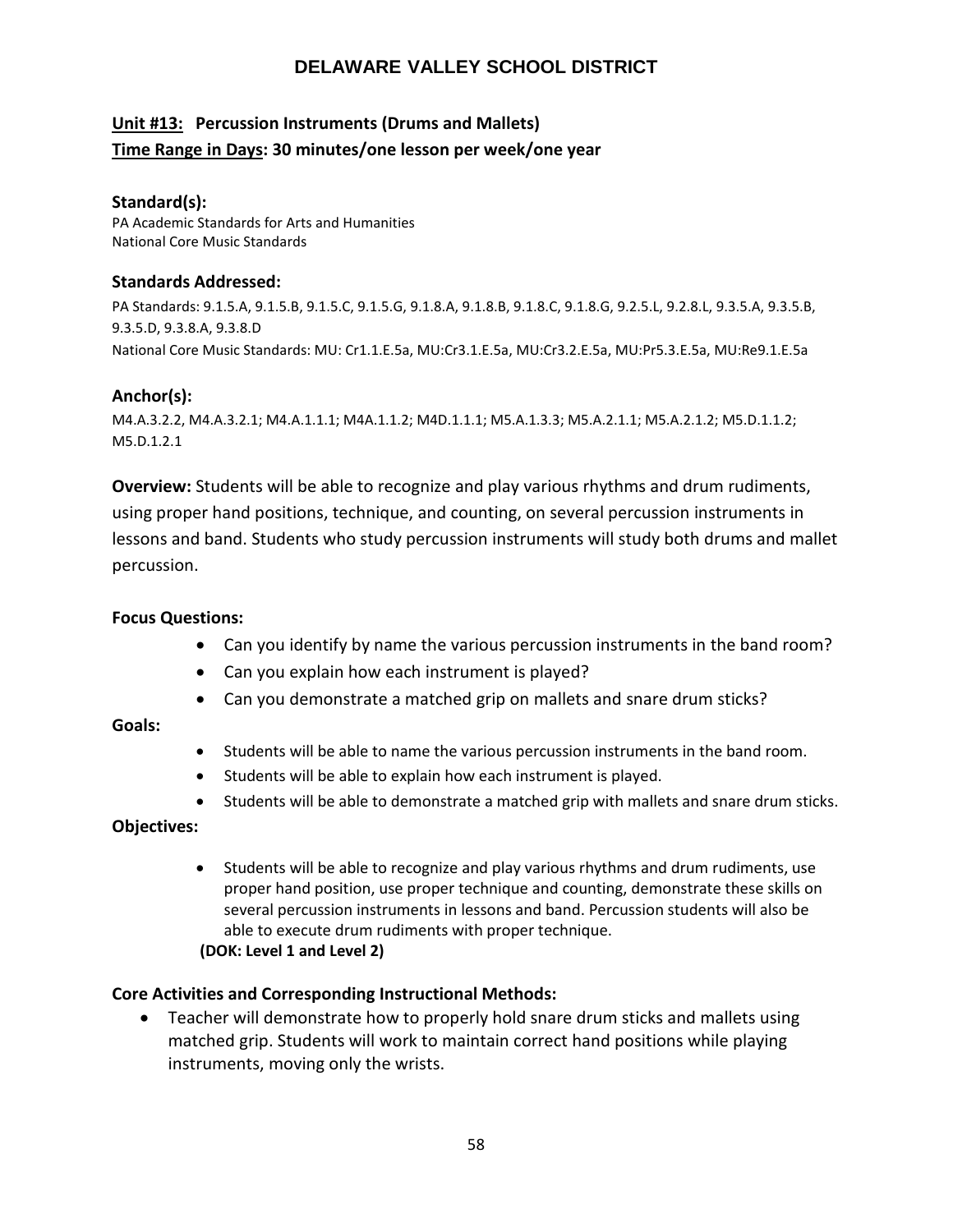- Teacher will work with percussion students on how to read music notation in order to successfully read rhythms/notation learned on a student's percussion instruments.
- Students will work on counting, preferable out loud, when playing percussion instruments.
- Students will become familiar with various rhythms, becoming more complex as the year progresses, and will be able to play those rhythms with increasing accuracy.
- Students will learn various rudiments/fundamentals, specific to percussionists, when working in lesson books, including flams, paradiddles, flam taps, flam accents, long rolls, five-stroke rolls, nine-stroke rolls, seventeen-stroke rolls, flamacues, rim shots, etc.
- Students will learn how to play various percussion instruments throughout the school year in lesson and band rehearsals including xylophone, snare drum, bass drum, suspended cymbals, crash cymbals, triangle, wood block, tambourine, claves, maracas/shakers, cowbell, sleigh bell, etc. Students will be responsible for taking care of these instruments during lessons, band rehearsals, and performances.
- Students will become a part of the beginning and/or advanced bands and must learn how percussion instruments fit in with other band instruments in creating concert band music. Students will learn what responsibilities they have when playing as a part of the band and will adjust to playing along with other instruments.

# **Assessments:**

# o **Diagnostic:**

- **F** Teacher observation with individual correction.
- Individual/group work on songs/exercises.
- **■** Worksheets
- Oral correction as a group of written counting of assigned songs/exercises.

# o **Formative:**

- Weekly progress through effort, playing in class, and practice at home
- Individual/group work on songs/exercises
- **Improvisation/composition activities**
- **Sight-reading**
- **■** Worksheets

# o **Summative:**

- Oral testing/evaluation
- **Playing testing/evaluation**
- Student demonstration/teacher evaluation, discussion, and review at next lesson.
- **Student performance of songs for other members of the lesson group.**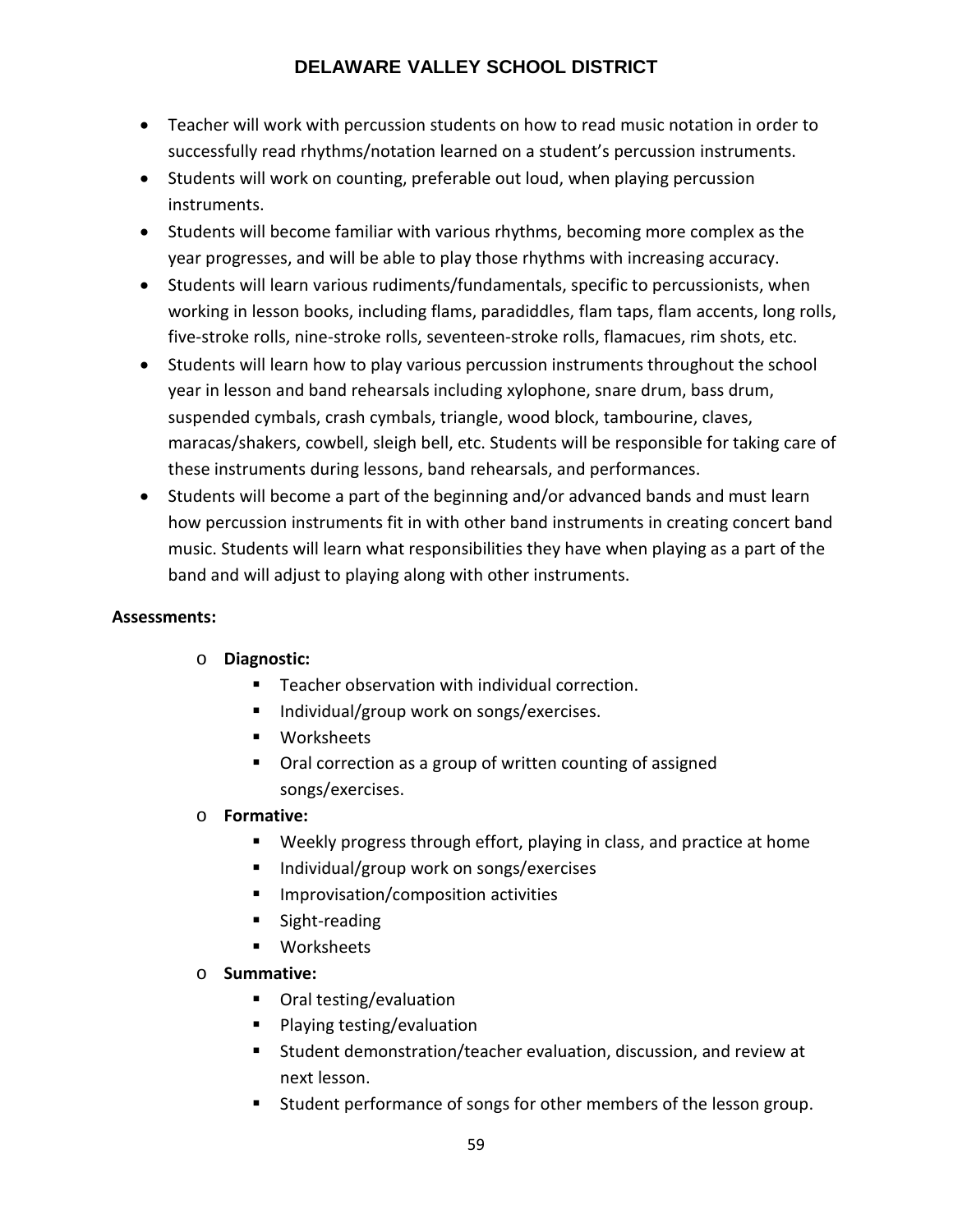# **Extensions:**

- Teacher will play each of the exercises/songs with students individually/as a group, with students counting as they play.
- Once students can adequately play exercises/songs associated with specific rhythms in the lesson book, students will play again using CD accompaniment.
- Students, with guidance from teacher, will write appropriate counting underneath rhythms/measures in songs/exercises, or band music as deemed necessary to successfully count and play music
- Students will practice at home at least 150 minutes each week to reinforce all learned in this unit.

# **Correctives:**

• Students will work on recognizing and playing various rhythms, rudiments, and fundamentals through practice of specific songs/exercises in lesson book, with/without CD accompaniment, in class and by practicing at home, with students counting as they play.

- Student's instrument
- Sound Innovations, book 1 and CD
- Traditions of Excellence, book 1 and CD
- Various comprehensive band method instruction books
- The Rhythm Trainer rhythm practice game online<http://www.therhythmtrainer.com/>
- Music Racer note name and fingering review [www.musicracer.com](http://www.musicracer.com/)
- Metronome Online free online metronome<https://www.metronomeonline.com/>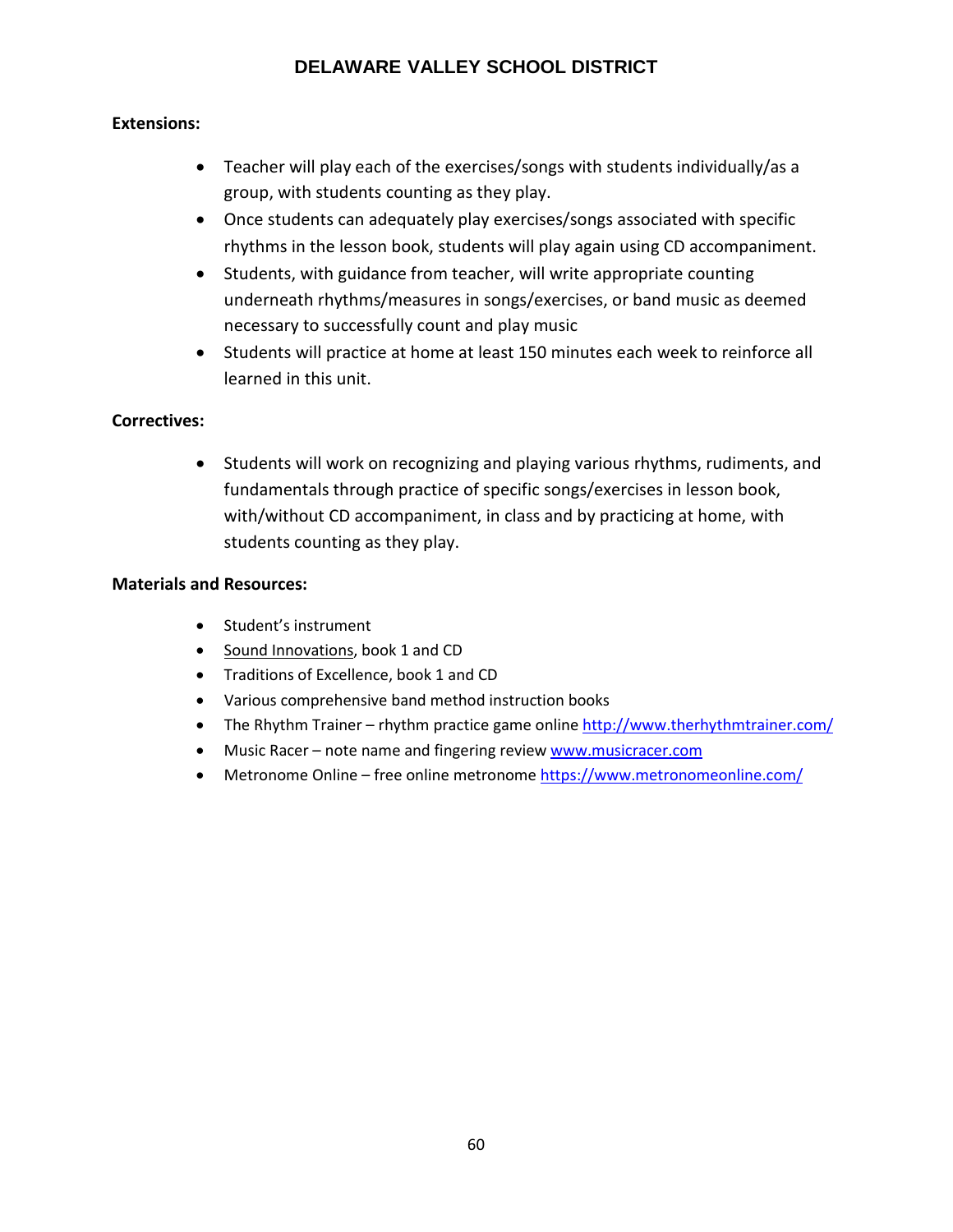# **Unit #14: Overall Review and Assessment**

**Big Idea #1:** Combining all musical elements learned over the year

#### **Essential Questions:**

• Can you identify rhythmic values, note names and corresponding fingerings, dynamic levels, time signatures, tempo markings, articulations, etc.?

#### **Concepts:**

- Students will combine the basic elements of music.
- Students will review the basic playing skills for their respective instruments

#### **Competencies:**

- Students will be able to perform songs/exercises/scales using the basic elements of music.
- Students will be able to perform scales, basic songs, and sight-reading activities to demonstrate their knowledge of playing skills.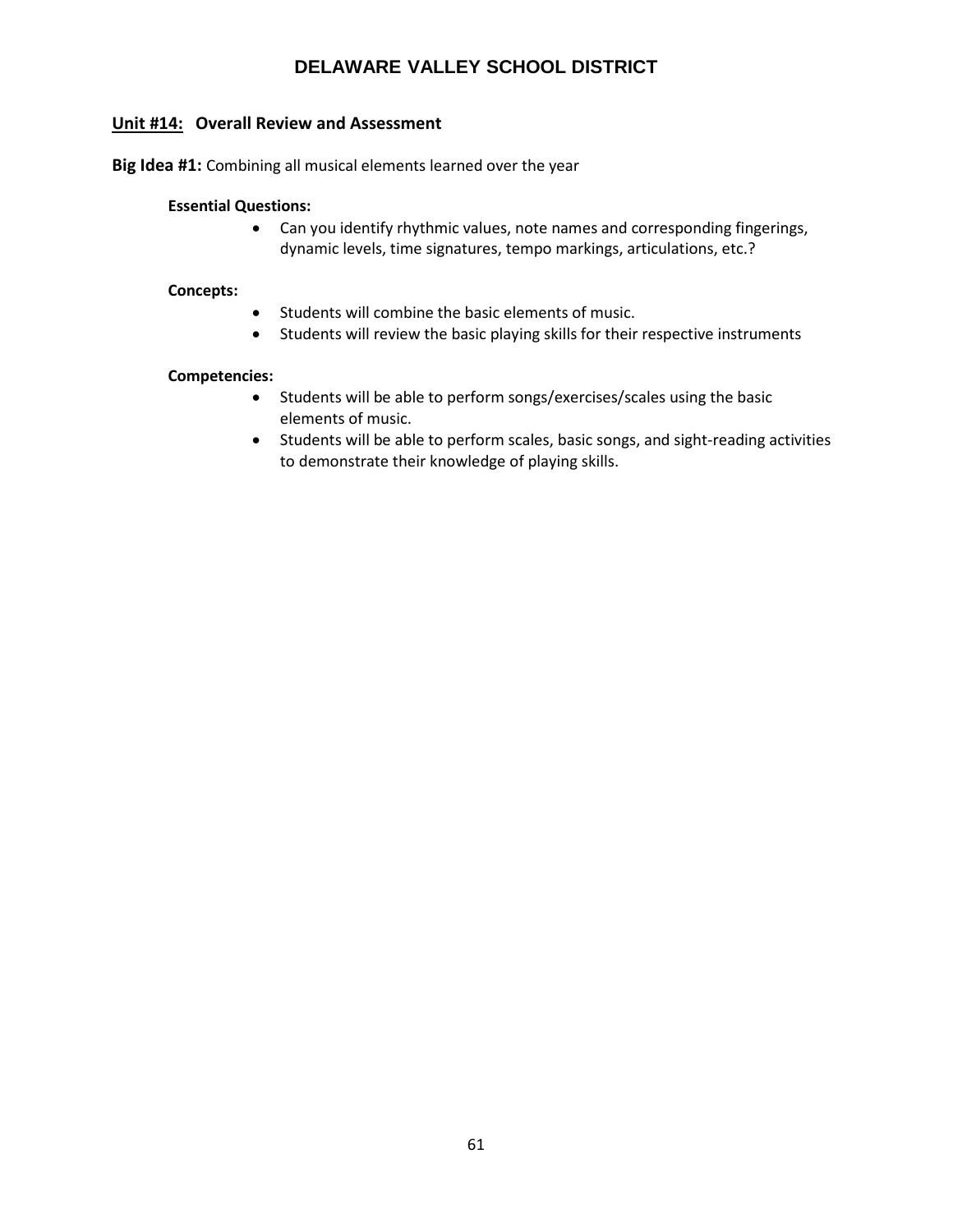# **Unit #14: Overall Review and Assessment Time Range in Days: 30 minutes/one lesson per week/2-4 lessons**

# **Standard(s):**

PA Academic Standards for Arts and Humanities National Core Music Standards

### **Standards Addressed:**

PA Standards: 9.1.5.A, 9.1.5.B, 9.1.5.C, 9.1.5.G, 9.1.8.A, 9.1.8.B, 9.1.8.C, 9.1.8.G, 9.2.5.L, 9.2.8.L, 9.3.5.A, 9.3.5.B, 9.3.5.D, 9.3.8.A, 9.3.8.D National Core Music Standards: MU: Cr1.1.E.5a, MU:Cr3.1.E.5a, MU:Cr3.2.E.5a, MU:Pr5.3.E.5a, MU:Re9.1.E.5a

# **Anchor(s):**

R4.A.2.1.2; R5.A.2.1.2; M4.A.3.2.2; M4.A.3.2.1; M4.A.1.1.1; M4.A.1.1.2; M4.D.1.1.1; M5.A.1.3.3

**Overview:** Students will be able to successfully combine various notes learned on particular instruments with the time values, tempos, dynamics, rhythms, notes/pitches, concepts, and techniques learned throughout the first year of playing an instrument. Students will be able to prepare and adequately play particular songs/exercises/scales as an assessment in order to move into second level book(s).

# **Focus Questions:**

- Can you identify the basic elements of music?
- Can you perform basic skills and demonstrate a general knowledge of your instrument?

# **Goals:**

- Students will be able to identify the basic elements of music
- Students will be able to perform basic skills and demonstrate a general knowledge of the instrument

# **Objectives:**

• Students will be able to combine various notes learned on particular instruments, time values, tempos, dynamics, rhythms, concepts, and techniques learned throughout the first year of playing an instrument. Students will also be able to prepare and adequately play particular songs/exercises/scales as an assessment in order to move into second level book(s).

# **(DOK: Level 1 and Level 2)**

# **Core Activities and Corresponding Instructional Methods:**

• Teacher and students will review everything learned to date in first book/first year according to respective instruments, including new pitches/notes, time values, tempos, dynamics, rhythms, concepts, and techniques.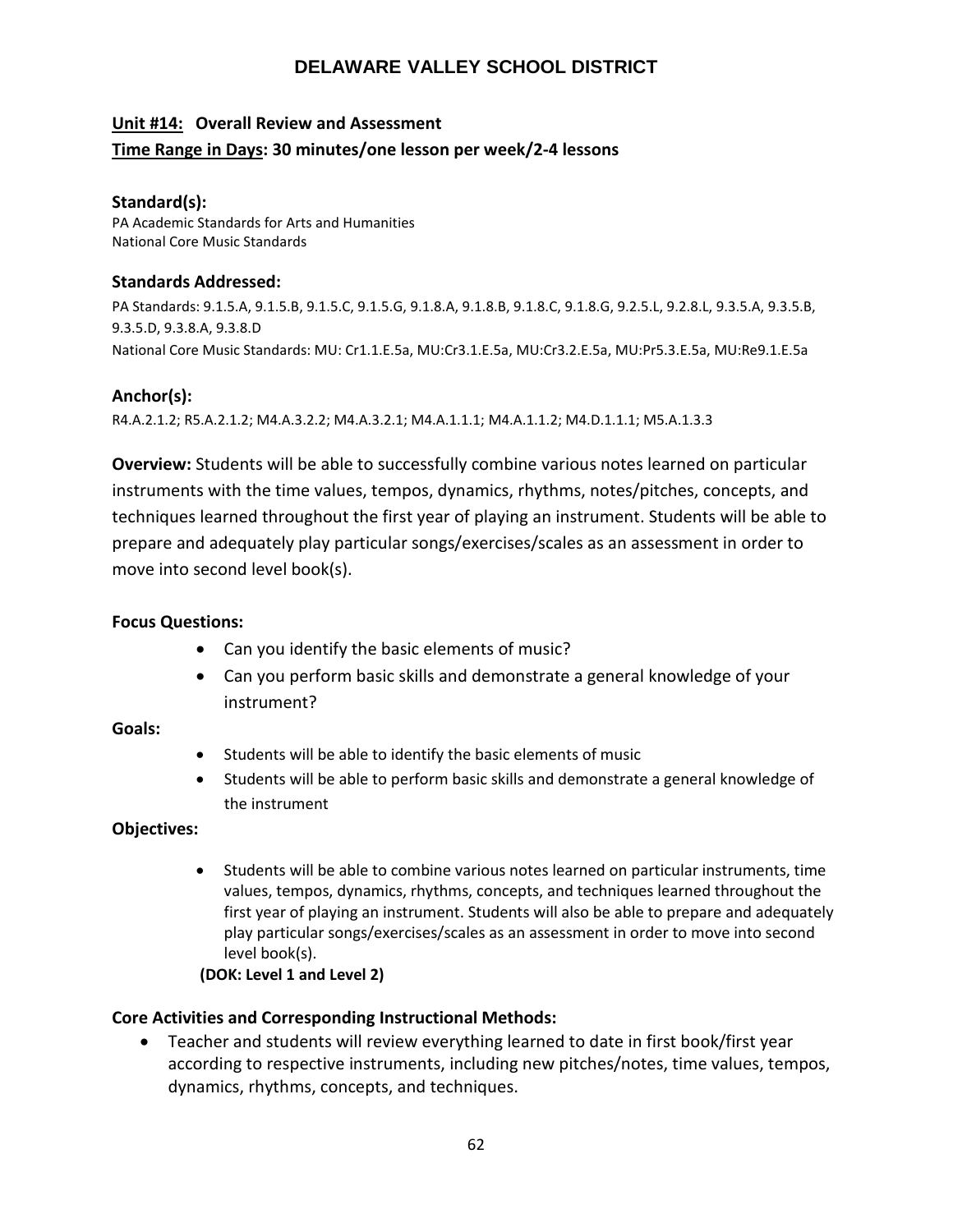- Students will play specific songs near end of lesson book written as fun songs as well as band arrangements that serve as a review.
- Students and teacher will play with CD accompaniment so students can hear and work on learning respective instrument's part in band arrangements. Students and teacher will emphasize correct fingerings, rhythms, counting, and articulations until students can correctly play pieces at moderate to fast tempo with little or no mistakes.

# **Assessments:**

- o **Diagnostic:**
	- **Teacher observation with individual correction.**
	- Individual/group work on songs/exercises.
- o **Formative:** 
	- Weekly progress through effort, playing in class, and practice at home
	- Individual/group work on songs/exercises
- o **Summative:**
	- **Playing testing/evaluation**
	- Student demonstration/teacher evaluation, discussion, and review at next lesson.
	- Student performance of songs for other members of the lesson group.
	- **Spring Band Concert.**

# **Extensions:**

- Students will choose several previously learned songs/exercises throughout lesson book and will play as group to review pitches, correct fingerings, rhythms, counting, and articulations, with/without CD accompaniment.
- Students and/or teacher will assist others if anything is forgotten or cannot immediately be recalled.
- Students will practice at home at least 150 minutes each week to reinforce all learned in this unit.

# **Correctives:**

• Students will choose several previously learned songs/exercises throughout lesson book and will play as group to use as further review pitches, correct fingerings, rhythms, counting, and articulations, with/without CD accompaniment.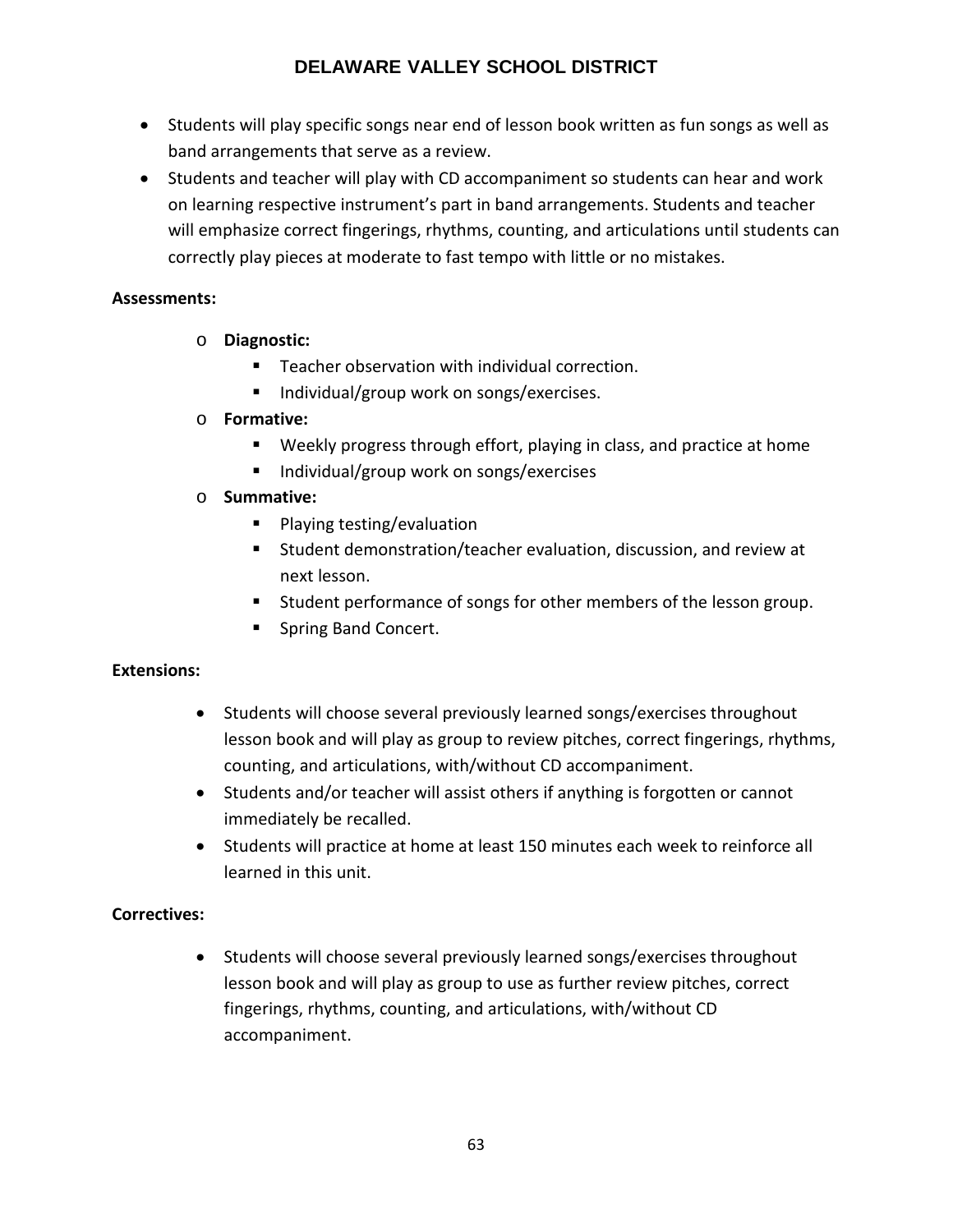• Students will continue to practice various scales to become more comfortable playing specific notes for those scales, including sharps/flats, reading key signatures, using correct fingerings, articulations, and counting/rhythms.

- Student's instrument
- Sound Innovations, book 1 and CD
- Traditions of Excellence, book 1 and CD
- Various comprehensive band method instruction books
- Concert band music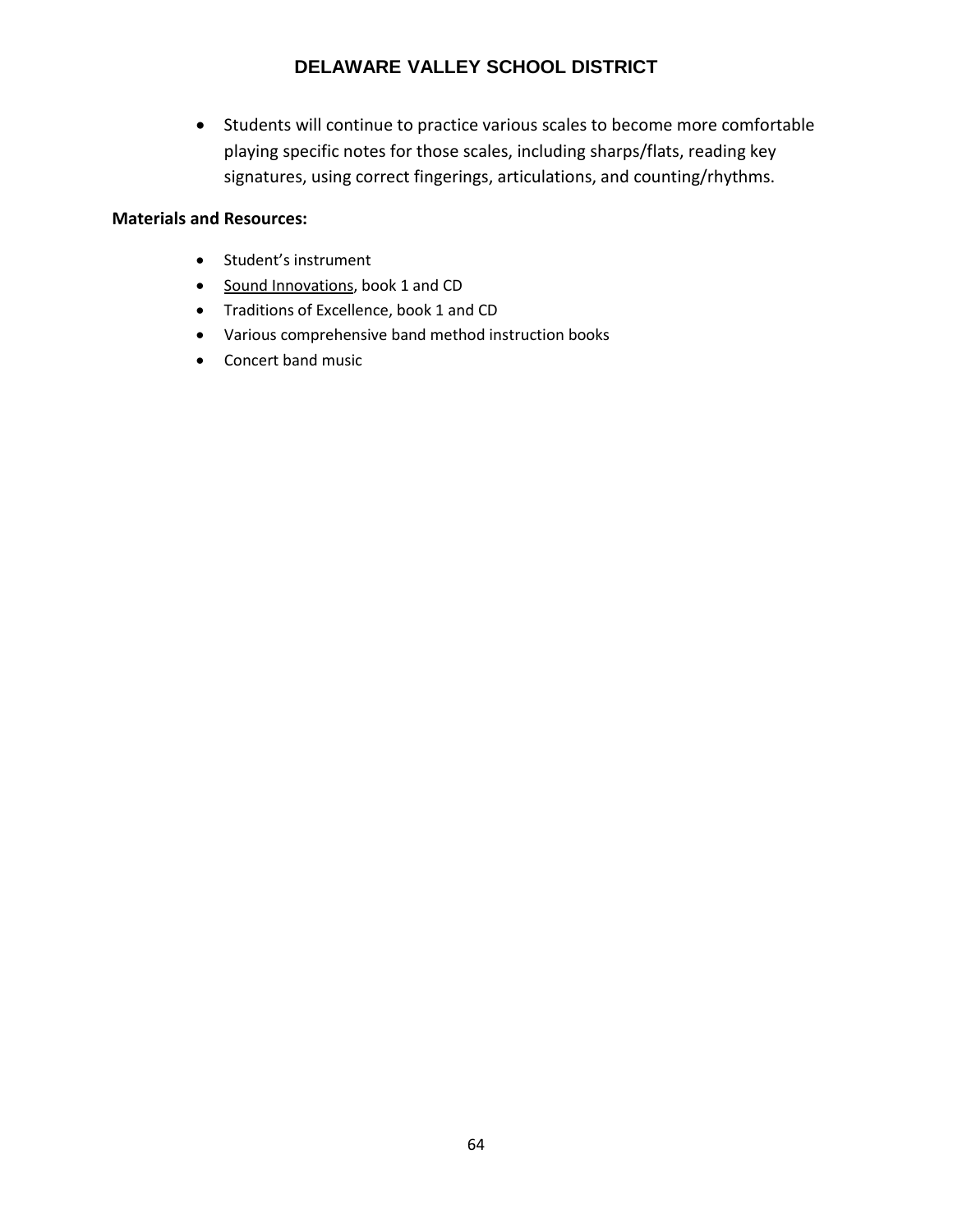# **Unit #15: Beginning Band**

**Big Idea #1:** Students working together to play a song on their various individual instruments

#### **Essential Questions:**

- Can you read and follow your own music without the teacher sitting with you?
- Can you remain playing your own part while others around you are playing different things?

#### **Concepts:**

- Individual part reading and remaining focused on individual scores
- Listening around to the other parts of the band, and being part of the group

#### **Competencies:**

- Understanding and following the elements of music without individual help
- Understanding how to read note names and rhythms without help
- Understanding the various fingerings and positions and playing them without individual help

**Big Idea #2:** Following the cues of the director

#### **Essential Questions:**

• Can you follow the director while you are playing?

#### **Concepts:**

• Learning the various cues of the director

#### **Competencies:**

• Being proficient enough on an instrument to add on the elements of watching and following a conductor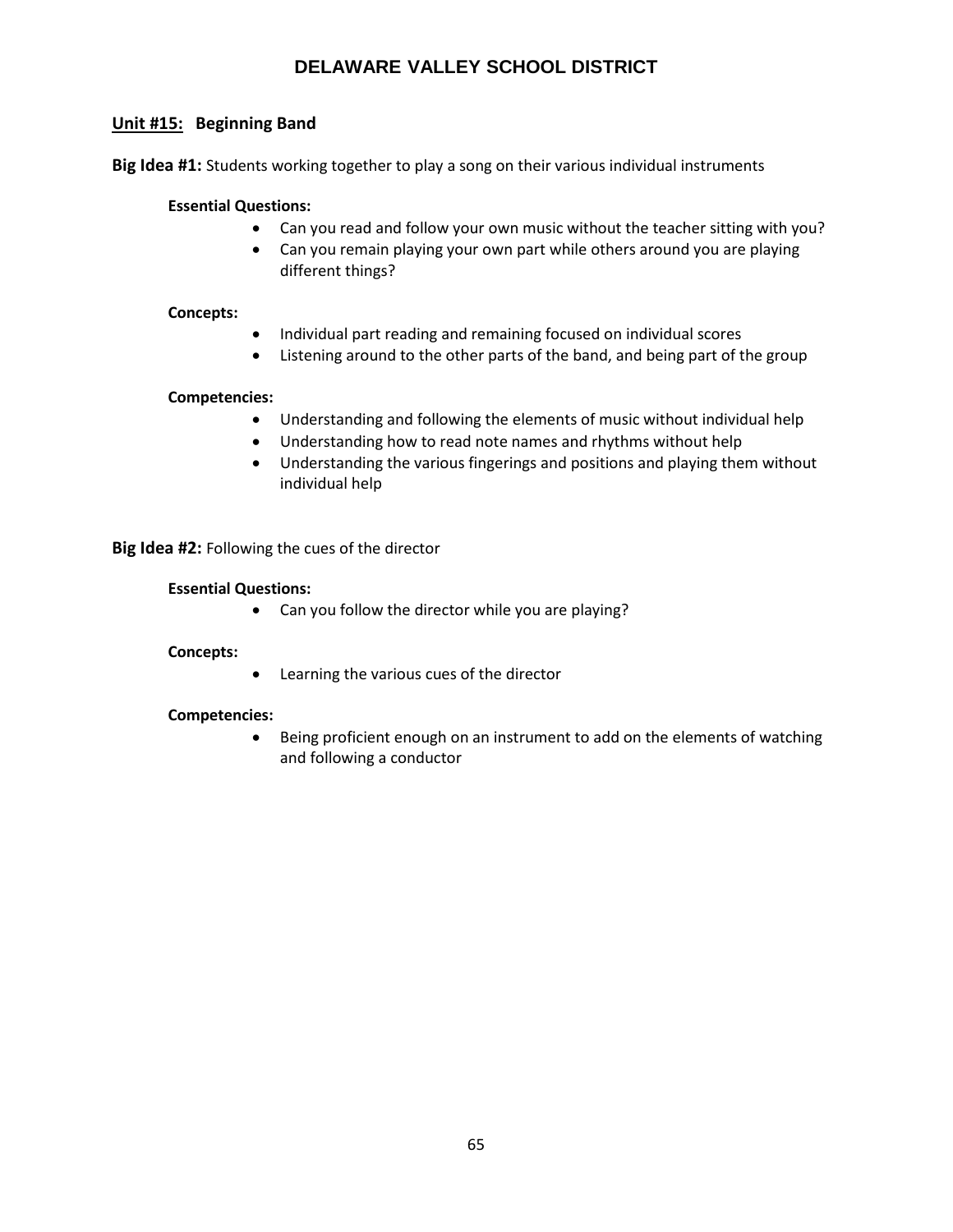# **Unit #15: Beginning Band Time Range in Days: 30 minutes/one band rehearsal per week/one year**

# **Standard(s):**

PA Academic Standards for Arts and Humanities National Core Music Standards

### **Standards Addressed:**

PA Standards: 9.1.5.A, 9.1.5.B, 9.1.5.C, 9.1.5.G, 9.1.8.A, 9.1.8.B, 9.1.8.C, 9.1.8.G, 9.2.5.L, 9.2.8.L, 9.3.5.A, 9.3.5.B, 9.3.5.D, 9.3.8.A, 9.3.8.D National Core Music Standards: MU: Cr1.1.E.5a, MU:Cr3.1.E.5a, MU:Cr3.2.E.5a, MU:Pr5.3.E.5a, MU:Re9.1.E.5a

# **Anchor(s):**

R4.A.2.1.2; R5.A.2.1.2; M4.A.3.2.2; M4.A.3.2.1; M4.A.1.1.1; M4.D.1.1.1; M5.A.1.3.3; M5.D.1.2.1

**Overview:** Students will rehearse and perform beginner to beginner/intermediate level concert band music in at least one major concert performance during the school year (usually spring), as well as possibly performing in smaller concerts/assemblies as opportunity may arise.

# **Focus Questions:**

- Can you rehearse and perform beginner to beginner/intermediate level concert band music?
- Can you participate in at least one major concert performance during the school year?

# **Goals:**

- Students will be able to rehearse and perform beginner to beginner/intermediate level concert band music.
- Students will be able to participate in at least one major concert performance during the school year (usually spring)
- Students will be able to perform in smaller concerts/assemblies as opportunity may arise

# **Objectives:**

• Students will be able to rehearse and perform beginner to beginner/intermediate level concert band music, participate in at least one major concert performance, and perform in smaller concerts/assemblies

#### **(DOK: Level 1 and Level 2)**

# **Core Activities and Corresponding Instructional Methods:**

• Students will participate in weekly band rehearsals as a group separate from their weekly lesson time.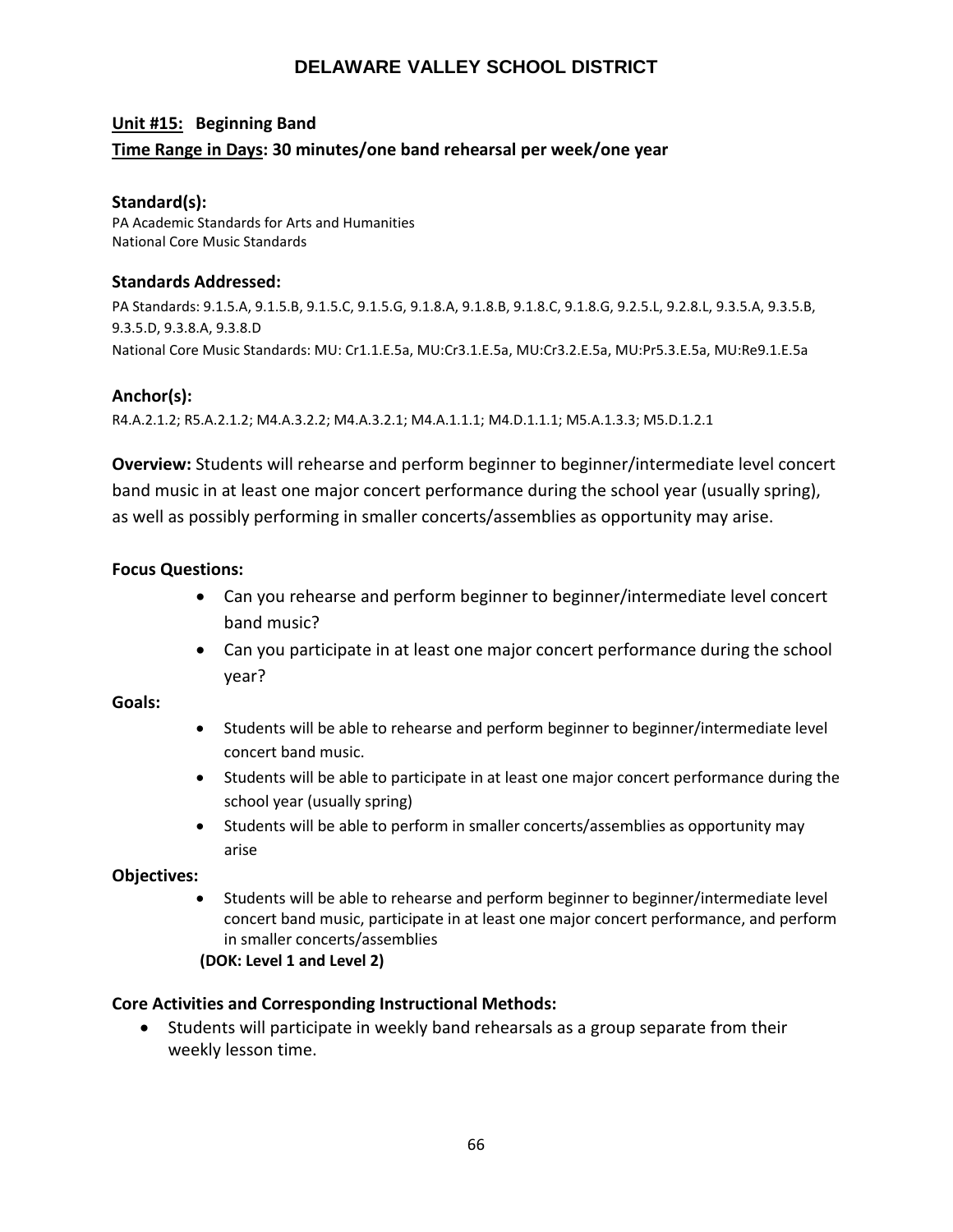- Students will have a progressive knowledge of music rhythms and notations and will have experience in playing such rhythms and notes in previously learned songs/exercises.
- Students are gradually added into beginning band based on a decision by the band teacher. Students must reach a certain level of achievement before the teacher feels they are ready for band. This level of achievement for entrance into the beginning band may vary from students to students, depending on their musical progression.
- Students will be exposed to a wide variety of music and musical styles which vary in difficulty, but do produce a challenge for each student. Concert music for beginning band is geared toward the amount of experience and ability level students have at this stage.
- Students will practice concert band music together, as a group, in instrumental group lessons and individually at home until each piece is adequately learned. Through band music, students may learn additional new pitches/notes, notation, rhythms, and key signatures, not yet encountered in instrumental lessons.
- Teacher and students will initially work on concert band music at a slower tempo than indicated in order to make notation corrections, work on particular rhythmic patterns and passages of music, and enable students to hear how their particular parts fit in with the rest of the band. Band music will reinforce the techniques and concepts learned in instrumental lessons.
- Teacher and students will work on concert band music in small sections repeating as often as necessary over the span of several rehearsals until the entire piece can be played.
- Students and teacher will work together to make each student comfortable with his/her respective instrument's music. That student will be able to play his/her part along with several other music parts at the same time. Students will become accustomed to how one instrumental part blends with the rest of the band to produce a complete piece of concert band music.
- Teacher will help students learn to work and perform together as a group/team with the same goals and objectives in mind. Students will build self-confidence because of a feeling on instant success and achievement in playing an instrument, both alone and as a member of a large group.
- All students do become a part of the beginning band in time to take part in scheduled concerts/performances, which produce positive reinforcement for the students and a feeling of self-accomplishment.
- Students may write audience introductions for each of the music selections to be performed at the spring band concert. Introductions should be entertaining, clever, and informative. Students may work individually or in small groups on the introductions.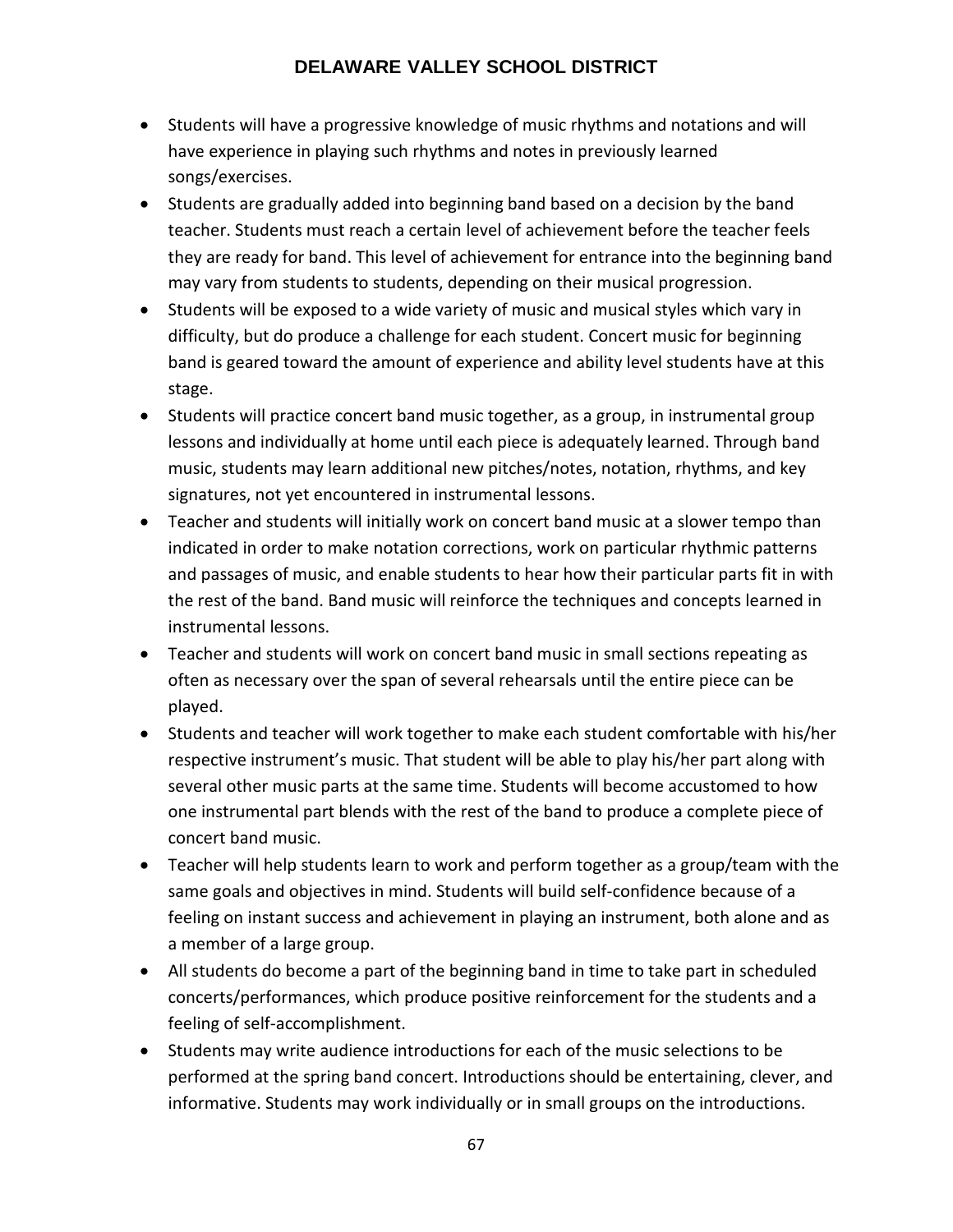- Students will realize they enjoy playing an instrument and being a member of a performing group, both in rehearsals and in concerts.
- Students will work on learning proper performance etiquette by applying such proper behaviors to the band rehearsal itself.
- Students will learn proper audience behavior for concerts/assemblies and will help to teach their families such etiquette.

# **Assessments:**

- o **Diagnostic:**
	- **Teacher observation with group response and correction.**
	- Group work on concert band music.
	- **Student's observations and responses.**

# o **Formative:**

- **Total weekly practice, in rehearsal and in practice at home, which will** determine weekly progress.
- Weekly progress of each piece of concert band music by entire beginning band.

# o **Summative:**

- Student demonstration/teacher evaluation, discussion, and review at next rehearsal.
- Major concert performance(s).
- **Smaller concert performances, assemblies, or recitals.**
- Evaluation/discussion of performance(s) after watching/listening to concert video/DVD.

# **Extensions:**

- Students will practice concert band music at a gradually faster tempo in class and by practicing at home.
- Students will assist others who need additional help with a particular section or piece of music. Will reinforce notes, rhythms, techniques, and concepts learned for all students.
- Students will perform in at least one major concert performance during the school year (usually spring), with the possibility of smaller concerts/assemblies/recitals as opportunities may arise.
- Students are encouraged to perform outside of band, such as at family gatherings, talent shows, church, assisted living homes, etc.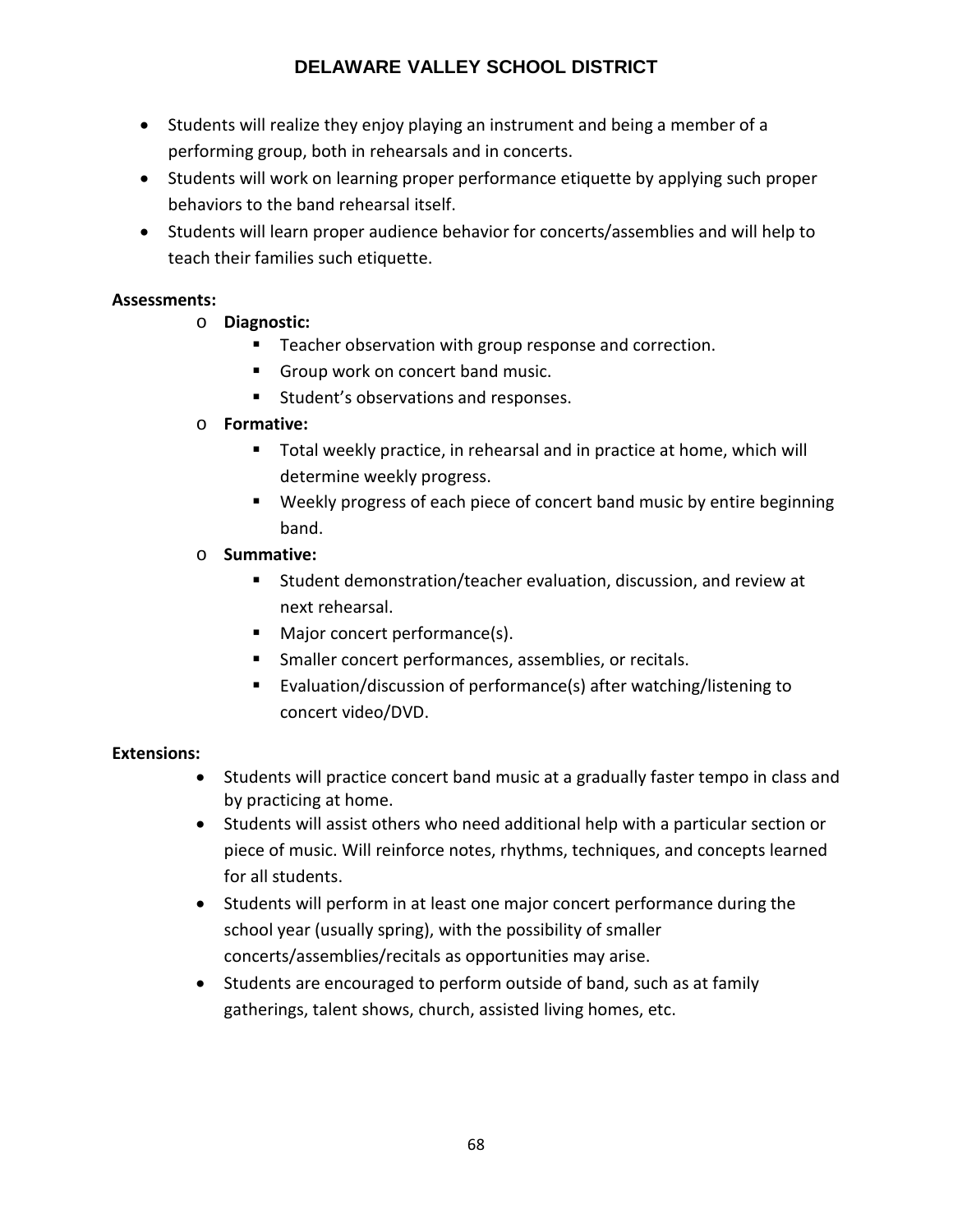# **Correctives:**

- Students will practice concert band music at a gradually faster tempo in class and by practicing at home.
- Students will assist others who need additional help with a particular section or piece of music. Will reinforce notes, rhythms, techniques, and concepts learned for all students.
- Continued practice of concert band music as a group in rehearsal. Continued practice of sections of music not yet mastered at a slower tempo.

- Student's instrument
- Sound Innovations, book 1 and CD
- Traditions of Excellence, book 1 and CD
- Various comprehensive band method instruction books
- Concert band music
- Small ensemble music
- Miscellaneous music